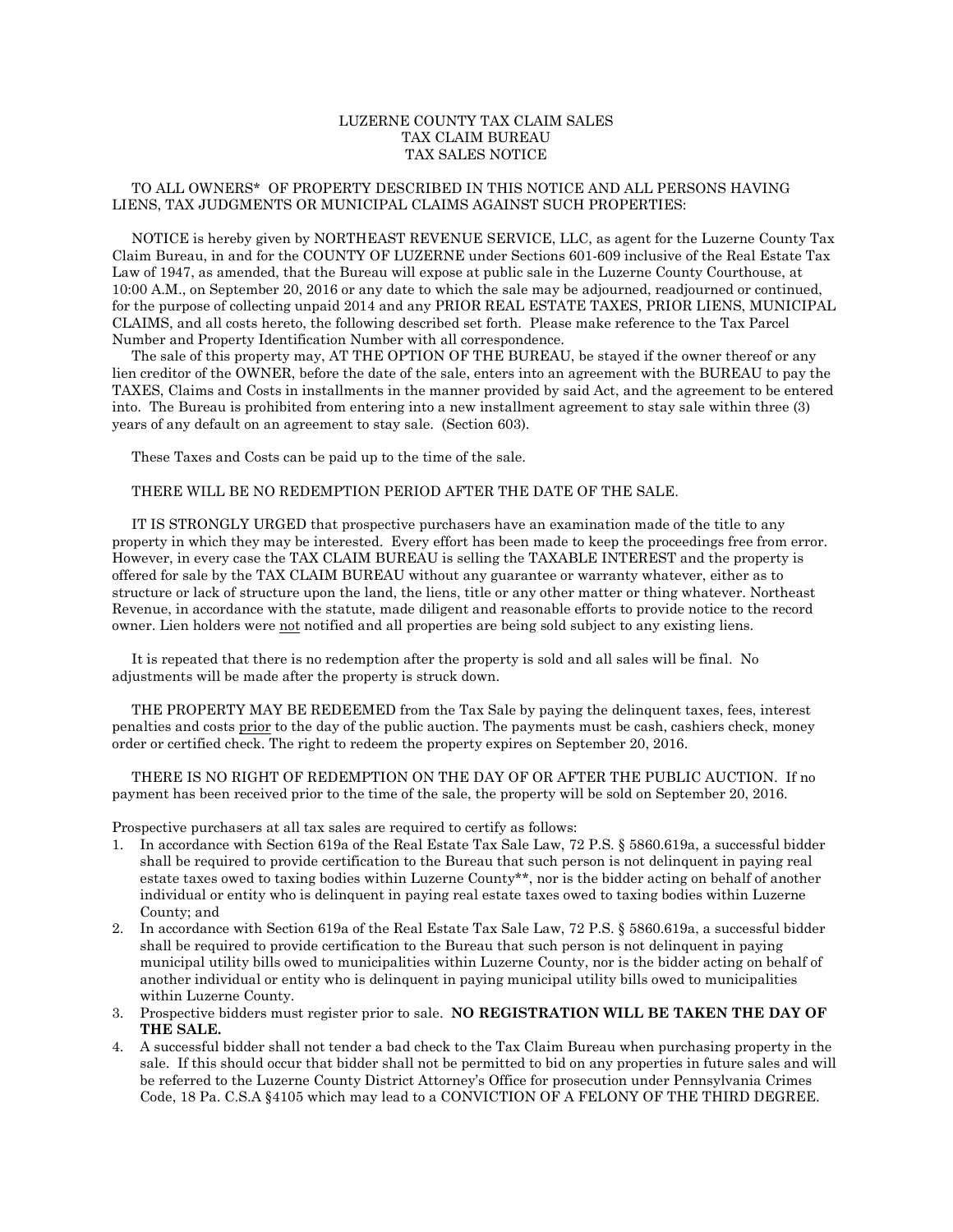5. Pursuant to Section 601 (d) of the Real Estate Tax Sale Law, 72 P.S. § 5860.601 (d), prospective bidders must certify that they have not had a landlord license revoked in any municipality in Luzerne County and that they are not acting as an agent for a person whose landlord license has been revoked.

 In the event that a successful bidder does not tender payment in full for any bid by 4:00 p.m. on September 20, 2016, the bid will be nullified and the bidder will not be permitted to bid at future tax sales conducted by the Luzerne County Tax Claim Bureau.

 Certification forms are available in the Tax Claim Bureau or on-line at www.luzernecountytaxclaim.com. Click on Upset Sale and bidder's certification.

 IMPORTANT: Right to surplus sale proceeds. If the property is not redeemed from public sale and you are the record owner, then you are entitled to sale proceeds which exceed taxes, interest, penalties, costs, Commonwealth Liens, Municipal Liens, Government Liens and Judgment Liens.

Interest accrues at the rate of 9% per year, at ¾% each month effective February 1, of each year.

 The County of Luzerne does not discriminate on the basis of race, color, national origin, sex, religion, age, disability, or familial status in employment or the provision of services.

 The Luzerne County Courthouse is a facility accessible to persons with disabilities. Please notify this Tax Claim Bureau if special accommodations are required. The Tax Claim Bureau can be contacted at (570) 825- 1512 or by fax at (570) 820-6339, or by TDD (570) 825-1860.

 IF YOU HAVE ANY QUESTIONS AS TO WHAT YOU MUST DO PLEASE CONTACT THE TAX CLAIM BUREAU AT (570) 825-1512.

Northeast Revenue Service, LLC Agent for the Luzerne County Tax Claim Bureau Sean P. Shamany, Director

- \* "Owner," the person in whose name the property is last registered, if registered according to law, or, if not registered acording to law, the person whose name last appears as an owner of record on any deed or instrument of conveyance recorded in the county office designated for recording, and in all other cases means any person in open, peaceable and notorious possession of the property, as apparent owner or owners thereof, or the reputed owner or owners thereof, in the neighborhood of such property.
- \*\* The successful bidder is also certifying that they are not the owner of the property, as the owner has no right to purchase his own property pursuant to Section 618 of the Real Estate Tax Sale Law. A change of name or business status shall not defeat the purpose of this section. For the purpose of this section, "owner" means any individual, partner, shareholder, trust, partnership, limited partnership, corporation or any other business association or any trust, partnership, limited partnership, corporation or any other business association that has any individual as part of the business association who had any ownership interest or rights in the property.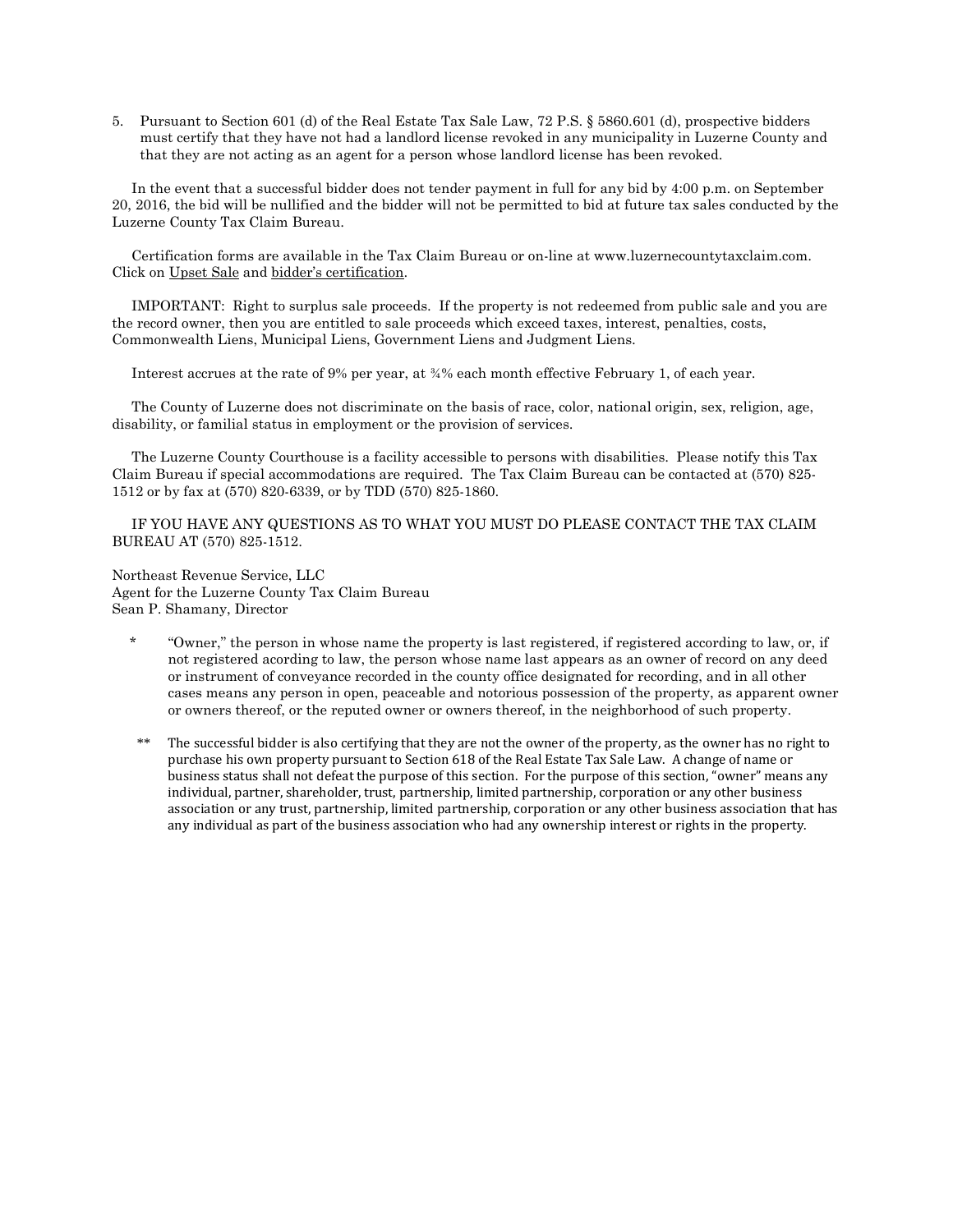| <b>SALE # MUNICIPALITY</b> | <b>PARCEL</b>           | <b>OWNER</b>                             | <b>PROPERTY DESCRIPTION</b>     | <b>UPSET SALE PRICE</b> | <b>RESULTS</b>                                   |
|----------------------------|-------------------------|------------------------------------------|---------------------------------|-------------------------|--------------------------------------------------|
|                            |                         |                                          |                                 |                         |                                                  |
| 16-0037 ASHLEY BORO - COAL | 01-J9<br>$-00A-012-000$ | PASELO LOGISTICS LLC                     | <b>MAIN ST</b>                  | 96,477.11               | <b>NO BIDS</b>                                   |
| 16-0012 ASHLEY BORO WARD 1 | 01-I9SE4 -018-016-000   | <b>ANDROCKITIS THERESE</b>               | 49 N MAIN ST                    | 6,797.93                | <b>NO BIDS</b>                                   |
| 16-0002 ASHLEY BORO WARD 1 | 01-I9SE1 -001-010-000   | <b>REEVES STEVEN &amp; MELISSA</b>       | <b>123 MANHATTAN ST</b>         | 7,106.51                | <b>CONTINUED BY COURT ORDER TO 10/27/16</b>      |
| 16-0029 ASHLEY BORO WARD 2 | 01-J9NE1 -T01-186-000   | <b>GYLE DONNA</b>                        | <b>186 S GRAFTON WAY</b>        | 1,841.33                | <b>NO BIDS</b>                                   |
| 16-0022 ASHLEY BORO WARD 2 | 01-J9NE1 -T01-065-000   | GYLE EDWARD                              | <b>65 ANDREW DR</b>             | \$<br>1,062.16          | <b>NO BIDS</b>                                   |
| 16-0021 ASHLEY BORO WARD 2 | 01-J9NE1 -T01-037-000   | THIEDE WAYNE                             | <b>37 TAMARA HL</b>             | 1,317.55                | <b>NO BIDS</b>                                   |
| 16-0039 AVOCA BORO WARD 1  | 02-D12SE4-003-08A-000   | LYONS THOMAS J                           | <b>MCALPINE ST</b>              | 2,186.48                | <b>NO BIDS</b>                                   |
| 16-0041 AVOCA BORO WARD 1  | 02-D12SE4-020-005-000   | ROSTOWSKI J R &                          | 239 GEDDING ST                  | 22,127.01               | <b>NO BIDS</b>                                   |
| 16-0042 AVOCA BORO WARD 2  | 02-D12SE2-009-013-000   | RIBAUDO LEO J                            | 744 MAIN ST                     | \$<br>13,369.43         | <b>NO BIDS</b>                                   |
| 16-0050 AVOCA BORO WARD 3  | 02-D12NE3-001-019-000   | <b>ROSS EUGENE &amp; CHERYL</b>          | 1131 GROVE ST                   | 21,842.27               | <b>NO BIDS</b>                                   |
| 16-0128 BEAR CREEK TWP     | 04-N12S3 -004-001-000   | <b>BELL HUGH &amp; DOROTHY</b>           | <b>OLD FORD RD</b>              | 4,480.60                | <b>NO BIDS</b>                                   |
| 16-0107 BEAR CREEK TWP     | 04-J11 -00A-046-000     | CAPITANO PETER J                         | <b>1666 LAUREL RUN RD</b>       | \$<br>20,174.03         | <b>NO BIDS</b>                                   |
| 16-0124 BEAR CREEK TWP     | 04-N12S2-004-003-000    | <b>EMERY EDWARD J &amp; CAROLINE M</b>   | <b>PROMONTORY DR</b>            | 3,930.36                | <b>NO BIDS</b>                                   |
| 16-0110 BEAR CREEK TWP     | 04-J11S2 -006-009-000   | GALLAGHER DENNIS                         | 3892 RIDGE RD                   | 2,459.77                | <b>CONTINUED BY COURT ORDER TO APRIL 2017</b>    |
| 16-0123 BEAR CREEK TWP     | 04-N12S2-003-005-000    | KEMMISH GEOFFREY & FRANCES               | <b>PROMONOTORY DR</b>           | 1,677.08                | <b>NO BIDS</b>                                   |
| 16-0114 BEAR CREEK TWP     | 04-K12 -00A-33P-000     | LANDVIEW PROPERTIES INC                  |                                 | 1,057.74                | <b>NO BIDS</b>                                   |
| 16-0113 BEAR CREEK TWP     | 04-K12 -00A-033-000     | LANDVIEW PROPERTIES INC.                 | <b>FARRINGTON TRACT</b>         | 1,034.03                | <b>NO BIDS</b>                                   |
| 16-0117 BEAR CREEK TWP     | 04-K13S1-005-007-000    | MCMILLAN GERALD & DOROTHY                | <b>BEAR CREEK BLVD</b>          | 1,733.79                | <b>NO BIDS</b>                                   |
| 16-0099 BEAR CREEK TWP     | 04-111S1-006-002-000    | <b>SCHIEL BARRY &amp; TAMI</b>           | <b>OLD EAST END BLVD</b>        | \$<br>5,773.60          | <b>NO BIDS</b>                                   |
| 16-0106 BEAR CREEK TWP     | 04-J10S2 -003-019-000   | YANCHULIS EDWARD & JENNA                 | <b>LAUREL RUN RD</b>            | 3,082.05                | <b>NO BIDS</b>                                   |
| 16-0125 BEAR CREEK TWP     | 04-N12S2-005-014-000    | <b>ZIOMEK JACQUELINE</b>                 | <b>ASH LN</b>                   | 3,280.15                | <b>NO BIDS</b>                                   |
| 16-0073 BLACK CREEK TWP    | 03-U5S1 -002-016-000    | ABUAN JUAN C                             | <b>HURON CIRCLE</b>             | 2,901.82                | <b>NO BIDS</b>                                   |
| 16-0079 BLACK CREEK TWP    | 03-U5S1 -005-004-000    | <b>AGUILERA GERARDO &amp; CONCEPCION</b> | <b>LAKE VALLEY LN</b>           | 3,032.97                | REMOVED/AGREEMENT                                |
| 16-0094 BLACK CREEK TWP    | 03-U5S6 -001-039-000    | BRUNDAGE RONALD E & ANDREA L             | <b>TURNBERRY LN</b>             | 9,343.24                | <b>NO BIDS</b>                                   |
| 16-0088 BLACK CREEK TWP    | 03-U5S3 -001-147-000    | BYRNES MICHAEL J & JENNIFER L            | <b>CORNSILK AVE</b>             | 2,604.70                | <b>NO BIDS</b>                                   |
| 16-0058 BLACK CREEK TWP    | 03-S3 -00A-08A-000      | CARTY BARRY                              | <b>MOUNTAIN RD</b>              | 6,564.21                | <b>NO BIDS</b>                                   |
| 16-0068 BLACK CREEK TWP    | 03-U4S2 -003-001-000    | <b>CATRONE VINCENT A &amp; ANN</b>       | <b>1418 TOMHICKEN RD</b>        | 5,393.91                | <b>NO BIDS</b>                                   |
| 16-0095 BLACK CREEK TWP    | 03-U5S6 -003-128-000    | COCUZZA JAMES J & THERESA A              | <b>128 TURNBERRY LN</b>         | 3,492.69                | <b>NO BIDS</b>                                   |
| 16-0074 BLACK CREEK TWP    | 03-U5S1 -002-020-000    | <b>EAGLE ROCK RESORT CO</b>              | <b>31 HURON CIR</b>             | 1,684.42                | <b>NO BIDS</b>                                   |
| 16-0082 BLACK CREEK TWP    | 03-U5S1A -002-010-000   | <b>ERDENE GANBOLD</b>                    | <b>TUSCARORA DR</b>             | 2,826.05                | <b>NO BIDS</b>                                   |
| 16-0081 BLACK CREEK TWP    | 03-U5S1 -006-005-000    | FLYNN ELIZABETH A                        | <b>IROQUOIS CIR</b>             | 2,816.96                | <b>NO BIDS</b>                                   |
| 16-0083 BLACK CREEK TWP    | 03-U5S1A -008-020-000   | <b>HERNANDO DENNIS &amp; HEDDA</b>       | <b>IROQUOIS CIR</b>             | 2,480.61                | <b>NO BIDS</b>                                   |
| 16-0070 BLACK CREEK TWP    | 03-U4S4 -001-03A-000    | <b>HOLLIS VALERIE L</b>                  | <b>NUREMBERG MOUNTAIN RD</b> \$ | 3,600.35                | <b>NO BIDS</b>                                   |
| 16-0086 BLACK CREEK TWP    | 03-U5S2 -005-020-000    | KUCHINSKY WALTER ETAL                    | <b>48 LAKE VALLEY DR</b>        |                         | 34,150.32 CONTINUED BY COURT ORDER TO APRIL 2017 |
| 16-0076 BLACK CREEK TWP    | 03-U5S1 -003-005-000    | LEASE JOHN & MARIA                       | <b>19 HURON CIR</b>             | 2,894.17                | <b>NO BIDS</b>                                   |
| 16-0078 BLACK CREEK TWP    | 03-U5S1 -004-018-000    | <b>LEASE JOHN &amp; MARIA DIMELE</b>     | <b>HURON CIR</b>                | 2,816.96                | <b>NO BIDS</b>                                   |
| 16-0077 BLACK CREEK TWP    | 03-U5S1 -003-018-000    | LEASE JOHN D & MARIA                     | <b>403 N HURON CIR</b>          | \$<br>19,348.62         | <b>NO BIDS</b>                                   |
| 16-0067 BLACK CREEK TWP    | 03-T4S1 -004-07A-000    | MALINOWSKI ERIC                          | <b>SUGARLOAF FALLS</b>          | \$<br>3,457.20          | <b>NO BIDS</b>                                   |
| 16-0091 BLACK CREEK TWP    | 03-U5S5 -001-225-000    | <b>REICH JACK &amp; COLLEEN</b>          | <b>225 DAKOTA DR</b>            | \$<br>3,392.43          | <b>NO BIDS</b>                                   |
| 16-0092 BLACK CREEK TWP    | 03-U5S5 -001-226-000    | <b>REICH JACK &amp; COLLEEN</b>          | 226 DAKOTA DR                   | \$<br>3,395.53          | <b>NO BIDS</b>                                   |
| 16-0084 BLACK CREEK TWP    | 03-U5S1A -009-006-000   | SOMBITO JOEMAR AND LUIS MA PINKY         | <b>WALDEN DR</b>                | \$<br>2,790.68          | <b>NO BIDS</b>                                   |
| 16-0071 BLACK CREEK TWP    | 03-U5S1 -002-005-000    | TIRO BRENDA STARR & JOSE RAMON           | <b>81 HURON CIR</b>             | 2,536.41                | <b>NO BIDS</b>                                   |
| 16-0075 BLACK CREEK TWP    | 03-U5S1 -002-023-000    | YU HARRY UY &                            | <b>34 HURON CIR</b>             | 2,612.27                | <b>NO BIDS</b>                                   |
| <b>16-0134 BUCK TWP</b>    | 05-J14S1E-013-010-000   | DEMSHOCK JOAN C                          | <b>361 INDIAN LAKE TRL</b>      | 4,899.25                | SOLD \$4,899.25                                  |
| 16-0131 BUCK TWP           | 05-J14S1E-009-028-000   | DIPIERDOMENICO LOUIS                     | <b>INDIAN LAKE TRL</b>          | \$<br>1,337.53          | <b>NO BIDS</b>                                   |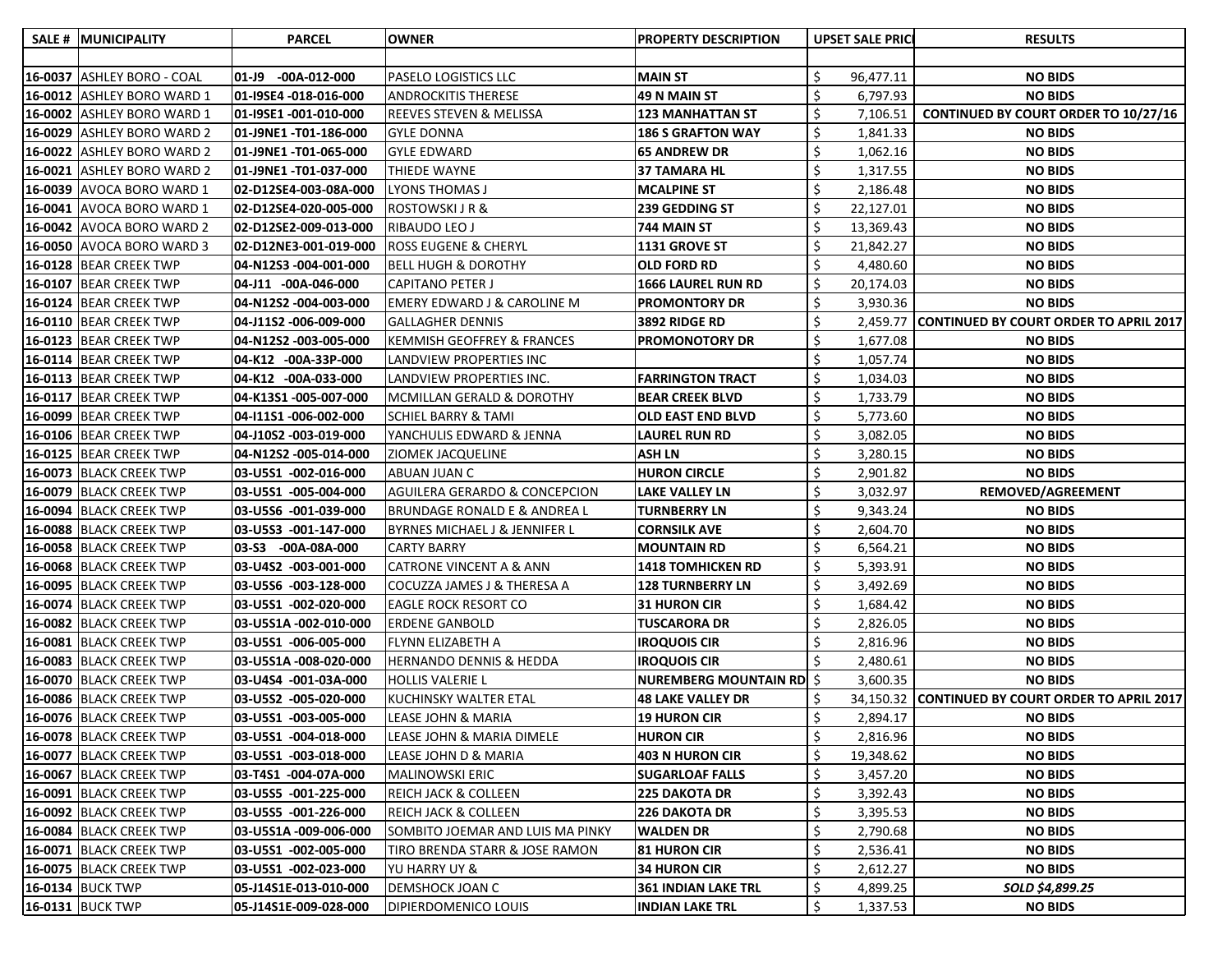| <b>16-0132 BUCK TWP</b>    | 05-J14S1E-009-029-000   | DIPIERDOMENICO LOUIS                  | <b>INDIAN LAKE TRL</b>       |    | 1,337.53   | <b>NO BIDS</b>                                   |
|----------------------------|-------------------------|---------------------------------------|------------------------------|----|------------|--------------------------------------------------|
| <b>16-0141 BUCK TWP</b>    | 05-L15 -00A-010-000     | LUPAS ANTHONY J + LILLIAN             | <b>THORNHURST RD</b>         |    | 2,921.85   | <b>NO BIDS</b>                                   |
| 16-0167 BUTLER TWP WARD 1  | 06-R7S4 -002-065-000    | CASA DOMINICANA INC                   | <b>HIGH MEADOW DR</b>        |    | 1,781.59   | <b>NO BIDS</b>                                   |
| 16-0166 BUTLER TWP WARD 1  | 06-R7S10 -002-019-000   | CRAIGLE JOANNE M & PHILIP CARL        | <b>18 W VALLEY VIEW DR</b>   | \$ | 25,082.10  | <b>NO BIDS</b>                                   |
| 16-0164 BUTLER TWP WARD 1  | 06-R7 -00A-052-000      | <b>GALLAGHER JAMES L</b>              | <b>CHRISTMAN RD</b>          |    | 7,201.58   | <b>NO BIDS</b>                                   |
| 16-0157 BUTLER TWP WARD 1  | 06-Q7S2 -001-05B-000    | RR INVESTMENTS LLC                    | <b>KLINGERS RD</b>           |    | 1,162.75   | <b>NO BIDS</b>                                   |
| 16-0165 BUTLER TWP WARD 1  | 06-R7S10 -002-008-000   | <b>SYDLO THOMAS &amp; FRANCIS</b>     | <b>VALLEY VIEW DR</b>        | \$ | 2,350.98   | <b>NO BIDS</b>                                   |
| 16-0179 BUTLER TWP WARD 2  | 06-Q8S10-009-029-000    | <b>ACOSTA RESTNEY</b>                 | <b>10 BLK3 COVEY LN</b>      | \$ | 2,292.05   | <b>NO BIDS</b>                                   |
| 16-0192 BUTLER TWP WARD 2  | 06-R9S4 -001-12B-000    | <b>BELL DAVID &amp; TANYA LEE</b>     |                              |    | 2,636.44   | <b>NO BIDS</b>                                   |
| 16-0185 BUTLER TWP WARD 2  | 06-Q8S9 -008-006-000    | CERVINI ARCANGELO & SANTA             | <b>15 EDGE ROCK DR</b>       |    | 1,984.61   | <b>NO BIDS</b>                                   |
| 16-0175 BUTLER TWP WARD 2  | 06-Q8S10 -006-025-000   | <b>GRESCHNER THEODORE</b>             | <b>BEAR RUN DR</b>           | \$ | 1,898.67   | <b>NO BIDS</b>                                   |
| 16-0182 BUTLER TWP WARD 2  | 06-Q8S11-003-020-000    | KIRSCHBAUM HELEN                      | <b>BUCK RIDGE LN</b>         | \$ | 1,481.05   | <b>NO BIDS</b>                                   |
| 16-0189 BUTLER TWP WARD 2  | 06-Q9S2 -004-002-000    | <b>LOAN RECOVERY INC</b>              | <b>BEAR RUN DR</b>           | \$ | 2,311.42   | <b>NO BIDS</b>                                   |
| 16-0173 BUTLER TWP WARD 2  | 06-Q8 -00A-06J-000      | MCNELIS JOHN F                        | <b>HONEY HOLE RD</b>         |    | 2,555.30   | <b>NO BIDS</b>                                   |
| 16-0190 BUTLER TWP WARD 2  | 06-Q9S2 -005-002-000    | ROE CHRISTINE I & DOUGLAS E           | <b>207 SHINGLE MILL DR</b>   | \$ | 7,716.61   | <b>NO BIDS</b>                                   |
| 16-0178 BUTLER TWP WARD 2  | 06-Q8S10-008-020-000    | <b>ROMAN CARLOS</b>                   | <b>GROUSE RIDGE LN</b>       | \$ | 2,299.92   | <b>REMOVED/ PAID 2014</b>                        |
| 16-0200 CONYNGHAM BORO     | 08-S6 -00A-34A-000      | <b>BENJAMIN HAROLD &amp; LORRAINE</b> | <b>2 BROOK HILL RD</b>       |    | 4,726.35   | <b>NO BIDS</b>                                   |
| 16-0202 CONYNGHAM BORO     | 08-S6S10 -002-007-000   | <b>DEBISE LOUIS N</b>                 | <b>5 TWAIN CIRCLE RD</b>     | \$ | 2,314.68   | <b>NO BIDS</b>                                   |
| 16-0213 CONYNGHAM TWP      | 09-M4S2 -011-17C-000    | DERBY DAVID E & NELLIE L              | <b>122 POND HILL RD</b>      |    | 5,864.79   | <b>NO BIDS</b>                                   |
| 16-0209 CONYNGHAM TWP      | 09-M4S1 -009-005-000    | <b>GLADYSZ WITOLD &amp; MARZENA</b>   | <b>138 1/2 RIVER ST</b>      | \$ | 3,734.33   | <b>NO BIDS</b>                                   |
| 16-0237 CONYNGHAM TWP      | 09-05 -00A-007-001      | <b>GLASSER PAUL A</b>                 | <b>SMITH MTN RD</b>          | \$ | 1,350.24   | <b>NO BIDS</b>                                   |
| 16-0216 CONYNGHAM TWP      | 09-M4S3 -002-005-000    | IIK DEVELOPMENT CO                    | <b>43 ITALY ST</b>           |    | 35,514.45  | <b>NO BIDS</b>                                   |
| 16-0210 CONYNGHAM TWP      | 09-M4S1 -01A-006-000    | KAMINSKI PAUL & WENDY                 | <b>106 RAILROAD ST</b>       |    | 9,255.47   | <b>NO BIDS</b>                                   |
| 16-0223 CONYNGHAM TWP      | 09-M5 -00A-008-000      | LIEBERMAN ROBERTA                     | <b>LILY LAKE RD</b>          |    | 1,566.12   | <b>NO BIDS</b>                                   |
| 16-0228 CONYNGHAM TWP      | 09-M5S1 -003-007-000    | <b>WAICHULIS PETER J</b>              | POND HILL MOUNTAIN RD        | \$ | 1,804.45   | <b>NO BIDS</b>                                   |
| 16-0234 CONYNGHAM TWP      | $-00A-08A-000$<br>09-N5 | <b>WRIGHT ADOLPH R O</b>              | <b>CEMETARY RD</b>           |    |            | 12,407.77 CONTINUED BY COURT ORDER TO APRIL 2017 |
| 16-0233 CONYNGHAM TWP      | 09-N5<br>$-00A-008-000$ | WRIGHT ADOLPH RO                      | <b>CEMETARY RD</b>           |    |            | 4,108.18 CONTINUED BY COURT ORDER TO APRIL 2017  |
| 16-0197 COURTDALE BORO     | 07-G9S1 -008-19B-000    | <b>COCHRAN GINGER &amp; AVERY</b>     | <b>REAR COURTDALE AVE</b>    | \$ | 1,648.30   | <b>NO BIDS</b>                                   |
| 16-0198 COURTDALE BORO     | 07-G9S2 -004-001-000    | R R INVESTMENTS LLC                   | <b>38 COURTDALE AVE</b>      | \$ | 3,390.49   | <b>NO BIDS</b>                                   |
| 16-0339 DALLAS BORO        | 11-E8NW2 -009-031-000   | <b>BIGGS ALAN DALE</b>                | <b>49 DAVENPORT ST</b>       |    | 13,647.25  | SOLD \$13,647.25                                 |
| <b>16-0340 DALLAS BORO</b> | 11-E8NW2 -009-032-000   | <b>COOPER DONNA</b>                   | <b>DAVENPORT ST</b>          | \$ | 2,100.70   | <b>NO BIDS</b>                                   |
| <b>16-0334 DALLAS BORO</b> | 11-E8NE1-003-09A-000    | PARSONS BLANCHE                       | <b>MAIN ST</b>               | \$ | 1,522.81   | <b>NO BIDS</b>                                   |
| <b>16-0343 DALLAS BORO</b> | 11-E8NW2 -014-006-000   | <b>TRUONG THUONG</b>                  | 105 MAIN ST                  | \$ | 18,488.50  | <b>NO BIDS</b>                                   |
| 16-0293 DALLAS TWP         | 10-D8S1 -003-012-000    | <b>BROKENSHIRE STEPHEN</b>            | <b>20 SKYVIEW DR</b>         |    | 2,818.37   | <b>NO BIDS</b>                                   |
| 16-0326 DALLAS TWP         | 10-E8S3 -011-005-000    | <b>CROMER MARIA C</b>                 | <b>FREEDMAN AVE</b>          | \$ | 2,305.93   | <b>NO BIDS</b>                                   |
| 16-0266 DALLAS TWP         | 10-C8S4 -001-008-000    | DARBENZIO ANTHONY J & TERESA M        | <b>LOWER DEMUNDS RD</b>      | \$ | 5,904.25   | <b>NO BIDS</b>                                   |
| <b>16-0248 DALLAS TWP</b>  | 10-B8 -00A-07D-000      | DOLCEMASCOLO SAL & GAETANO & JOSE     | <b>GODSMITH RD</b>           | Ś  | 6,001.14   | <b>NO BIDS</b>                                   |
| <b>16-0327 DALLAS TWP</b>  | 10-E8S4 -003-008-000    | EMIL JOHN M & BRENDA M                | <b>6 SHAVER ST</b>           |    | 5,102.09   | <b>NO BIDS</b>                                   |
| <b>16-0264 DALLAS TWP</b>  | 10-C7S3 -006-001-000    | <b>EQUITY BUILDERS II</b>             | <b>WARREN AVE</b>            | \$ | 3,035.77   | <b>NO BIDS</b>                                   |
| 16-0296 DALLAS TWP         | 10-D8S2 -008-015-000    | FARRELL JAMES M & LOIS E              | <b>GARDEN AVE</b>            |    | 2,474.72   | <b>NO BIDS</b>                                   |
| 16-0305 DALLAS TWP         | 10-D8S5 -006-019-000    | LOWE ADAM                             | <b>CRNR LOWER DEMUNDS RD</b> | \$ | 1,446.68   | <b>NO BIDS</b>                                   |
| <b>16-0302 DALLAS TWP</b>  | 10-D8S4A -006-001-000   | MILLER ALICE & RANDY C                | <b>HARRIS ST</b>             |    | 9,335.90   | <b>NO BIDS</b>                                   |
| 16-0289 DALLAS TWP         | 10-D8 -00A-072-000      | MOUNTAINSIDE MANOR REAL EST ASSOC     | <b>Route 00309</b>           |    | 145,839.14 | <b>NO BIDS</b>                                   |
| 16-0299 DALLAS TWP         | 10-D8S4 -008-006-000    | PEIPON JAMES J & JOHN J               | <b>MAPLEWOOD HTS</b>         | \$ | 3,363.17   | <b>NO BIDS</b>                                   |
| 16-0308 DALLAS TWP         | 10-D8S7 -005-005-000    | PHILLIPS PAUL                         | <b>GARBUTT AVE</b>           |    | 2,750.18   | <b>NO BIDS</b>                                   |
| 16-0320 DALLAS TWP         | 10-E8S2 -003-014-000    | SITKOWSKI JULIE                       | <b>LOWER DEMUNDS RD</b>      | \$ | 1,118.37   | <b>NO BIDS</b>                                   |
| <b>16-0321 DALLAS TWP</b>  | 10-E8S2 -003-015-000    | SITKOWSKI JULIE                       | <b>LOWER DEMUNDS RD</b>      | \$ | 1,118.37   | <b>NO BIDS</b>                                   |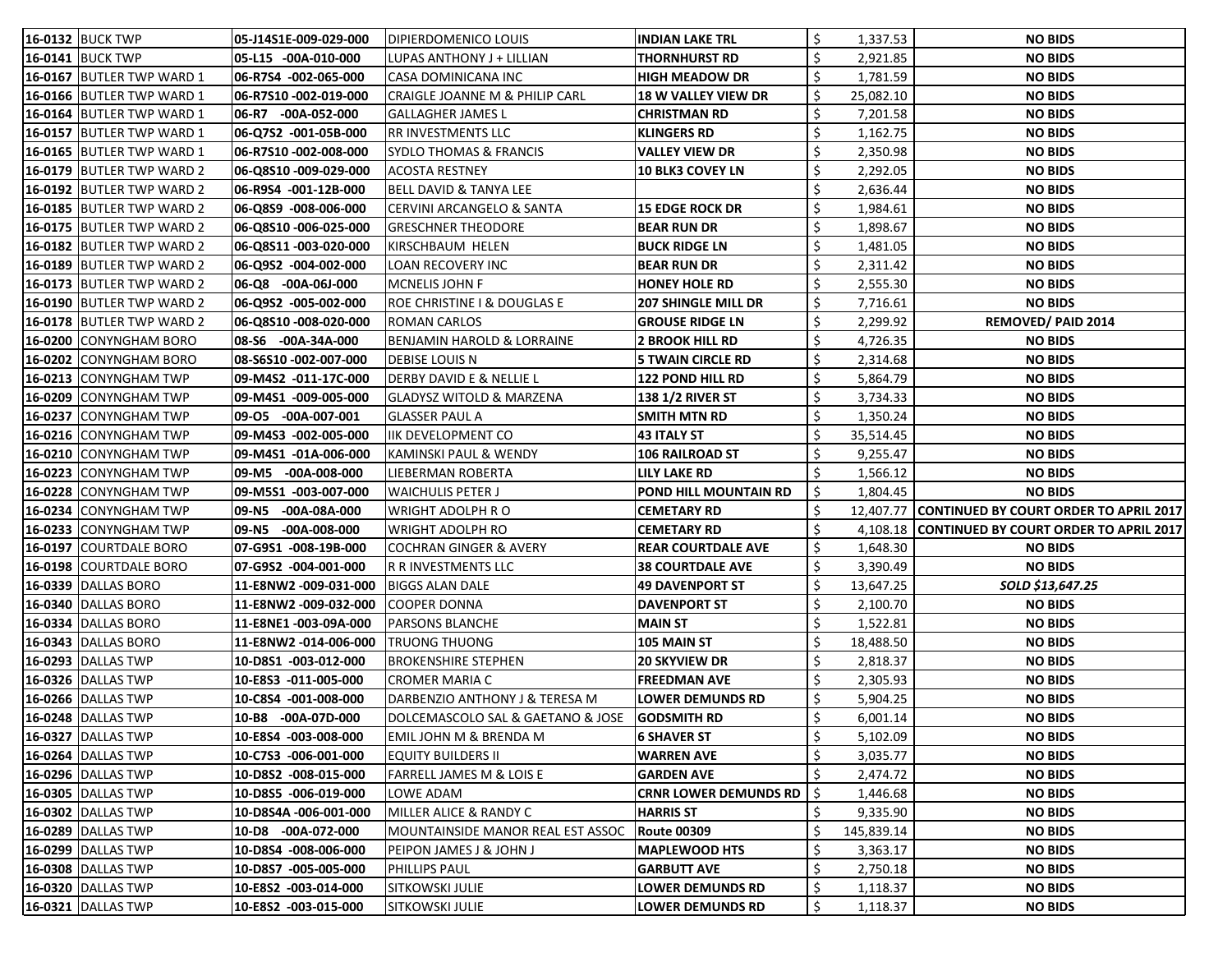| 16-0285 DALLAS TWP                 | 10-D7S5 -006-005-000                         | <b>ZEVENEY FRANK &amp; FRANCES</b>                                   | 5 OVAL DR                            | \$<br>2,563.57  | SOLD \$2,563.57                                  |
|------------------------------------|----------------------------------------------|----------------------------------------------------------------------|--------------------------------------|-----------------|--------------------------------------------------|
| 16-0365 DENNISON TWP               | 13-012S1 -004-011-000                        | CESSNA CHARLES C & VERONICA T                                        | <b>WALNUT ST</b>                     | 2,389.46        | <b>NO BIDS</b>                                   |
| 16-0360 DENNISON TWP               | 13-M11 -00A-03H-000                          | EARNHART ELEANOR                                                     | <b>61 EARNHART LN</b>                | 947.44          | <b>NO BIDS</b>                                   |
| 16-0366 DENNISON TWP               | 13-012S1 -007-001-000                        | NORTHEAST INVESTORS GRROUP INC                                       | <b>MIDDLEBURG RD</b>                 | 3,454.65        | <b>NO BIDS</b>                                   |
| 16-0349  DORRANCE TWP              | 12-N7 -00A-33A-000                           | HABIB MICHAEL                                                        | <b>ST MARYS RD</b>                   | 4,987.45        | <b>NO BIDS</b>                                   |
| 16-0351 DORRANCE TWP               | 12-N7S4 -002-016-000                         | <b>STEIN REGINA A</b>                                                | <b>17 SKYLINE DR</b>                 | 10,420.43       | <b>NO BIDS</b>                                   |
| 16-0348 DORRANCE TWP               | 12-N7 -00A-036-000                           | SWETELEVICH EDWARD                                                   | <b>2960 REAR ST MARYS RD</b>         | 16,564.04       | SOLD \$135,000.00                                |
| <b>16-0429 DUPONT BORO</b>         | 15-E12SW2-001-019-000                        | KOSIK PAUL A                                                         | <b>407 SIMPSON ST</b>                | 7,560.31        | <b>NO BIDS</b>                                   |
| 16-0425 DUPONT BORO                | 15-E12NE4-017-022-000                        | NORTHEAST INVESTORS GROUP INC                                        | <b>109 CURTAIN ST</b>                | 5,974.37        | <b>NO BIDS</b>                                   |
| <b>16-0417 DUPONT BORO</b>         | 15-E12NE3-001-004-000                        | <b>SITNICK EDWARD A</b>                                              | <b>221 EVERHART ST</b>               | 7,696.56        | <b>NO BIDS</b>                                   |
| 16-0370 DURYEA BORO WARD 1         | 14-D12NW1-002-022-000 KOMENSKY MICHAEL E     |                                                                      | 236 CHURCH ST                        | 11,507.44       | <b>NO BIDS</b>                                   |
| 16-0369 DURYEA BORO WARD 1         | 14-D11S1 -002-006-000                        | <b>PAYNE MARIE M</b>                                                 | <b>808 COXTON RD</b>                 | 6,297.22        | <b>NO BIDS</b>                                   |
| 16-0372 DURYEA BORO WARD 1         | 14-D12NW2-010-19A-000 YAVERSKI JOHN          |                                                                      | <b>241 1/2 REAR MAIN ST</b>          | \$<br>4,826.19  | <b>NO BIDS</b>                                   |
| 16-0386 DURYEA BORO WARD 2         |                                              | 14-D12NW2-020-007-000 BALCHUNE WILLIAM J & WILLIAM B &               | 419 MAIN ST                          | 13,599.45       | <b>NO BIDS</b>                                   |
| 16-0387 DURYEA BORO WARD 2         |                                              | 14-D12NW2-020-008-000 BALCHUNE WILLIAM J, WM B & BRANDON 415 MAIN ST |                                      | 7,636.87        | <b>NO BIDS</b>                                   |
| <b>16-0384 DURYEA BORO WARD 2</b>  | 14-D12NW2-014-017-000 US BANK NATL ASSOC     |                                                                      | 254 SWETLAND ST                      | 8,776.88        | <b>NO BIDS</b>                                   |
| <b>16-0392 DURYEA BORO WARD 3</b>  |                                              | 14-D12NW3-007-004-000   MICHAYLO AARON & HILARY                      | 511 GREEN ST                         | 7,581.02        | <b>NO BIDS</b>                                   |
| <b>16-0393 DURYEA BORO WARD 3</b>  | 14-D12NW3-010-022-000 VINCIOTTI KATHY A      |                                                                      | <b>219 NEW ST</b>                    | 12,207.18       | <b>CONTINUED TO 10/27/16</b>                     |
| <b>16-0398 DURYEA BORO WARD 3</b>  | 14-D12S1 -001-007-000                        | <b>WILBUR THOMAS C</b>                                               | 121 FOOTE AVE                        | 7,365.38        | SOLD \$7,365.38                                  |
| <b>16-0404 DURYEA BORO WARD 4</b>  | 14-D12NE1-007-012-001                        | <b>BRENSHA LEONA</b>                                                 | <b>806 REAR FOOTE AVE</b>            | 2,633.63        | <b>NO BIDS</b>                                   |
| 16-0403 DURYEA BORO WARD 4         | 14-D12NE1-007-003-000                        | UHRIN JOHN                                                           | 722 SHAFT ST                         | 4,277.51        | <b>NO BIDS</b>                                   |
| <b>16-0517 EDWARDSVILLE WARD 1</b> | 18-G9S3 -006-002-000                         | BEECHAN THOMAS J & ALICE L                                           | <b>55 BELLAS ST</b>                  | 8,276.98        | <b>NO BIDS</b>                                   |
| 16-0520 EDWARDSVILLE WARD 1        | 18-G9S3 -011-017-000                         | <b>CONCUSKY BETHANN RAE</b>                                          | <b>169 MEYERS ST</b>                 | 17,552.38       | <b>NO BIDS</b>                                   |
| 16-0521 EDWARDSVILLE WARD 1        | 18-G9S3 -011-17A-000                         | <b>CONCUSKY BETHANN RAE</b>                                          | <b>171 MEYERS ST</b>                 | 19,107.33       | <b>NO BIDS</b>                                   |
| 16-0519 EDWARDSVILLE WARD 1        | 18-G9S3 -011-004-000                         | RIVERA CRUZ BRENDA L                                                 | <b>183 GROVE ST</b>                  | 2,769.30        | <b>NO BIDS</b>                                   |
| 16-0515 EDWARDSVILLE WARD 1        | 18-G9S3 -003-07A-000                         | <b>VISOTSKY VLADIMIR</b>                                             | <b>190 ZERBY AVE</b>                 | 3,966.90        | <b>NO BIDS</b>                                   |
| 16-0516 EDWARDSVILLE WARD 1        | 18-G9S3 -003-07B-000                         | <b>VISOTSKY VLADIMIR</b>                                             | <b>188 ZERBY AVE</b>                 | 3,569.23        | <b>NO BIDS</b>                                   |
| 16-0529 EDWARDSVILLE WARD 2        | 18-G9S4 -005-011-000                         | FAITHFORMORE HOLDINGS LLC                                            | <b>29 PLYMOUTH ST</b>                | 5,374.74        | <b>NO BIDS</b>                                   |
| 16-0525 EDWARDSVILLE WARD 2        | 18-G9S2 -005-017-000                         | HOME OPPORTUNITY LLC                                                 | <b>53 RUSSELL ST</b>                 | \$<br>8,412.10  | <b>NO BIDS</b>                                   |
| <b>16-0526 EDWARDSVILLE WARD 2</b> | 18-G9S2 -013-010-000                         | KAZOKAS GEORGE                                                       | <b>142 HILLSIDE AVE</b>              | 5,940.86        | <b>NO BIDS</b>                                   |
| 16-0532 EDWARDSVILLE WARD 3        | $18-G9S2 -012-050-000$                       | <b>ALI NAFEEZA</b>                                                   | 93 SUMMIT ST                         |                 | 11,732.31 CONTINUED BY COURT ORDER TO APRIL 2017 |
| 16-0531 EDWARDSVILLE WARD 3        | 18-G9S2 -012-027-000                         | <b>CASTERLINE LEWIS &amp; CERENA</b>                                 | <b>13 HILLSIDE AVE</b>               | 7,709.06        | <b>NO BIDS</b>                                   |
| 16-0540 EDWARDSVILLE WARD 4        | 18-G9S2 -015-010-000                         | KIOSKE RICHIE LEE JR & ANNE                                          | 179 GREEN ST                         | 6,493.92        | <b>NO BIDS</b>                                   |
| <b>16-0537 EDWARDSVILLE WARD 4</b> | 18-G9S2 -009-019-000                         | LIW INVESTMENTS INC                                                  | 676-680 MAIN ST                      | \$<br>24,150.84 | <b>NO BIDS</b>                                   |
| 16-0542 EDWARDSVILLE WARD 5        | 18-G9S1 -007-006-000                         | UNITS BEST LLC                                                       | <b>3 ATLANTIC AVE</b>                | \$<br>4,689.07  | <b>NO BIDS</b>                                   |
| <b>16-0545</b> EDWARDSVILLE WARD 6 | 18-G9S1 -002-003-000                         | <b>SEC OF HOUSING &amp; URBAN DEV</b>                                | <b>153 WASHINGTON ST</b>             | \$<br>6,409.90  | <b>NO BIDS</b>                                   |
| <b>16-0543 EDWARDSVILLE WARD 6</b> | 18-G9S1 -001-017-000                         | SEC OF HOUSING & URBAN DEVELOPMENT 153 WASHINGTON ST                 |                                      | \$<br>1,300.85  | <b>NO BIDS</b>                                   |
| 16-0553 EDWARDSVILLE WARD 7        | 18-G9S2 -006-003-000                         | O'CONNOR ROGER & DONNA                                               | <b>584 CHERRY ST</b>                 | 6,632.59        | <b>NO BIDS</b>                                   |
| 16-0441 EXETER BORO WARD 2         | 16-E11NW3-005-012-000                        | ROBERTO ROSEMARY & JAMES M                                           | <b>201 SUSQUEHANNA AVE</b>           | 5,663.68        | <b>NO BIDS</b>                                   |
| 16-0448 EXETER BORO WARD 3         | 16-E11NW4-016-009-000   BIAGIOTTI ANTOINETTE |                                                                      | <b>1176 WYOMING AVE</b>              | 8,423.06        | <b>NO BIDS</b>                                   |
| <b>16-0476</b>  EXETER BORO WARD 4 | 16-E11NW4-011-002-000 ALU KRISTIN A ETAL     |                                                                      | 33 MASON ST                          | \$<br>16,809.06 | <b>NO BIDS</b>                                   |
| <b>16-0473 EXETER BORO WARD 4</b>  | 16-E10S2 -004-05A-000                        | <b>FARRELL JOHN F &amp; CATHERINE J</b>                              | <b>19 WASHINGTON ST</b>              | \$<br>24,253.40 | <b>NO BIDS</b>                                   |
| 16-0458 EXETER BORO WARD 4         | 16-E10 -00A-015-017                          | FELLS ROBERT                                                         | <b>145 BIRCHWOOD EST</b>             | \$<br>1,446.55  | <b>NO BIDS</b>                                   |
| <b>16-0469</b>  EXETER BORO WARD 4 | 16-E10S1-002-008-000                         | KIZIS RICHARD                                                        | <b>SLOCUM ST</b>                     | 1,904.55        | <b>NO BIDS</b>                                   |
| <b>16-0452</b>  EXETER BORO WARD 4 | 16-D10 -T02-024-001                          | LEADER JANET                                                         | <b>24 MT LOOKOUT TRAILER CT   \$</b> | 1,343.97        | <b>NO BIDS</b>                                   |
| 16-0465 EXETER BORO WARD 4         | 16-E10 -00A-015-370                          | LOCKVICH CHRISTOPHER                                                 | <b>320 BIRCHWOOD EST</b>             | \$<br>1,754.75  | <b>NO BIDS</b>                                   |
| 16-0456 EXETER BORO WARD 4         | 16-D10 -T02-084-001                          | MORA BENJAMIN JR                                                     | <b>84 MOUNT LOOKOUT</b>              | \$<br>1,465.87  | <b>NO BIDS</b>                                   |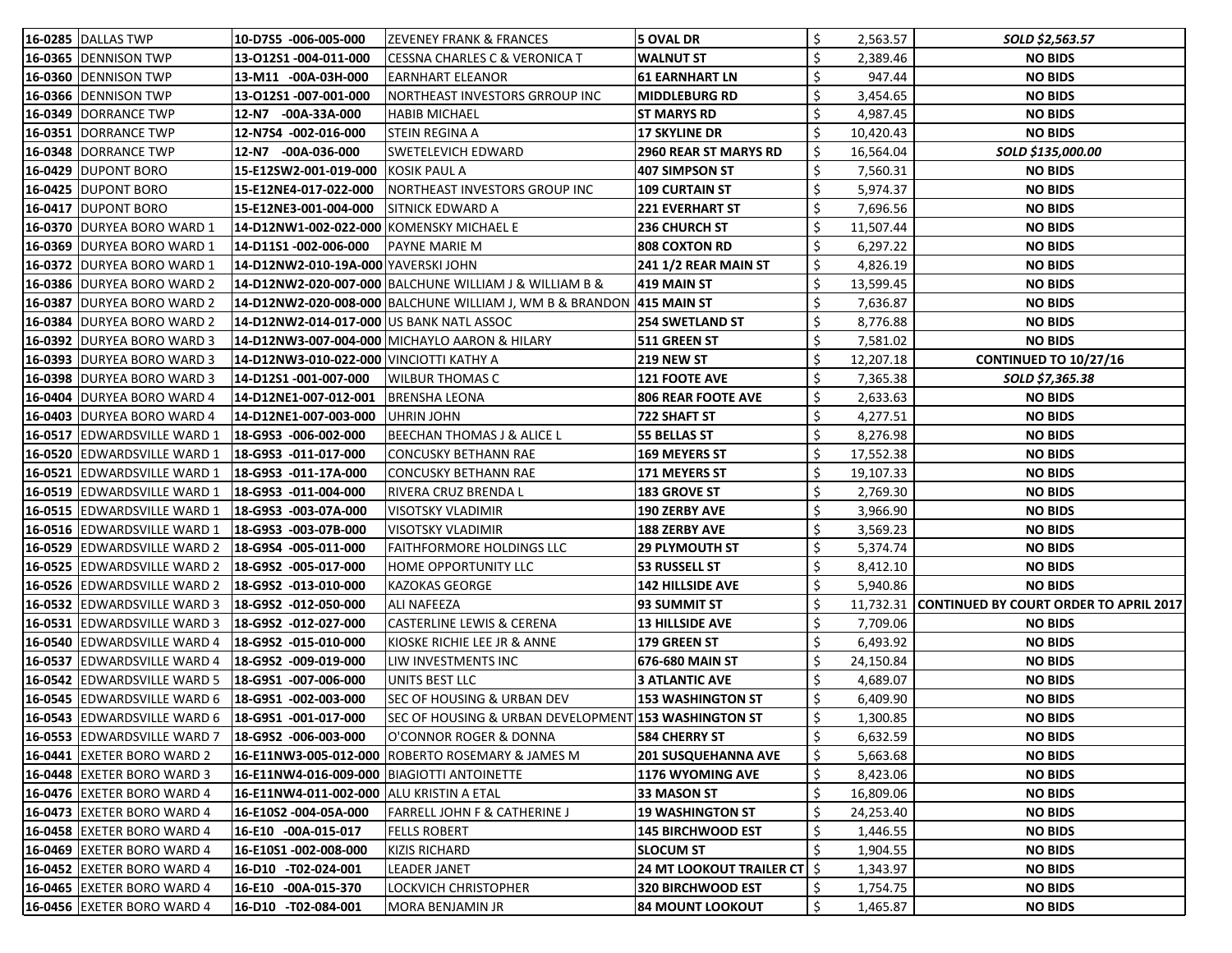| <b>16-0450</b>  EXETER BORO WARD 4                 | 16-D10 -T02-008-000                 | <b>ISUDOSKY TONY</b>                                                                              | <b>8 MT LOOKOUT TRAILER CT</b> | S          | 1,268.38  | <b>NO BIDS</b>                                   |
|----------------------------------------------------|-------------------------------------|---------------------------------------------------------------------------------------------------|--------------------------------|------------|-----------|--------------------------------------------------|
| 16-0489 EXETER TWP                                 | 17-B10 -00A-19A-000                 | <b>BERTZ JOHN</b>                                                                                 | <b>LEWIS RD</b>                |            | 4,915.91  | <b>NO BIDS</b>                                   |
| <b>16-0490 EXETER TWP</b>                          | 17-B10 -00A-26A-000                 | GIAMBRA JOHN M                                                                                    | <b>SUTTON CREEK RD</b>         |            | 998.96    | <b>NO BIDS</b>                                   |
| 16-0493 EXETER TWP                                 | 17-B10S1-008-006-000                | <b>KSIEZOPOLSKI THOMAS</b>                                                                        | <b>10 COOLIDGE AVE</b>         |            | 1,365.34  | <b>NO BIDS</b>                                   |
| <b>16-0494 EXETER TWP</b>                          | 17-B10S1-008-05A-000                | KSIEZOPOLSKI THOMAS & WALSH JOYCE                                                                 | <b>206 B COOLIDGE ST</b>       |            | 6,319.58  | <b>NO BIDS</b>                                   |
| 16-0503 EXETER TWP                                 | 17-C11S3 -001-005-000               | YEAGER JOSEPH & JILL D                                                                            | <b>OBERDORFER</b>              |            | 1,228.31  | <b>NO BIDS</b>                                   |
| 16-0496 EXETER TWP                                 | 17-B10S1-019-004-000                | YETTER LINDAY                                                                                     | LOCKVILLE RD                   |            | 14,577.69 | <b>NO BIDS</b>                                   |
| 16-0569 FAIRMOUNT TWP                              | $-00A-16H-000$<br>19-G1             | <b>BONHAM BRUCE B SR &amp; ERICA R</b>                                                            | <b>383 MUNICIPAL RD</b>        |            | 10,332.72 | <b>NO BIDS</b>                                   |
| 16-0588 FAIRMOUNT TWP                              | $-00A-024-000$<br>19-I1             | ESHLEMAN DUANE C & JANA J                                                                         | <b>55 SPENCERS RD</b>          |            | 7,537.65  | <b>REMOVED/ AGREEMENT</b>                        |
| 16-0561 FAIRMOUNT TWP                              | 19-E2<br>-00A-06R-000               | <b>RICCI DOROTHY</b>                                                                              | <b>REAR STATE ROUTE 118</b>    |            | 960.60    | <b>NO BIDS</b>                                   |
| 16-0571 FAIRMOUNT TWP                              | $-00A-28E-000$<br>19-G2             | TOMASURA DARLENE & BUZIAK JAMES                                                                   | <b>58 SAXE RD</b>              |            | 4,727.13  | <b>CONTINUED BY COURT ORDER TO 10/27/16</b>      |
| 16-0584 FAIRMOUNT TWP                              | 19-H2<br>$-00A-24C-000$             | US BANK                                                                                           | 389 RED HILL RD                |            | 10,799.79 | <b>NO BIDS</b>                                   |
| 16-0596 FAIRVIEW TWP                               | 20-K9S1 -002-003-000                | SMITH WILLIAM R                                                                                   | <b>BROWN ST</b>                |            | 1,143.00  | <b>NO BIDS</b>                                   |
|                                                    |                                     | <b>16-0603</b> FORTY FORT BORO WARD <b>21-G10NW1-008-004-000</b> 1031-1037 WYOMING AVENUE LLC     | 1031 WYOMING AVE               |            | 6,354.73  | <b>NO BIDS</b>                                   |
|                                                    |                                     | <b> 16-0604</b>  FORTY FORT BORO WARD  <b>21-G10NW1-008-005-000</b>  1031-1037 WYOMING AVENUE LLC | <b>1037 WYOMING AVE</b>        |            | 5,672.76  | <b>NO BIDS</b>                                   |
| 16-0623 FORTY FORT BORO WARD 21-F10SW4-012-011-000 |                                     | NARDELL THERESA                                                                                   | <b>66 YATES ST</b>             |            | 13,534.02 | SOLD \$14,500.00                                 |
| 16-0681 FOSTER TWP                                 | 23-Q11S1 -007-021-000               | <b>ALTENBURG FRANCIS &amp; EVELYN</b>                                                             | <b>24 POND CREEK DR</b>        |            | 3,164.96  | <b>NO BIDS</b>                                   |
| 16-0703 FOSTER TWP                                 | 23-Q11S8 -007-005-000               | ALVAREZ JUAN A & MARIA                                                                            | 10 HILLARY DR                  |            | 1,089.62  | <b>NO BIDS</b>                                   |
| 16-0701 FOSTER TWP                                 | 23-Q11S7 -007-005-000               | <b>BALL DENNIS L</b>                                                                              | <b>HOLIDAY DR</b>              |            | 1,523.99  | SOLD \$1,523.99                                  |
| 16-0705   FOSTER TWP                               | 23-Q11S8 -008-008-000               | BALL DENNIS L                                                                                     | <b>58 PRESCOTT DR</b>          |            | 1,543.99  | <b>NO BIDS</b>                                   |
| 16-0697   FOSTER TWP                               | 23-Q11S7 -006-020-000               | CLARK STEPHEN L                                                                                   | 1154 WOODHAVEN RD              |            | 14,403.89 | <b>NO BIDS</b>                                   |
| 16-0683 FOSTER TWP                                 | 23-Q11S1-009-009-000                | <b>COSGREN GILBERT</b>                                                                            | <b>BROOKSIDE DR</b>            |            | 1,426.44  | <b>NO BIDS</b>                                   |
| 16-0715   FOSTER TWP                               | 23-Q9S1 -007-004-000                | <b>DECKER EDWARD G</b>                                                                            | 99 MAIN ST                     |            | 8,778.53  | <b>NO BIDS</b>                                   |
| 16-0687 FOSTER TWP                                 | 23-Q11S4 -004-002-000               | DEREMER DEBRA A & BARRY                                                                           |                                |            | 1,744.16  | <b>NO BIDS</b>                                   |
| 16-0682 FOSTER TWP                                 | 23-Q11S1-008-004-000                | <b>DORIAN ROBERT E &amp; FRANCES C</b>                                                            | <b>HICKORY HILLS DR</b>        |            | 1,109.62  | <b>NO BIDS</b>                                   |
| 16-0672 FOSTER TWP                                 | 23-Q10 -T01-242-000                 | <b>GETZ GEORGE</b>                                                                                | <b>242 SILVER MAPLE LN</b>     |            | 1,333.44  | <b>NO BIDS</b>                                   |
| 16-0674 FOSTER TWP                                 | 23-Q11 -00A-004-000                 | <b>HERRERO OLGA</b>                                                                               | 978 FOSTER AVE                 |            | 14,583.52 | <b>NO BIDS</b>                                   |
| 16-0724   FOSTER TWP                               | 23-R9NE1-003-004-000                | KRENC FRANK & SHIRLEY TARBETT                                                                     | <b>CEDAR ST</b>                |            | 1,269.77  | <b>NO BIDS</b>                                   |
| 16-0700 FOSTER TWP                                 | 23-Q11S7 -006-038-000               | MARTIN THOMAS A                                                                                   | WOODHAVEN DR                   |            | 1,089.62  | <b>NO BIDS</b>                                   |
| 16-0713   FOSTER TWP                               | 23-Q12S1 -00C-002-000               | MILLER HERBERT L JR & BONNIE                                                                      | <b>QUARRY RD</b>               |            | 2,987.26  | <b>NO BIDS</b>                                   |
| <b>16-0685   FOSTER TWP</b>                        | 23-Q11S11-004-002-000               | MOUNTAIN TERRACE PROPERTIES INC                                                                   | <b>54 MOUNTAIN TER</b>         | $\ddot{ }$ |           | 17,458.65   CONTINUED BY COURT ORDER TO 10/27/16 |
| 16-0711   FOSTER TWP                               | 23-Q12 -00A-01A-000                 | NEB INVESTMENTS LLC                                                                               | <b>LAKESIDE RD</b>             |            | 5,051.74  | <b>NO BIDS</b>                                   |
| 16-0704 FOSTER TWP                                 | 23-Q11S8 -007-018-000               | PASCHIK EDWARD W                                                                                  | <b>36 HILLARY DR</b>           |            | 1,109.62  | <b>NO BIDS</b>                                   |
| 16-0694   FOSTER TWP                               | 23-Q11S6 -006-034-000               | <b>PETERSON HENRY &amp; MABEL</b>                                                                 | <b>1267 WOODHAVEN DR</b>       |            | 1,109.62  | <b>NO BIDS</b>                                   |
| 16-0679 FOSTER TWP                                 | 23-Q11S1 -005-008-000               | PETROVICH STEPHEN & MICHELLE                                                                      | <b>BROOKSIDE DR</b>            | \$         | 1,109.62  | <b>NO BIDS</b>                                   |
| 16-0680 FOSTER TWP                                 | 23-Q11S1 -005-009-000               | PETROVICH STEPHEN & MICHELLE                                                                      | <b>BROOKSIDE DR</b>            |            | 1,109.62  | <b>NO BIDS</b>                                   |
| 16-0695   FOSTER TWP                               | 23-Q11S6 -008-006-000               | <b>RANEK JOSEPH &amp; DARLENE</b>                                                                 | <b>WOODHAVEN DR</b>            | \$         | 1,089.62  | <b>NO BIDS</b>                                   |
| 16-0725   FOSTER TWP                               | 23-R9NE1-003-005-000                | <b>TARBETT SHIRLEY</b>                                                                            | <b>613 CEDAR ST</b>            |            | 2,407.39  | <b>NO BIDS</b>                                   |
| 16-0689 FOSTER TWP                                 | 23-Q11S5 -005-016-000               | <b>TISO JOSEPH &amp; ELAINE</b>                                                                   | <b>37 SUNSHINE DR</b>          | \$         | 1,089.62  | <b>NO BIDS</b>                                   |
| 16-0714   FOSTER TWP                               | 23-Q9S1 -007-003-000                | <b>WOLLAM JANICE</b>                                                                              | 97 MAIN ST                     | \$         | 4,221.50  | <b>NO BIDS</b>                                   |
| 16-0736  FRANKLIN TWP                              | 24-B8 -00A-07G-000                  | <b>BARNA DIANE</b>                                                                                | <b>691 ORANGE RD</b>           | \$         | 23,113.09 | <b>NO BIDS</b>                                   |
| 16-0748  FRANKLIN TWP                              | 24-C9 -T02-073-000                  | MULLEN JILL                                                                                       | <b>73 VALLEY VIEW PARK</b>     | \$         | 1,599.26  | <b>NO BIDS</b>                                   |
| <b>16-0752 FRANKLIN TWP</b>                        | 24-MINACT-00A-000-001 REESE BARRY K |                                                                                                   |                                |            | 2,774.68  | <b>NO BIDS</b>                                   |
| 16-0753  FRANKLIN TWP                              | 24-MINACT-00A-000-002               | <b>REESE BARRY K</b>                                                                              |                                |            | 2,255.95  | <b>NO BIDS</b>                                   |
| 16-0754  FRANKLIN TWP                              | 24-MINACT-00A-000-003 REESE BARRY K |                                                                                                   |                                | \$         | 3,095.54  | <b>NO BIDS</b>                                   |
| 16-0747 FRANKLIN TWP                               | 24-C9 -T02-050-000                  | REILLY JOHN F                                                                                     | <b>50 VALLEY VIEW PARK</b>     | \$         | 1,339.18  | <b>NO BIDS</b>                                   |
| 16-0635 FREELAND BORO WARD 1 22-R9NE2 -024-011-000 |                                     | <b>PETRILLI JAMES A &amp; KAREN L</b>                                                             | <b>706 BIRKBECK ST</b>         | \$         | 8,981.52  | <b>NO BIDS</b>                                   |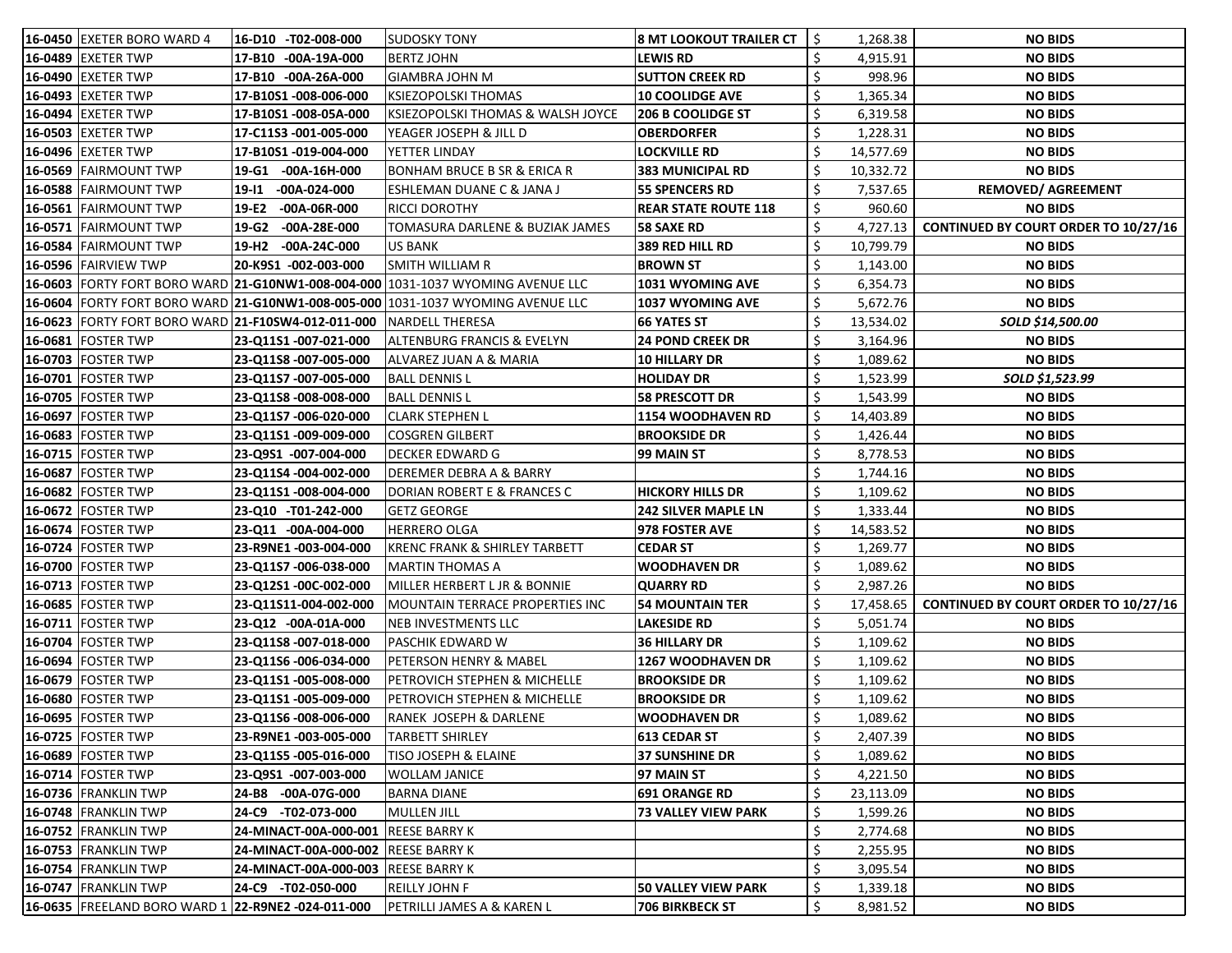| 16-0630 FREELAND BORO WARD 1 22-R9NE2 -002-018-000   |                       | RUCH JACOB A                                    | 827 CENTER ST                |                  | 11,002.56 | <b>REMOVED/PAID 2014</b>                        |
|------------------------------------------------------|-----------------------|-------------------------------------------------|------------------------------|------------------|-----------|-------------------------------------------------|
| 16-0629 FREELAND BORO WARD 1 22-Q9SE3 -012-001-000   |                       | <b>TANDEM INDUSTRIES</b>                        | <b>1015 DEWEY ST</b>         |                  | 41,162.10 | <b>NO BIDS</b>                                  |
| 16-0643  FREELAND BORO WARD 3  22-Q9SE4 -T01-023-000 |                       | <b>DIXON ALBERT</b>                             | <b>PAD 23 HAWK HILLS MHP</b> |                  | 1,163.13  | <b>NO BIDS</b>                                  |
| 16-0644 FREELAND BORO WARD 4 22-R9NE1 -005-015-000   |                       | <b>DECKER EDWARD G &amp; ROBERT J</b>           | <b>632 RIDGE ST</b>          | \$               | 10,178.23 | <b>NO BIDS</b>                                  |
| 16-0645 FREELAND BORO WARD 4 22-R9NE1 -014-011-000   |                       | <b>ROBERTS PRISCILLA</b>                        | <b>620 FERN ST</b>           |                  | 5,924.74  | <b>NO BIDS</b>                                  |
| 16-0658 FREELAND BORO WARD 5 22-R9NE2 -027-003-000   |                       | <b>JAMES JANO</b>                               | 708 MAIN ST                  |                  | 2,599.38  | <b>NO BIDS</b>                                  |
| 16-0659 FREELAND BORO WARD 5 22-R9NE2 -027-004-000   |                       | <b>JAMES JANO</b>                               | 704 MAIN ST                  | \$               | 7,069.96  | <b>NO BIDS</b>                                  |
| 16-0660 FREELAND BORO WARD 5 22-R9NE2 -027-005-000   |                       | <b>JAMES JANO</b>                               | 700 MAIN ST                  | \$               | 3,612.28  | <b>NO BIDS</b>                                  |
| 16-0661 FREELAND BORO WARD 5 22-R9NE2 -027-04A-000   |                       | <b>JAMES JANO</b>                               | 706 MAIN ST                  | \$               | 5,552.05  | <b>NO BIDS</b>                                  |
| 16-0665 FREELAND BORO WARD 6 22-R9NE2 -017-019-000   |                       | LINDSEY MICHELE A                               | 409 RIDGE ST                 | \$.              | 11,931.25 | REMOVED/AGREEMENT                               |
| 16-0855 HANOVER TWP - COAL                           | 25-J9 -00A-043-000    | <b>PASELO LOGISTICS LLC</b>                     | <b>SUGAR NOTCH LANDS</b>     | Ş.               | 19,710.87 | <b>NO BIDS</b>                                  |
| 16-0757 HANOVER TWP WARD 1                           | 25-18S1 -007-20A-000  | KUCZYKOWSKI PAWEL                               | <b>DIAMOND AVE</b>           | \$               | 1,532.17  | <b>NO BIDS</b>                                  |
| 16-0765 HANOVER TWP WARD 1                           | 25-18S1 -024-007-000  | LUCIANO ANGELINA                                | <b>208 LAUREL ST</b>         |                  | 4,840.78  | <b>NO BIDS</b>                                  |
| <b>16-0761 HANOVER TWP WARD 1</b>                    | 25-18S1 -014-012-000  | <b>MYRICK EVERETT D</b>                         | 114 ELK AVE                  |                  | 6,573.29  | <b>NO BIDS</b>                                  |
| 16-0758 HANOVER TWP WARD 1                           | 25-18S1 -010-05A-000  | STOBODZIAN JOSEPH                               | <b>63 STEELE ST</b>          |                  | 17,632.21 | <b>NO BIDS</b>                                  |
| 16-0767 HANOVER TWP WARD 1                           | 25-I8S1 -05A-006-000  | TARUTIS STANLEY P JR & MOLLY T                  | <b>CLIFTON CT</b>            | \$               | 73,525.51 | <b>CONTINUED DUE TO BANKRUPTCY</b>              |
| <b>16-0783 HANOVER TWP WARD 2</b>                    | 25-I9SE1 -03A-001-000 | <b>BUSINESS LOAN CENTER LLC</b>                 | <b>SPRING ST</b>             | \$               | 32,526.53 | <b>NO BIDS</b>                                  |
| 16-0772 HANOVER TWP WARD 2                           | 25-19 -00A-06A-000    | <b>COONEY PATRICK AGENT</b>                     | l 81                         |                  | 6,028.71  | <b>NO BIDS</b>                                  |
| 16-0774 HANOVER TWP WARD 2                           | 25-I9SE1 -006-008-000 | EYERMAN FRANCIS WM & DEBORAH ETAL 15 SOLOMON ST |                              |                  | 9,467.66  | <b>NO BIDS</b>                                  |
| 16-0777 HANOVER TWP WARD 2                           | 25-I9SE1 -013-003-000 | <b>QUAGLIA HELENE A</b>                         | 14 SPRING ST                 | \$               | 6,733.44  | <b>NO BIDS</b>                                  |
| <b>16-0806 HANOVER TWP WARD 4</b>                    | 25-I9NW3 -007-002-000 | <b>APONTE JAMES</b>                             | <b>989 S MAIN ST</b>         |                  | 3,817.01  | <b>NO BIDS</b>                                  |
| <b>16-0801 HANOVER TWP WARD 4</b>                    | 25-I9NW2 -005-22A-000 | GUTIERREZ JOSEPH                                | 6 REAR LUZERNE ST            | \$               | 2,629.54  | <b>NO BIDS</b>                                  |
| 16-0798 HANOVER TWP WARD 4                           | 25-I9NW2 -003-006-000 | <b>HULTZ BENJAMIN R</b>                         | <b>29 DEXTER ST</b>          |                  | 4,965.10  | <b>NO BIDS</b>                                  |
| <b>16-0799 HANOVER TWP WARD 4</b>                    | 25-I9NW2 -003-009-000 | <b>HUNTER JEREMY &amp;</b>                      | <b>21 1/2 DEXTER ST</b>      | \$               | 7,268.45  | <b>NO BIDS</b>                                  |
| <b>16-0800 HANOVER TWP WARD 4</b>                    | 25-I9NW2 -004-014-000 | <b>JOHNSON ENNIS</b>                            | 7 WOODBURY ST                | \$               | 5,793.45  | <b>NO BIDS</b>                                  |
| <b>16-0803 HANOVER TWP WARD 4</b>                    | 25-I9NW3 -004-040-000 | KELLER RANDAL A                                 | 34 OXFORD ST                 |                  | 14,041.22 | <b>CONTINUED BY COURT ORDER TO 10/27/16</b>     |
| 16-0797 HANOVER TWP WARD 4                           | 25-I9NW1 -014-003-000 | WALIGORSKI EDWARD                               | <b>5 NORWOOD AVE</b>         |                  | 10,025.25 | <b>NO BIDS</b>                                  |
| <b>16-0825 HANOVER TWP WARD 5</b>                    | 25-19SW1 -007-005-000 | <b>BROODY JOHN &amp; LISA K</b>                 | <b>1457 S MAIN ST</b>        |                  | 13,236.56 | <b>NO BIDS</b>                                  |
| <b>16-0813 HANOVER TWP WARD 5</b>                    | 25-18S2 -009-010-000  | <b>CRUZ CHERIE L</b>                            | 37 RUTTER ST                 |                  | 5,558.49  | <b>NO BIDS</b>                                  |
| 16-0818 HANOVER TWP WARD 5                           | 25-18S2 -012-008-000  | HORRO JOAN M                                    | <b>67 SIMON BLOCK AVE</b>    |                  |           | 7,513.34 CONTINUED BY COURT ORDER TO APRIL 2017 |
| <b>16-0819  HANOVER TWP WARD 5</b>                   | 25-18S2 -012-009-000  | HORRO JOAN M                                    | <b>PHILLIPS ST</b>           | $\triangleright$ |           | 1,741.08 CONTINUED BY COURT ORDER TO APRIL 2017 |
| 16-0824 HANOVER TWP WARD 5                           | 25-I9NW4 -016-009-000 | <b>KLEVINSKY DAVID</b>                          | <b>11 SEMINARY RD</b>        | \$               | 10,502.87 | <b>NO BIDS</b>                                  |
| 16-0822 HANOVER TWP WARD 5                           | 25-I9NW4 -012-001-000 | MITAL JOSEPH A PETIX ANGELA                     | 1128 SAN SOUCI PKWY          | \$               |           | 8,213.67 CONTINUED BY COURT ORDER TO APRIL 2017 |
| 16-0810 HANOVER TWP WARD 5                           | 25-18S2 -001-031-000  | YUHAS JULIA                                     | <b>35 PULASKI ST</b>         | \$               | 6,396.61  | <b>NO BIDS</b>                                  |
| <b>16-0838 HANOVER TWP WARD 6</b>                    | 25-K8S1 -006-005-000  | <b>DEMCHAK KIMBERLY</b>                         | <b>166 TOMKO AVE</b>         | \$               | 7,530.67  | <b>NO BIDS</b>                                  |
| <b>16-0830 HANOVER TWP WARD 6</b>                    | 25-J8S2 -001-002-000  | <b>EQUITY BUILDERS II</b>                       | <b>2700 S MAIN ST</b>        | \$               | 9,221.37  | <b>NO BIDS</b>                                  |
| 16-0829 HANOVER TWP WARD 6                           | 25-J8S2 -001-001-000  | <b>FLOOD STEPHEN</b>                            | <b>S MAIN ST</b>             | \$               | 2,762.41  | <b>NO BIDS</b>                                  |
| 16-0833 HANOVER TWP WARD 6                           | 25-J8S2 -004-006-000  | TIPPINS DEBORA A & BERRY RAY L JR               | <b>HARRISON ST</b>           | \$               | 1,737.17  | <b>REMOVED/PAID 2014</b>                        |
| 16-0847 HANOVER TWP WARD 7                           | 25-I9NW1 -010-023-000 | <b>DWYER KEVIN</b>                              | <b>186 LYNDWOOD AVE</b>      | \$               | 10,580.41 | <b>CONTINUED TO 10/27/16</b>                    |
| 16-0852 HANOVER TWP WARD 7                           | 25-I9NW3 -017-001-000 | SHIRER ROBERT                                   | <b>68 S REGENT ST</b>        | \$               | 14,903.38 | <b>CONTINUED BY COURT ORDER TO 10/27/16</b>     |
| 16-3266 HARVEYS LAKE BORO                            | 74-D6S2 -002-022-000  | <b>CERQUOZZI HENRY</b>                          | <b>NORTHVIEW AVE</b>         | \$               | 7,888.76  | <b>NO BIDS</b>                                  |
| 16-3276 HARVEYS LAKE BORO                            | 74-D6S4 -020-003-000  | DAVIS WILLIAM R & JUDITH                        | <b>222 NOBLE ST</b>          |                  | 17,191.85 | <b>NO BIDS</b>                                  |
| 16-3277 HARVEYS LAKE BORO                            | 74-D6S4 -020-004-000  | DAVIS WILLIAM R & JUDITH                        | $ 223 \text{ NOBLE ST} $     | \$               | 12,235.27 | <b>NO BIDS</b>                                  |
| 16-3302 HARVEYS LAKE BORO                            | 74-D7S6 -002-005-000  | ECKERT RICHARD B & ROMISKI LORI L               | <b>REAR CARPENTER RD</b>     | \$               | 1,515.78  | <b>NO BIDS</b>                                  |
| 16-3271 HARVEYS LAKE BORO                            | 74-D6S3 -002-013-000  | <b>GORDON CHARLES W</b>                         | <b>ASH ST</b>                | \$               | 2,309.29  | <b>NO BIDS</b>                                  |
| 16-3259 HARVEYS LAKE BORO                            | 74-D6 -00A-02A-012    | <b>KELMEL LULA</b>                              | <b>344 OLD LAKE RD</b>       | \$               | 9,459.46  | <b>NO BIDS</b>                                  |
| 16-3265 HARVEYS LAKE BORO                            | 74-D6S2 -001-006-000  | LAKEWOOD DEVELOPMENT INC                        | <b>TAYLOR ST</b>             | \$               | 14,031.19 | <b>NO BIDS</b>                                  |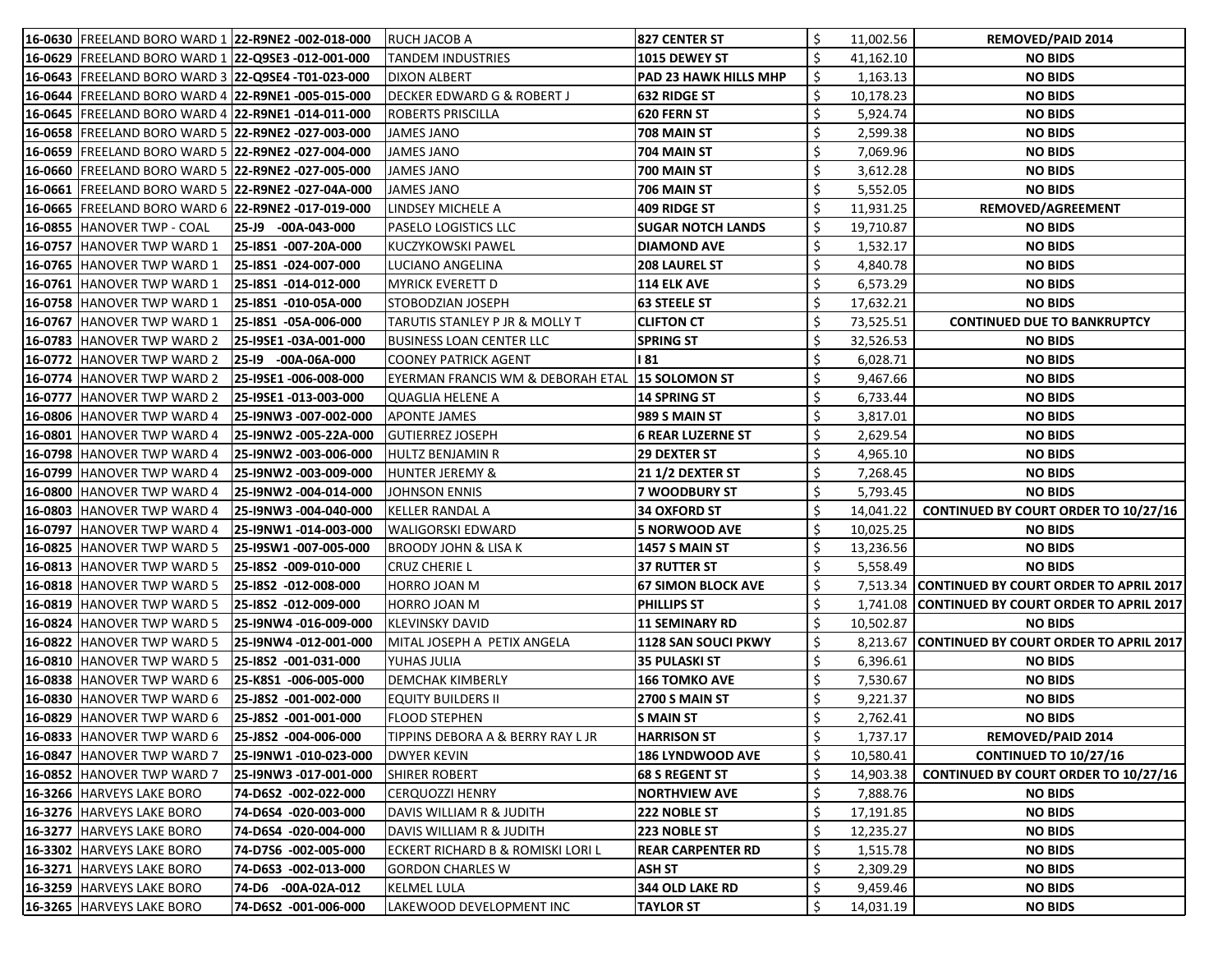| 16-3257 HARVEYS LAKE BORO           | 74-C6S9 -006-017-000         | MCCUE MARY TERESE                           | <b>GWILLIAM AVE</b>               |    | 20,773.21 | <b>NO BIDS</b>                                  |
|-------------------------------------|------------------------------|---------------------------------------------|-----------------------------------|----|-----------|-------------------------------------------------|
| 16-3297 HARVEYS LAKE BORO           | 74-D7S10 -002-007-000        | PEMBLETON SUSAN                             | <b>RIDGE AVE</b>                  |    | 1,647.96  | <b>NO BIDS</b>                                  |
| 16-3272 HARVEYS LAKE BORO           | 74-D6S4 -002-25A-000         | <b>SARAHS JAMES</b>                         | <b>WEST POINT AVE</b>             |    | 2,091.46  | <b>NO BIDS</b>                                  |
| 16-3281 HARVEYS LAKE BORO           | 74-D6S5 -002-012-000         | <b>STRICKLAND GEORGE L</b>                  | <b>388 OLD LAKE RD</b>            | \$ | 41,184.25 | <b>NO BIDS</b>                                  |
| 16-3282 HARVEYS LAKE BORO           | 74-D6S5 -002-013-000         | STRICKLAND GEORGE L                         | <b>388 OLD LAKE RD</b>            |    | 30,566.72 | <b>NO BIDS</b>                                  |
| 16-3283 HARVEYS LAKE BORO           | 74-D6S5 -002-014-000         | <b>STRICKLAND GEORGE L</b>                  | <b>388 OLD LAKE RD</b>            |    | 4,554.36  | <b>NO BIDS</b>                                  |
| 16-3285<br><b>HARVEYS LAKE BORO</b> | 74-D6S5 -002-023-000         | STRICKLAND GEORGE L                         | <b>REAR ONEONATA HILL</b>         | \$ | 1,644.68  | <b>NO BIDS</b>                                  |
| 16-3287 HARVEYS LAKE BORO           | 74-D6S5 -003-006-000         | WYNNE JOSEPH & CATHY                        | <b>TROLLEY HL</b>                 | \$ |           | 1,561.95 CONTINUED BY COURT ORDER TO APRIL 2017 |
| 16-3290 HARVEYS LAKE BORO           | 74-D6S5 -004-007-000         | WYNNE JOSEPH & CATHY                        | <b>TROLLEY HL</b>                 |    |           | 1,329.05 CONTINUED BY COURT ORDER TO APRIL 2017 |
| 16-3286 HARVEYS LAKE BORO           | 74-D6S5 -003-005-000         | WYNNE KATHY & JOE                           | <b>TROLLEY HL</b>                 |    |           | 1,718.00 CONTINUED BY COURT ORDER TO APRIL 2017 |
| 16-3288 HARVEYS LAKE BORO           | 74-D6S5 -004-005-000         | <b>WYNNE KATHY &amp; JOE</b>                | <b>TROLLEY HL</b>                 | \$ |           | 1,873.65 CONTINUED BY COURT ORDER TO APRIL 2017 |
| 16-0872 HAZEL TWP WARD 1            | 26-S7S1 -003-011-000         | <b>DEANGELO BRIAN</b>                       | 1495 HOLLYWOOD BLVD               | \$ | 5,167.76  | <b>REMOVED/PAID 2014</b>                        |
| 16-0866 HAZEL TWP WARD 1            | 26-S7 -T02-015-000           | <b>DELGADO BRENDA</b>                       | <b>15 HOLLY LYNN</b>              |    | 2,715.77  | <b>NO BIDS</b>                                  |
| 16-0861 HAZEL TWP WARD 1            | $- T02 - 002 - 000$<br>26-S7 | FEGLEY GEORGEAN                             | <b>2 HOLLY LYNN MBLHM PARK \$</b> |    | 1,673.37  | <b>NO BIDS</b>                                  |
| 16-0869 HAZEL TWP WARD 1            | 26-S7 -T02-049-000           | GANCI JOE                                   | 49 HOLLY LYNN                     |    | 2,673.52  | <b>NO BIDS</b>                                  |
| 16-0894<br><b>HAZEL TWP WARD 1</b>  | 26-S9S3 -003-010-000         | <b>GAUTHIER EUGENE</b>                      | 5 MAIN ST                         | \$ | 6,051.98  | <b>NO BIDS</b>                                  |
| 16-0880 HAZEL TWP WARD 1            | 26-S8S1 -004-009-000         | KETTERER ROBERT & VICTORIA                  | 57 MAIN ST                        |    | 2,977.76  | <b>NO BIDS</b>                                  |
| 16-0867 HAZEL TWP WARD 1            | 26-S7 -T02-027-000           | METZ LISA A                                 | <b>27 HOLLY LYNN</b>              | \$ | 1,015.34  | <b>NO BIDS</b>                                  |
| 16-0865 HAZEL TWP WARD 1            | 26-S7 -T02-014-000           | <b>MORRESI RYAN JAMES</b>                   | <b>14 HOLLY LYNN CIR</b>          | \$ | 1,515.27  | <b>CONTINUED BY COURT ORDER TO 10/27/16</b>     |
| 16-0888 HAZEL TWP WARD 1            | 26-S8S6 -003-13A-000         | <b>SACCKETTI WM ETAL</b>                    | <b>MAIN ST</b>                    | \$ | 1,956.29  | <b>NO BIDS</b>                                  |
| 16-0875 HAZEL TWP WARD 1            | 26-S7S2 -001-061-000         | <b>SCOPELLITE JOSEPH &amp; CONCETTA</b>     | 2 CREST RD                        | \$ | 12,391.14 | SOLD \$22,000.00                                |
| 16-1002 HAZEL TWP WARD 2            | 26-U5S13 -001-366-000        | AGUILERA GERARDO C & CONCEPCION A           | <b>HONEYSUCKLE DR</b>             |    | 3,432.66  | REMOVED/AGREEMENT                               |
| 16-1019 HAZEL TWP WARD 2            | 26-U5S14 -001-342-000        | AHMAD FAIZ AND KARIM MAHNAZ S               | <b>CASHAW DR</b>                  |    | 4,231.99  | <b>NO BIDS</b>                                  |
| 16-1020 HAZEL TWP WARD 2            | 26-U5S14 -001-343-000        | AHMAD FAIZ AND KARIM MAHNAZ S               | <b>CASHAW DR</b>                  | \$ | 3,803.35  | <b>NO BIDS</b>                                  |
| 16-0967 HAZEL TWP WARD 2            | 26-U5S10 -006-308-000        | ALNASIR JAMILAH LAO                         | <b>LAUREL VALLEY DR</b>           | \$ | 3,452.66  | <b>NO BIDS</b>                                  |
| 16-1035 HAZEL TWP WARD 2            | 26-U5S15 -001-333-000        | ASCURA WILLIAM R JR AND MAGNOLIA A          | <b>BLUE SPRUCE DR</b>             | \$ | 2,801.19  | <b>NO BIDS</b>                                  |
| 16-1012 HAZEL TWP WARD 2            | 26-U5S14 -001-214-000        | <b>BABYKUTTY BENZY &amp;</b>                | <b>TAMARILLO CIR</b>              | \$ | 3,276.83  | <b>NO BIDS</b>                                  |
| 16-1053 HAZEL TWP WARD 2            | 26-U5S4 -001-017-000         | BALOGACH MICHAEL SEAN                       | <b>PINE VALLEY LN</b>             | \$ | 3,783.35  | <b>NO BIDS</b>                                  |
| 16-1007 HAZEL TWP WARD 2            | 26-U5S14 -001-074-000        | BALUYUT NORA S AND ELINO V JR               | <b>WHITE OAK LN</b>               | \$ | 3,424.83  | <b>NO BIDS</b>                                  |
| 16-0982 HAZEL TWP WARD 2            | 26-U5S12 -001-004-000        | BANG JOSEPH H                               | <b>BUTTONBUSH LN</b>              |    | 3,912.54  | <b>NO BIDS</b>                                  |
| 16-1047 HAZEL TWP WARD 2            | 26-U5S2 -006-017-000         | BATES JOHN A & SHARI R                      | <b>LAKE VALLEY DR</b>             | -S | 2,216.85  | <b>NO BIDS</b>                                  |
| 16-1023 HAZEL TWP WARD 2            | 26-U5S14 -001-435-000        | BECBEC LAURO S & MARIA DINA R               | <b>MAPLE LN</b>                   | \$ | 2,591.49  | <b>NO BIDS</b>                                  |
| 16-1096 HAZEL TWP WARD 2            | 26-U8S3 -006-002-000         | <b>BEISHLINE DORIS &amp; ALVIN JR &amp;</b> | <b>10 E CHURCH ST</b>             | \$ | 4,062.32  | <b>NO BIDS</b>                                  |
| <b>16-1034 HAZEL TWP WARD 2</b>     | 26-U5S15 -001-266-000        | BRUCAL ELENA S & GREGORIO M                 | <b>BUTTERNUT LN</b>               | \$ | 3,179.91  | <b>NO BIDS</b>                                  |
| 16-1013 HAZEL TWP WARD 2            | 26-U5S14 -001-241-000        | CABANIT MARIA L                             | <b>ALDEN LN</b>                   | \$ | 3,296.83  | <b>NO BIDS</b>                                  |
| 16-1068 HAZEL TWP WARD 2            | 26-U5S7 -002-004-000         | CAMBA MARIFE C                              | <b>KICKAPOO DR</b>                | \$ | 4,173.05  | <b>NO BIDS</b>                                  |
| 16-0913 HAZEL TWP WARD 2            | 26-T5S1 -001-253-000         | CARBONE RALPH & JEAN                        | <b>BUCK MOUNTAIN BLVD</b>         | \$ | 3,354.71  | <b>NO BIDS</b>                                  |
| 16-0974 HAZEL TWP WARD 2            | 26-U5S10 -010-486-000        | <b>CARBONE RALPH &amp; JEAN</b>             | <b>BUTTONBUSH LN</b>              |    | 8,350.42  | <b>NO BIDS</b>                                  |
| 16-1004 HAZEL TWP WARD 2            | 26-U5S14 -001-006-000        | CASTOR JAIME A & ELIZABETH S                | <b>WHITE OAK LN</b>               | \$ | 3,432.66  | <b>NO BIDS</b>                                  |
| 16-0937 HAZEL TWP WARD 2            | 26-T7NE2 -008-004-000        | CERASUOLO SALVADORE + LORRAINE              | 616 LANDMESSER ST                 | \$ | 4,564.39  | SOLD \$4,564.39                                 |
| 16-0917 HAZEL TWP WARD 2            | 26-T5S1 -001-469-000         | CHUAN GE CHUAN                              | <b>ROCK CREST DRIVE</b>           | \$ | 4,861.56  | <b>NO BIDS</b>                                  |
| 16-0930 HAZEL TWP WARD 2            | 26-T5S2 -001-319-000         | CORPUZ ELPIDIO G & ERLINDA DELA             |                                   | \$ | 3,829.18  | <b>NO BIDS</b>                                  |
| <b>16-1033 HAZEL TWP WARD 2</b>     | 26-U5S15 -001-151-000        | CUENCA MIRIAM S ALBANO                      | <b>BUTTONBUSH LN</b>              | \$ | 3,101.94  | <b>NO BIDS</b>                                  |
| <b>16-0922 HAZEL TWP WARD 2</b>     | 26-T5S2 -001-038-000         | DANFORTH WILLIAM W                          |                                   | \$ | 2,971.54  | <b>NO BIDS</b>                                  |
| <b>16-0923 HAZEL TWP WARD 2</b>     | 26-T5S2 -001-039-000         | DANFORTH WILLIAM W                          |                                   | \$ | 3,218.46  | <b>NO BIDS</b>                                  |
| 16-0960 HAZEL TWP WARD 2            | 26-U5S10 -002-222-000        | DELA PAZ VIVIAN ICASIANO & CARLO L          | <b>LAUREL VALLEY RD</b>           | \$ | 3,419.35  | <b>NO BIDS</b>                                  |
| 16-1077 HAZEL TWP WARD 2            | 26-U5S9 -001-050-000         | <b>EAGLE ROCK RESORT CO ETAL</b>            | <b>TURNBERRY LN</b>               | \$ | 9,473.26  | <b>NO BIDS</b>                                  |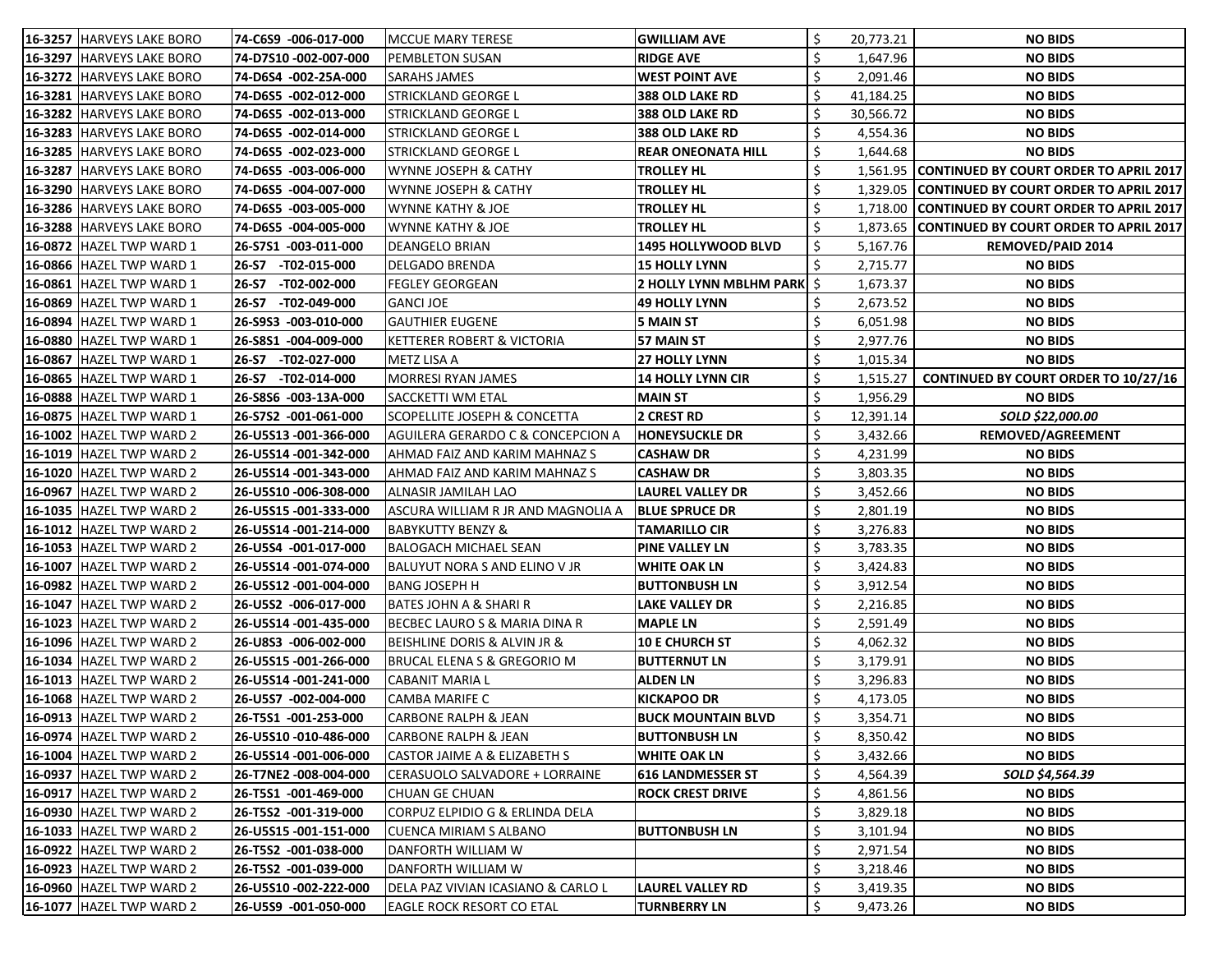| <b>16-0980 HAZEL TWP WARD 2</b>   | 26-U5S10 -013-407-000 | <b>FEMALL LLC</b>                             | <b>LAUREL VLY</b>                 | \$ | 6,550.10 | <b>NO BIDS</b>           |
|-----------------------------------|-----------------------|-----------------------------------------------|-----------------------------------|----|----------|--------------------------|
| 16-0994 HAZEL TWP WARD 2          | 26-U5S13 -001-054-000 | <b>FERRARA ANTHONY S</b>                      | <b>WHITE OAK LN</b>               | \$ | 4,294.38 | <b>NO BIDS</b>           |
| 16-1104 HAZEL TWP WARD 2          | 26-V7S2 -001-004-000  | <b>FERRS ALAN &amp; SHERI</b>                 | <b>W LOWER ST</b>                 | \$ | 2,357.12 | <b>NO BIDS</b>           |
| 16-1062 HAZEL TWP WARD 2          | 26-U5S5 -010-014-000  | <b>GAMBALE JOSEPH &amp; JOSEPHINE</b>         | <b>INVERNESS LN</b>               | \$ | 2,543.36 | <b>NO BIDS</b>           |
| 16-0928 HAZEL TWP WARD 2          | 26-T5S2 -001-224-000  | <b>GATBONTON ANNA AND</b>                     |                                   |    | 2,797.99 | <b>NO BIDS</b>           |
| 16-1009 HAZEL TWP WARD 2          | 26-U5S14 -001-160-000 | <b>GITIMU PAUL &amp;</b>                      | <b>MAPLE LN</b>                   |    | 3,861.33 | <b>NO BIDS</b>           |
| <b>16-1057   HAZEL TWP WARD 2</b> | 26-U5S4 -005-011-000  | <b>GONZALES LEONARDO &amp; FELIZA</b>         | <b>GLEN EAGLE DR</b>              |    | 2,829.18 | <b>NO BIDS</b>           |
| 16-1058 HAZEL TWP WARD 2          | 26-U5S4 -005-027-000  | <b>GORDON LAYNES</b>                          | <b>GLEN EAGLES DR</b>             | \$ | 2,855.89 | <b>NO BIDS</b>           |
| 16-0983 HAZEL TWP WARD 2          | 26-U5S12 -001-049-000 | <b>GRANDEZA ROBERTO AND CYNTHIA</b>           | <b>SPICE BUSH DR</b>              | \$ | 3,120.92 | <b>NO BIDS</b>           |
| 16-0977 HAZEL TWP WARD 2          | 26-U5S10 -013-385-000 | HALL HOWARD W & MAUREEN B                     | <b>LAUREL VLY</b>                 | \$ | 7,193.62 | <b>NO BIDS</b>           |
| 16-0970 HAZEL TWP WARD 2          | 26-U5S10 -007-352-000 | HARVEY MARION & CALLAGHAN EDMUND   LAUREL VLY |                                   | \$ | 3,452.66 | <b>NO BIDS</b>           |
| 16-0971 HAZEL TWP WARD 2          | 26-U5S10 -007-353-000 | HARVEY MARION & CALLAGHAN EDMUND (LAUREL VLY  |                                   | \$ | 3,452.66 | <b>NO BIDS</b>           |
| 16-1036 HAZEL TWP WARD 2          | 26-U5S15 -001-352-000 | HOLMES RICKY A & MARGARET M                   | <b>HONEYSUCKLE DR</b>             | \$ | 2,636.64 | <b>NO BIDS</b>           |
| 16-0934 HAZEL TWP WARD 2          | 26-T5S2 -001-421-000  | JARBADAN LUVIMIN A                            |                                   |    | 2,844.78 | <b>NO BIDS</b>           |
| 16-0968 HAZEL TWP WARD 2          | 26-U5S10 -007-326-000 | JOHNSON PHILLIP J AND MARIA                   | <b>LAUREL VLY</b>                 | \$ | 3,073.35 | <b>NO BIDS</b>           |
| 16-0973 HAZEL TWP WARD 2          | 26-U5S10 -009-368-000 | JOHNSON PHILLIP J AND MARIA                   | <b>LAUREL VLY</b>                 | \$ | 6,074.33 | <b>NO BIDS</b>           |
| 16-0918 HAZEL TWP WARD 2          | 26-T5S1 -001-470-000  | <b>JUN CHEN XIAO</b>                          | <b>ROCK CREST DRIVE</b>           | \$ | 4,861.56 | <b>NO BIDS</b>           |
| 16-1061 HAZEL TWP WARD 2          | 26-U5S5 -007-004-000  | <b>KEAVENEY KIERAN B</b>                      | <b>TURNBERRY LN</b>               | \$ | 2,610.91 | <b>NO BIDS</b>           |
| 16-0947 HAZEL TWP WARD 2          | 26-T7SE1 -010-015-000 | <b>KENNEY JAMES W</b>                         | <b>905 WINTERS AVE</b>            |    | 6,318.38 | <b>REMOVED/PAID 2014</b> |
| 16-0992 HAZEL TWP WARD 2          | 26-U5S13 -001-034-000 | KOPPIKAR VIJAY & LINDA THOMAS-                | <b>WHITE OAK LN</b>               | \$ | 3,294.31 | <b>NO BIDS</b>           |
| 16-1032 HAZEL TWP WARD 2          | 26-U5S15 -001-096-000 | KRAMER ROBERT JR AND DENISE V                 | <b>SYCAMORE LN</b>                |    | 3,140.92 | <b>NO BIDS</b>           |
| <b>16-0920 HAZEL TWP WARD 2</b>   | 26-T5S1 -001-553-000  | <b>KUHANECK YONG S</b>                        | <b>BUCK MT BLVD</b>               |    | 8,923.75 | <b>NO BIDS</b>           |
| 16-1041 HAZEL TWP WARD 2          | 26-U5S15 -001-500-000 | KWON TAE-CHIN AND TAE-YOL                     | <b>SCOTS PINE &amp; SWEET BIR</b> | Ś  | 3,550.51 | <b>NO BIDS</b>           |
| 16-1025 HAZEL TWP WARD 2          | 26-U5S14 -001-451-000 | LANDIS JAMES AND CATHERINE                    | <b>MAPLE LN</b>                   | \$ | 3,099.01 | <b>NO BIDS</b>           |
| 16-1073 HAZEL TWP WARD 2          | 26-U5S7 -007-010-000  | LAPINSKAS EDWARD R JR                         | <b>183 CHINOOK DR</b>             | \$ | 2,786.44 | <b>NO BIDS</b>           |
| 16-1048 HAZEL TWP WARD 2          | 26-U5S2 -007-006-000  | LEASE JOHN & MARIA DIMELE                     | <b>SEMINOLE CIR</b>               |    | 3,853.51 | <b>NO BIDS</b>           |
| 16-1050 HAZEL TWP WARD 2          | 26-U5S3 -006-007-000  | LEASE JOHN & MARIA DIMELE                     | <b>MUSKEGON CIR</b>               |    | 2,840.31 | <b>NO BIDS</b>           |
| 16-0910 HAZEL TWP WARD 2          | 26-T5S1 -001-015-000  | LEE ENUJUNG A                                 | <b>CRNR MTN VIEW DR</b>           | \$ | 2,712.27 | <b>NO BIDS</b>           |
| 16-1042 HAZEL TWP WARD 2          | 26-U5S15 -001-542-000 | LEE EUNJUNG A                                 | <b>BLACK WALNUT &amp; SWEET B</b> | \$ | 3,998.23 | <b>NO BIDS</b>           |
| 16-0978 HAZEL TWP WARD 2          | 26-U5S10 -013-397-000 | LEE SUE & MICHAEL & BRIAN & SUN-JA            | <b>LAUREL VLY</b>                 |    | 5,857.39 | <b>NO BIDS</b>           |
| 16-0995 HAZEL TWP WARD 2          | 26-U5S13 -001-062-000 | <b>LIMBAG FRANCIS</b>                         | <b>SASSAFRAS LN</b>               | S  | 3,314.31 | <b>NO BIDS</b>           |
| 16-1065 HAZEL TWP WARD 2          | 26-U5S6 -004-030-000  | LING AND LING ENTERPRISES LTD                 | <b>POPPY HILLS RD</b>             | \$ | 3,064.93 | <b>NO BIDS</b>           |
| <b>16-0966 HAZEL TWP WARD 2</b>   | 26-U5S10 -006-276-000 | LOPEZ CONRADO D JR                            | LAUREL VALLEY RD                  | \$ | 3,099.01 | <b>NO BIDS</b>           |
| <b>16-1027 HAZEL TWP WARD 2</b>   | 26-U5S14 -001-472-000 | MAGPANTAY BIENVENIDO L AND NENITA             | <b>WHITE OAK LANE</b>             | \$ | 4,017.20 | <b>NO BIDS</b>           |
| <b>16-1015 HAZEL TWP WARD 2</b>   | 26-U5S14 -001-289-000 | MAIKWEKI ROSE N                               | <b>CAMELLIA LN</b>                |    | 1,678.19 | <b>NO BIDS</b>           |
| 16-0963 HAZEL TWP WARD 2          | 26-U5S10 -003-253-000 | <b>MALLORY PATRICK D AND TERESE M</b>         | LAUREL VALLEY DR                  | \$ | 2,403.34 | <b>NO BIDS</b>           |
| 16-1039 HAZEL TWP WARD 2          | 26-U5S15 -001-476-000 | MANGONA PIA AND GILBERT O                     | <b>SCOTS PINE LN</b>              | \$ | 3,300.18 | <b>NO BIDS</b>           |
| 16-0933 HAZEL TWP WARD 2          | 26-T5S2 -001-381-000  | MARTINEZ CASIANO Z & MARY LOREDEL             |                                   | \$ | 2,988.39 | <b>NO BIDS</b>           |
| 16-1014 HAZEL TWP WARD 2          | 26-U5S14 -001-288-000 | MASCARINAS ARTURO C & LUZ                     | <b>CAMELLIA LN</b>                | \$ | 3,064.25 | <b>NO BIDS</b>           |
| 16-0942 HAZEL TWP WARD 2          | 26-T7S3 -001-002-000  | <b>MASELKEVICH DOLORES E</b>                  | 1177 HARWOOD RD                   | \$ | 7,132.39 | SOLD \$7,312.39          |
| 16-0902 HAZEL TWP WARD 2          | 26-S7S9 -005-002-000  | MAT PROPERTIES INC                            | <b>S PROVIDENCE RD</b>            | \$ | 4,633.86 | <b>NO BIDS</b>           |
| 16-1070 HAZEL TWP WARD 2          | 26-U5S7 -006-001-000  | MCFEETERS DOUGLAS I & DIANNE P                | <b>158 KICKAPOO DR</b>            |    | 3,218.85 | <b>NO BIDS</b>           |
| 16-0945 HAZEL TWP WARD 2          | 26-T7SE1 -007-007-000 | <b>MEDINA ROBERTO VARGAS</b>                  | <b>718 WINTERS AVE</b>            | \$ | 5,669.49 | SOLD \$5,669.49          |
| 16-1066 HAZEL TWP WARD 2          | 26-U5S6 -007-010-000  | MILLER JOYCE D & MARY W                       | PEBBLE BEACH DR                   | \$ | 5,009.17 | <b>NO BIDS</b>           |
| <b>16-1040 HAZEL TWP WARD 2</b>   | 26-U5S15 -001-479-000 | MONTEALEGRE FAMELA AND                        | <b>SCOTS PINE LN</b>              | \$ | 2,956.13 | <b>NO BIDS</b>           |
| 16-0899   HAZEL TWP WARD 2        | 26-S7S10 -T04-006-000 | <b>MOORE ROBERT</b>                           | <b>6 VALMONT TRAILER CT</b>       | \$ | 1,017.61 | <b>NO BIDS</b>           |
| 16-0996 HAZEL TWP WARD 2          | 26-U5S13 -001-084-000 | <b>MUKOMA STEPHEN</b>                         | <b>HICKORY LANE</b>               | S  | 2,994.21 | <b>NO BIDS</b>           |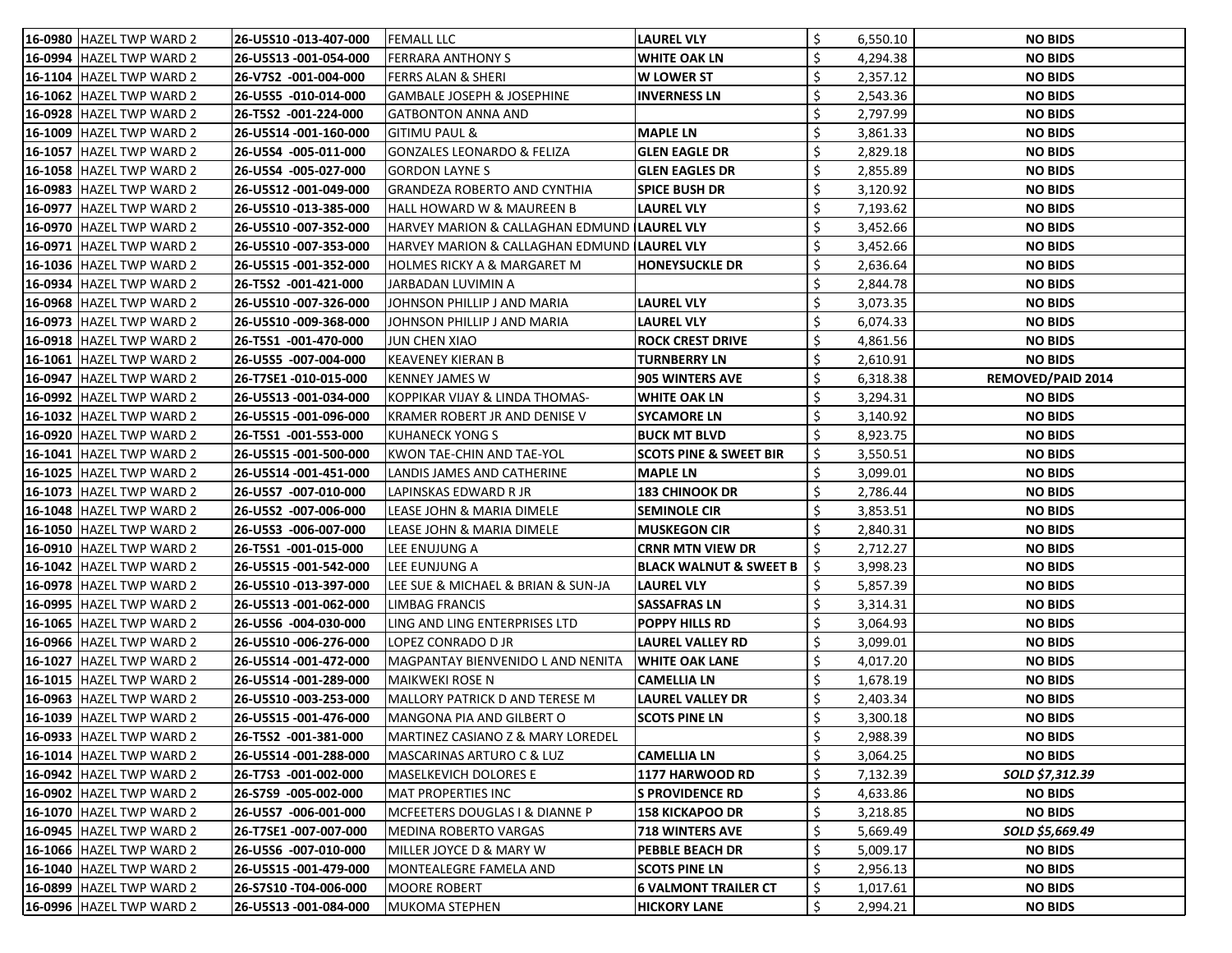| <b>16-1049 HAZEL TWP WARD 2</b>                                                                      | 26-U5S3 -002-008-000  | MURRAY THOMAS J & MARY ANN                                                                                               | <b>132 LAKE VALLEY DR</b>  | Ś  | 10,776.59 | <b>NO BIDS</b>                                  |
|------------------------------------------------------------------------------------------------------|-----------------------|--------------------------------------------------------------------------------------------------------------------------|----------------------------|----|-----------|-------------------------------------------------|
| 16-0926 HAZEL TWP WARD 2                                                                             | 26-T5S2 -001-161-000  | NAVARRA GLEN                                                                                                             |                            |    | 2,933.88  | <b>NO BIDS</b>                                  |
| 16-0989 HAZEL TWP WARD 2                                                                             | 26-U5S12 -001-147-000 | <b>NIU XINWEI</b>                                                                                                        | <b>BUTTONBUSH LN</b>       |    | 4,828.27  | <b>NO BIDS</b>                                  |
| 16-0904 HAZEL TWP WARD 2                                                                             | 26-S8S8 -011-001-000  | NORTHEAST INVESTORS GROUP INC                                                                                            | <b>TWENTY SECOND ST</b>    | \$ | 15,585.94 | <b>NO BIDS</b>                                  |
| 16-1001 HAZEL TWP WARD 2                                                                             | 26-U5S13 -001-272-000 | NUCUM HERMES C AND MARIA P                                                                                               | <b>BUTTERNUT LANE</b>      |    | 3,491.68  | <b>NO BIDS</b>                                  |
| 16-1022 HAZEL TWP WARD 2                                                                             | 26-U5S14 -001-417-000 | <b>OMANDI DENNIS N</b>                                                                                                   | <b>CASHAW DR</b>           |    | 2,734.54  | <b>NO BIDS</b>                                  |
| 16-1074 HAZEL TWP WARD 2                                                                             | 26-U5S8 -002-028-000  | ORSATTI JOSEPH P & JAYDALYNN M                                                                                           | <b>240 CORN SILK AVE</b>   | Ś  | 4,302.15  | <b>NO BIDS</b>                                  |
| 16-1087 HAZEL TWP WARD 2                                                                             | 26-U7S2 -002-007-000  | PAISLEY ELEANOR                                                                                                          | <b>3 CRYSTAL RDG</b>       | \$ | 11,268.98 | <b>NO BIDS</b>                                  |
| 16-1017 HAZEL TWP WARD 2                                                                             | 26-U5S14 -001-323-000 | PAULINES IMELDA B                                                                                                        | <b>CAMELLIA LN</b>         |    | 3,101.94  | <b>NO BIDS</b>                                  |
| 16-0979 HAZEL TWP WARD 2                                                                             | 26-U5S10-013-401-000  | PESTANO AURORA AND                                                                                                       | <b>LAUREL VLY</b>          |    | 6,550.10  | <b>NO BIDS</b>                                  |
| 16-1046 HAZEL TWP WARD 2                                                                             | 26-U5S2 -005-012-000  | PINERO LILIBETH T & JOSE E G                                                                                             | <b>J-29 CALUMET DR</b>     |    | 2,860.31  | <b>NO BIDS</b>                                  |
| 16-1072 HAZEL TWP WARD 2                                                                             | 26-U5S7 -007-002-000  | RANKIN ROBERT & MONICA J                                                                                                 | <b>175 CHINOOK DR</b>      |    | 3,159.91  | <b>NO BIDS</b>                                  |
| 16-1021 HAZEL TWP WARD 2                                                                             | 26-U5S14 -001-409-000 | REDUBLADO CHARIS BLANCA &                                                                                                | <b>CASHAW DR</b>           |    | 2,319.37  | <b>NO BIDS</b>                                  |
| 16-0964 HAZEL TWP WARD 2                                                                             | 26-U5S10-003-261-000  | RIVERA LUCILA M                                                                                                          | <b>LAUREL VALLEY DR</b>    |    | 3,608.56  | <b>NO BIDS</b>                                  |
| <b>16-0958 HAZEL TWP WARD 2</b>                                                                      | 26-U5S10 -001-068-000 | ROSS HAROLD CHARLES JR                                                                                                   | <b>WILD PLUM WAY</b>       | \$ | 6,328.50  | <b>NO BIDS</b>                                  |
| 16-1010 HAZEL TWP WARD 2                                                                             | 26-U5S14 -001-198-000 | SABALLA MERLY                                                                                                            | <b>SASSAFRAS LN</b>        |    | 3,452.66  | <b>NO BIDS</b>                                  |
| <b>16-0914 HAZEL TWP WARD 2</b>                                                                      | 26-T5S1 -001-269-000  | SANTOS JULLILET M                                                                                                        | <b>BUCK MOUNTAIN BLVD</b>  |    | 3,716.85  | <b>NO BIDS</b>                                  |
| 16-0944 HAZEL TWP WARD 2                                                                             | 26-T7SE1 -007-006-000 | <b>SCHEIB LYSIA A</b>                                                                                                    | <b>724 WINTERS AVE</b>     |    | 10,541.87 | <b>NO BIDS</b>                                  |
| 16-1060 HAZEL TWP WARD 2                                                                             | 26-U5S4 -007-023-000  | <b>SWETZ STEPHEN D &amp; EUGINIE P</b>                                                                                   | <b>182 WINGED FOOT DR</b>  |    | 2,840.31  | <b>NO BIDS</b>                                  |
| 16-0991 HAZEL TWP WARD 2                                                                             | 26-U5S12 -001-193-000 | SY RICHARD O                                                                                                             | <b>SPICE BUSH LN</b>       |    | 4,244.08  | <b>NO BIDS</b>                                  |
| 16-1006 HAZEL TWP WARD 2                                                                             | 26-U5S14 -001-041-000 | <b>TAGARDA MICHELLE &amp;</b>                                                                                            | <b>WHITE OAK LN</b>        | \$ | 3,600.74  | <b>NO BIDS</b>                                  |
| 16-1090 HAZEL TWP WARD 2                                                                             | 26-U7S4 -002-006-000  | <b>TEJEDA BLADE</b>                                                                                                      | <b>MAIN ST</b>             |    | 1,570.93  | <b>NO BIDS</b>                                  |
| 16-1091 HAZEL TWP WARD 2                                                                             | 26-U7S4 -002-007-000  | <b>TEJEDA BLADE</b>                                                                                                      | <b>MAIN ST</b>             |    | 10,044.96 | <b>NO BIDS</b>                                  |
| 16-1052 HAZEL TWP WARD 2                                                                             | 26-U5S3 -006-013-000  | THOMPSON RYAN O                                                                                                          | <b>MUSKEGON CIR</b>        |    | 2,894.89  | <b>NO BIDS</b>                                  |
| 16-1106 HAZEL TWP WARD 2                                                                             | 26-V7S2 -002-006-000  | <b>TUGGLE BRIAN</b>                                                                                                      | <b>213 BEAVER BROOK RD</b> |    | 3,147.45  | <b>NO BIDS</b>                                  |
| 16-1008 HAZEL TWP WARD 2                                                                             | 26-U5S14 -001-121-000 | VO JONATHAN                                                                                                              | <b>SYCAMORE LN</b>         |    | 3,725.46  | <b>NO BIDS</b>                                  |
| 16-1011 HAZEL TWP WARD 2                                                                             | 26-U5S14 -001-199-000 | <b>VO JONATHAN</b>                                                                                                       | <b>SASSAFRAS LN</b>        |    | 3,452.66  | <b>NO BIDS</b>                                  |
| 16-0999 HAZEL TWP WARD 2                                                                             | 26-U5S13 -001-174-000 | <b>WAINAINA PETER T</b>                                                                                                  | <b>SWEET BIRCH LN</b>      | \$ | 2,855.93  | <b>NO BIDS</b>                                  |
| 16-1069 HAZEL TWP WARD 2                                                                             | 26-U5S7 -003-054-000  | <b>WALCOTT HUBERT N</b>                                                                                                  | <b>KICKAPOO DR</b>         |    | 9,511.39  | <b>NO BIDS</b>                                  |
| 16-0921 HAZEL TWP WARD 2                                                                             | 26-T5S1 -001-554-000  | WANG LING JR                                                                                                             | <b>MOUNTAIN VIEW DR</b>    |    | 5,938.43  | <b>NO BIDS</b>                                  |
| 16-0948 HAZEL TWP WARD 2                                                                             | 26-T7SE1 -014-013-000 | <b>WEALTH RETURNS LLC</b>                                                                                                | <b>839 WINTERS AVE</b>     | \$ | 11,897.52 | <b>NO BIDS</b>                                  |
| 16-1076 HAZEL TWP WARD 2                                                                             | 26-U5S8 -008-005-000  | XU RUIQI                                                                                                                 | <b>QUAPAW DR</b>           |    | 1,843.65  | <b>NO BIDS</b>                                  |
| 16-1028 HAZEL TWP WARD 2                                                                             | 26-U5S15 -001-001-000 | ZAPATA DANILO B AND MYRNA B                                                                                              | <b>SCOTS PINE LN</b>       |    | 3,200.98  | <b>NO BIDS</b>                                  |
|                                                                                                      |                       | 16-2377  HAZLETON CITY WARD  1    <b>71-T8SW24-005-001-000</b>  DONINGUEZ SANTIAGO & MAXIMA TAVERA <b>200 E HOLLY ST</b> |                            | \$ | 4,442.61  | SOLD \$4,442.61                                 |
| 16-2384   HAZLETON CITY WARD 1   71-T8SW31-006-04B-000                                               |                       | HAZLETON HOMES INC                                                                                                       | 233 E SPRUCE ST            | \$ |           | 3,445.46 CONTINUED BY COURT ORDER TO APRIL 2017 |
| 16-2387  HAZLETON CITY WARD  1    <b>71-T8SW31-013-025-000</b>  NORMAN W LAWRENCE                    |                       |                                                                                                                          | 113 E BROAD ST             | \$ | 32,509.00 | <b>NO BIDS</b>                                  |
|                                                                                                      |                       |                                                                                                                          | <b>241 E CHESTNUT ST</b>   | \$ | 10,769.41 | <b>NO BIDS</b>                                  |
| 16-2396 HAZLETON CITY WARD 3 71-T8SW32-004-006-001                                                   |                       | <b>ANTHRACITE MASON SUPPLY CO</b>                                                                                        | <b>E SPRUCE ST</b>         | \$ | 4,857.00  | <b>NO BIDS</b>                                  |
| 16-2404 HAZLETON CITY WARD 3 71-T8SW34-015-04C-000                                                   |                       | HERNANDEZ AURELIO MARIE C                                                                                                | <b>309 E ELM ST</b>        | \$ | 4,571.71  | <b>NO BIDS</b>                                  |
| 16-2403 HAZLETON CITY WARD 3 71-T8SW34-012-018-000                                                   |                       | <b>MAVRICIO REYES</b>                                                                                                    | 339 E JUNIPER ST           |    | 4,362.61  | <b>NO BIDS</b>                                  |
| 16-2398  HAZLETON CITY WARD 3   <b>71-T8SW33-008-005-000</b>  PURSEL KEVIN & KATHRYN                 |                       |                                                                                                                          | <b>413 E WALNUT ST</b>     |    | 4,473.20  | <b>NO BIDS</b>                                  |
| 16-2394  HAZLETON CITY WARD 3   <b>71-T8SW31-06A-08A-000</b>  SANON JOSEPH W                         |                       |                                                                                                                          | 326 1/2 E BROAD ST         | \$ | 5,079.87  | <b>NO BIDS</b>                                  |
|                                                                                                      |                       | $\mid$ 16-2413 $\mid$ HAZLETON CITY WARD $\mid 4 \mid$ 71-T8SW34-018-05C-000 $\mid$ ALMONTE TILSON O & REYES ISRAEL      | <b>132 S CEDAR ST</b>      | \$ | 35,418.69 | <b>NO BIDS</b>                                  |
| 16-2416  HAZLETON CITY WARD 4   <b>71-U8NW21-012-002-000</b>  MADERA ARELIS                          |                       |                                                                                                                          | 220 S CEDAR ST             | Ś  | 16,300.18 | <b>NO BIDS</b>                                  |
| 16-2411  HAZLETON CITY WARD  4    <b>71-T8SW34-004-01C-000</b>  STERENCHOCK DAVID & TERESA           |                       |                                                                                                                          | 167 S PINE ST              |    | 6,946.54  | <b>NO BIDS</b>                                  |
| 16-2439  HAZLETON CITY WARD 5   <b>71-U8NW44-001-183-000</b>  BELLANCO BARRY                         |                       |                                                                                                                          | <b>183 BIRCH KNOLL DR</b>  | \$ | 2,338.05  | <b>NO BIDS</b>                                  |
| <b> 16-2441</b>  HAZLETON CITY WARD  5    <b>71-U8NW44-001-VAR-000</b>  DOUGHERTY ROBERT E & WILLIAM |                       |                                                                                                                          | <b>NEWPORT DR</b>          | \$ | 6,913.60  | <b>NO BIDS</b>                                  |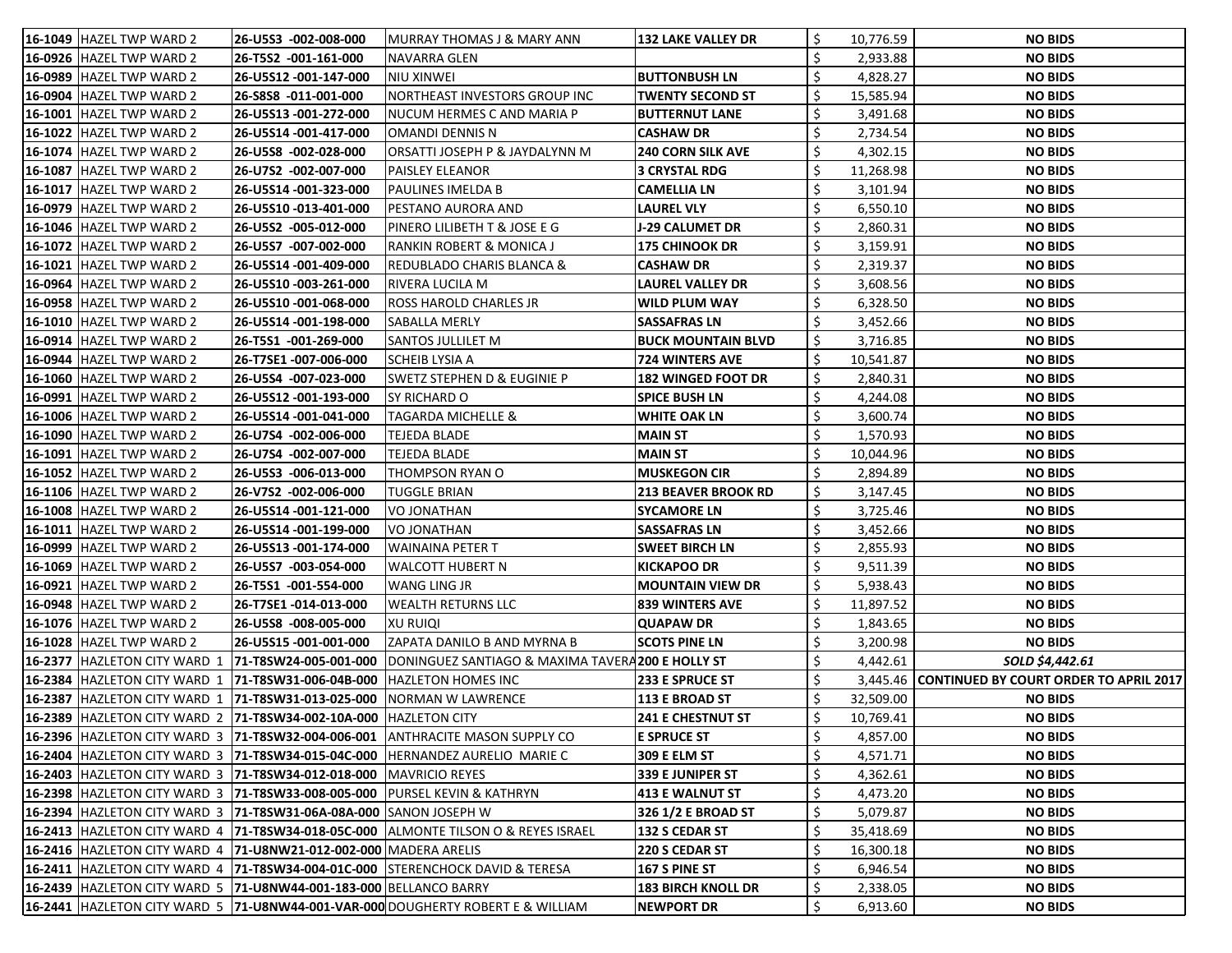| 16-2430 HAZLETON CITY WARD 5 71-U8NW12-020-002-000 DOUGHERTY WILLIAM & ROBERT          |                                                                                                 | <b>WILLOW ST</b>            |   | 2,400.29   | <b>NO BIDS</b>                                   |
|----------------------------------------------------------------------------------------|-------------------------------------------------------------------------------------------------|-----------------------------|---|------------|--------------------------------------------------|
|                                                                                        | <b>16-2433  HAZLETON CITY WARD 5  71-U8NW14-002-004-000  DOUGHERTY WILLIAM G &amp; ROBERT C</b> | 411 S CHURCH ST             |   | 6,887.18   | SOLD \$6,887.18                                  |
|                                                                                        | 16-2428 HAZLETON CITY WARD 5 71-U8NW12-013-001-000 DOUGHERTY WILLIAM G & ROBERT F               | <b>329 S CHURCH ST</b>      |   | 15,038.56  | <b>NO BIDS</b>                                   |
| 16-2426 HAZLETON CITY WARD 5 71-U8NW12-012-001-000 DOUGHERTY WM G & JANE M             |                                                                                                 | <b>302 S LAUREL ST</b>      |   | 2,775.67   | <b>NO BIDS</b>                                   |
| 16-2425  HAZLETON CITY WARD 5   71-U8NW11-003-002-000   DOUGHERTY WM G & ROBERT        |                                                                                                 | <b>REAR S CHURCH ST</b>     |   | 2,336.22   | <b>NO BIDS</b>                                   |
| 16-2429   HAZLETON CITY WARD 5   71-U8NW12-013-003-000   DOUGHERTY WM G & ROBERT       |                                                                                                 | <b>S CHURCH ST</b>          |   | 4,167.16   | <b>NO BIDS</b>                                   |
| 16-2432   HAZLETON CITY WARD 5   71-U8NW14-002-003-000   DOUGHERTY WM G ETAL           |                                                                                                 | <b>383 SOUTH CHURCH ST</b>  |   | 21,064.03  | <b>NO BIDS</b>                                   |
| 16-2435  HAZLETON CITY WARD 5  71-U8NW44-001-024-001  LAUBER ELIZABETH                 |                                                                                                 | <b>24 NEWPORT DR</b>        |   | 2,383.65   | <b>NO BIDS</b>                                   |
| 16-2427   HAZLETON CITY WARD 5   71-U8NW12-012-01A-000   PENN HAZLE EQUIP CO           |                                                                                                 | <b>333 REAR S CHURCH ST</b> |   | 7,155.97   | <b>NO BIDS</b>                                   |
| 16-2438 HAZLETON CITY WARD 5 71-U8NW44-001-149-000 PHAM QUOC                           |                                                                                                 | 149 JASON DR                |   | 6,158.73   | <b>NO BIDS</b>                                   |
| 16-2459   HAZLETON CITY WARD 7   71-T8SW42-002-001-000   HAZLETON PARTNERS LP          |                                                                                                 | 141 W BROAD ST              |   | 225,370.09 | <b>NO BIDS</b>                                   |
| 16-2452 HAZLETON CITY WARD 7 71-T8SW13-010-007-000 VARGAS ROBERT                       |                                                                                                 | 223 W BROAD ST              |   | 9,637.38   | SOLD \$9,637.38                                  |
| 16-2450 HAZLETON CITY WARD 7   71-T8SW13-008-07A-000   VUCETOVIC GANIJA GIANNI         |                                                                                                 | 139 W GREEN ST              |   | 13,296.78  | <b>NO BIDS</b>                                   |
|                                                                                        | 16-2449 HAZLETON CITY WARD 7 71-T8SW13-008-007-000 VUCETOVIC GANIJU G & MURADIJA M              | 133 W GREEN ST              |   | 24,988.28  | <b>NO BIDS</b>                                   |
| 16-2456  HAZLETON CITY WARD 7   71-T8SW24-012-005-000  WARD ABIGAIL & ROBERT           |                                                                                                 | 136 N WYOMING ST            |   |            | 15,546.43 CONTINUED BY COURT ORDER TO APRIL 2017 |
|                                                                                        | 16-2476 HAZLETON CITY WARD 8 71-U8NW14-001-003-000 DOUGHERTY WILLIAM G & ROBERT F               | <b>S CHURCH ST</b>          |   | 5,932.18   | <b>NO BIDS</b>                                   |
| 16-2475   HAZLETON CITY WARD 8   71-U8NW12-013-02A-000   DOUGHERTY WM & JANE           |                                                                                                 | <b>S CHURCH ST</b>          |   | 6,151.89   | <b>NO BIDS</b>                                   |
| 16-2460 HAZLETON CITY WARD 8 71-T8SW12-008-010-000 MUNIZ EFRAIN                        |                                                                                                 | 405 W OAK ST                |   | 3,332.40   | SOLD \$7,000.00                                  |
| 16-2472   HAZLETON CITY WARD 8   71-T8SW42-001-009-000   VUCETOVIC GANIJA              |                                                                                                 | 320 W BROAD ST              |   | 2,136.47   | <b>NO BIDS</b>                                   |
| 16-2471   HAZLETON CITY WARD 8   71-T8SW42-001-008-000   VUCETOVIC GANIJA ETAL         |                                                                                                 | 328 W BROAD ST              |   | 25,605.03  | <b>NO BIDS</b>                                   |
| 16-2478 HAZLETON CITY WARD 9 71-T8NW34-010-007-000 KROUSE LISA C & MICHAEL V           |                                                                                                 | 546 N LEE CT                |   | 5,394.70   | <b>NO BIDS</b>                                   |
| 16-2490 HAZLETON CITY WARD 10 71-T8NW43-007-008-000 ESTOK CINDY L                      |                                                                                                 | <b>565 N LOCUST ST</b>      |   | 12,820.58  | <b>NO BIDS</b>                                   |
| 16-2494 HAZLETON CITY WARD 10 71-T8NW43-013-04B-000 TEE JAY REALTY                     |                                                                                                 | <b>610 N CHURCH ST</b>      |   |            | 3,427.18 CONTINUED BY COURT ORDER TO APRIL 2017  |
| 16-2493  HAZLETON CITY WARD 10  71-T8NW43-013-04A-000  TEE JAY REALTY COMPANY          |                                                                                                 | <b>610 N CHURCH ST</b>      |   |            | 3,427.18 CONTINUED BY COURT ORDER TO APRIL 2017  |
| 16-2511 HAZLETON CITY WARD 11 71-T8SW11-011-04C-000 ARNDT SALLY A                      |                                                                                                 | <b>551 HANOVER CT</b>       |   | 9,881.05   | <b>NO BIDS</b>                                   |
| 16-2504 HAZLETON CITY WARD 11   71-T8NW44-019-010-000 LAVEZZARI MARCOS                 |                                                                                                 | <b>621 PEACE ST</b>         |   | 73,903.21  | <b>NO BIDS</b>                                   |
| 16-2541   HAZLETON CITY WARD 12   71-T8NW41-009-003-000   GINTZ PHILLIP & RACHEL       |                                                                                                 | 728 W 15TH ST               |   | 5,731.23   | SOLD \$10,000.00                                 |
| 16-2519 HAZLETON CITY WARD 12 71-T7NE33-016-008-000                                    | <b>HLUDZIK GEORGE R &amp; NANCY</b>                                                             | 658 MCKINLEY ST             |   | 4,597.21   | <b>NO BIDS</b>                                   |
| 16-2520 HAZLETON CITY WARD 12 71-T7NE33-016-009-000                                    | <b>HLUDZIK GEORGE R &amp; NANCY</b>                                                             | <b>656 MCKINLEY ST</b>      |   | 7,585.69   | SOLD \$7,585.69                                  |
| 16-2539 HAZLETON CITY WARD 12 71-T8NW14-005-05A-000 PARISE PETER A                     |                                                                                                 | 830 ALTER ST                |   | 8,756.91   | <b>NO BIDS</b>                                   |
| 16-2524   HAZLETON CITY WARD 12   71-T7SE22-007-05A-000   YOUNES LYLA                  |                                                                                                 | 590 MCKINLEY ST             | ১ | 15,217.89  | <b>NO BIDS</b>                                   |
| 16-2580 HAZLETON CITY WARD 13 71-T8NW31-013-09A-000 DERAFFELE JOHN                     |                                                                                                 | <b>651 CARSON ST</b>        |   | 8,712.88   | SOLD \$11,000.00                                 |
| 16-2588 HAZLETON CITY WARD 13 71-T8NW34-006-005-000 GANTEA IOSIF                       |                                                                                                 | <b>566 SEYBERT ST</b>       |   | 9,074.97   | <b>NO BIDS</b>                                   |
| 16-2585 HAZLETON CITY WARD 13 71-T8NW33-002-01A-000 GANTEA IOSIF                       |                                                                                                 | 316 E FIFTH ST              |   | 4,203.80   | <b>NO BIDS</b>                                   |
| 16-2586 HAZLETON CITY WARD 13 71-T8NW33-002-01B-000 GANTEA IOSIF                       |                                                                                                 | <b>314 E FIFTH ST</b>       |   | 4,148.82   | <b>NO BIDS</b>                                   |
| 16-2579 HAZLETON CITY WARD 13 71-T8NW31-010-10A-000 KOSTIC DAVID P & ELIZABETH         |                                                                                                 | <b>REAR CARSON ST</b>       |   | 1,559.20   | <b>NO BIDS</b>                                   |
| 16-2563 HAZLETON CITY WARD 13 71-S8SW34-003-006-000                                    | <b>LETTIERE JOHN JR</b>                                                                         | <b>MEADE CT</b>             |   | 2,354.51   | <b>NO BIDS</b>                                   |
| 16-2564   HAZLETON CITY WARD 13   71-S8SW34-003-007-000                                | LETTIERE JOHN JR ETAL                                                                           | <b>MEADE CT</b>             |   | 2,345.30   | <b>NO BIDS</b>                                   |
| 16-2592 HAZLETON CITY WARD 14 71-T8NE44-005-008-000                                    | ALVARADO GABINO                                                                                 | <b>724 E DIAMOND AVE</b>    |   | 15,703.33  | <b>REMOVED/PAID 2014</b>                         |
| 16-2596 HAZLETON CITY WARD 14 71-T8NW33-007-05B-000 BOGERT MARION                      |                                                                                                 | <b>508 E FIRST ST</b>       |   | 10,518.16  | <b>NO BIDS</b>                                   |
| 16-2604   HAZLETON CITY WARD 14   71-T8SW22-001-10A-000   GASPER STEPHEN Z 3RD & KIM M |                                                                                                 | <b>7 MORRIS LN</b>          |   | 3,773.78   | SOLD \$3,773.78                                  |
| 16-2603  HAZLETON CITY WARD 14   <b>71-T8SW22-001-010-000</b>                          | GASPER STEPHEN R & MARY ANN                                                                     | <b>8 MORRIS LN</b>          |   | 4,105.06   | SOLD \$4,105.06                                  |
| 16-2589 HAZLETON CITY WARD 14 71-T8NE14-002-04A-000                                    | <b>QUINDI HECTOR OSVALDO</b>                                                                    | 704 MONGES ST               |   | 8,712.40   | SOLD \$12,000.00                                 |
| 16-2602  HAZLETON CITY WARD 14   <b>71-T8SW22-001-006-000</b>                          | <b>STECKER CARMELLA</b>                                                                         | 1 MORRIS LN                 |   | 5,519.23   | SOLD \$7,500.00                                  |
| 16-2597  HAZLETON CITY WARD 14  71-T8NW33-009-004-000  TEE JAY REALTY COMPANY          |                                                                                                 | <b>316 E DIAMOND AVE</b>    |   |            | 3,730.54 CONTINUED BY COURT ORDER TO APRIL 2017  |
| 16-2593 HAZLETON CITY WARD 14 71-T8NE44-014-010-000 ZUKOWSKI EMILY                     |                                                                                                 | <b>633 E DIAMOND AVE</b>    | S | 11,298.56  | SOLD \$15,000.00                                 |
| 16-2619 HAZLETON CITY WARD 15 71-U8NW34-007-009-000 JEFFREY HUGH & CORINNE M           |                                                                                                 | <b>232 THIRWELL AVE</b>     |   | 5,358.82   | <b>NO BIDS</b>                                   |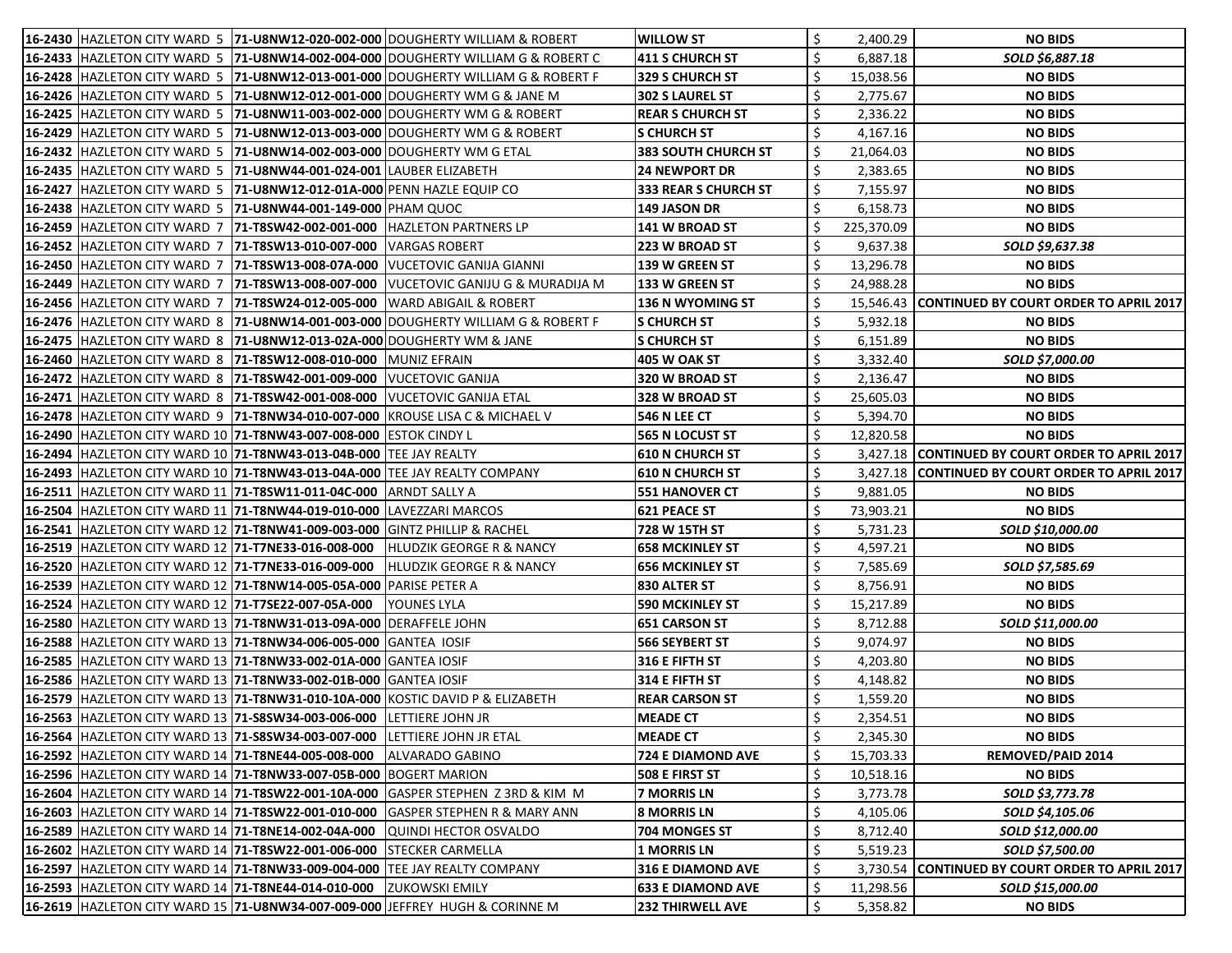| 16-2606 HAZLETON CITY WARD 15 71-U7NE33-002-005-000                        |                             | <b>MCNELIS JOHN F</b>                      | 779 785 S CHURCH ST           |    | 14,735.75 | <b>NO BIDS</b>                                   |
|----------------------------------------------------------------------------|-----------------------------|--------------------------------------------|-------------------------------|----|-----------|--------------------------------------------------|
| 16-2615 HAZLETON CITY WARD 15 71-U8NW31-010-005-000 TEE JAY REALTY COMPANY |                             |                                            | <b>218 MUIR AVE</b>           |    |           | 16,027.99 CONTINUED BY COURT ORDER TO APRIL 2017 |
| 16-1113 HOLLENBACK TWP                                                     | 27-P6 -00A-04B-000          | <b>STAIR TERRENCE D</b>                    | <b>464 MOYERS GROVE RD</b>    |    | 9,584.20  | <b>NO BIDS</b>                                   |
| 16-1157 HUNLOCK TWP                                                        | $-00A-008-000$<br>$29 - 16$ | <b>CROOP ALICE C ETAL</b>                  | <b>CRNR STATE ROUTE 11 RD</b> |    | 23,538.09 | <b>REMOVED/PAID 2014</b>                         |
| 16-1158 HUNLOCK TWP                                                        | $29 - 16$<br>$-00A-008-002$ | <b>CROOP ALICE C ETAL</b>                  | <b>Route 00011</b>            |    | 6,145.55  | <b>REMOVED/PAID 2014</b>                         |
| 16-1159 HUNLOCK TWP                                                        | $29 - 16$<br>$-00A-008-003$ | <b>CROOP ALICE C ETAL</b>                  | <b>Route 00011</b>            |    | 3,002.43  | <b>REMOVED/PAID 2014</b>                         |
| 16-1134 HUNLOCK TWP                                                        | 29-H5<br>$-00A-15C-000$     | <b>CROOP STANLEY</b>                       | <b>ROARING BROOK DR</b>       |    | 13,554.92 | <b>NO BIDS</b>                                   |
| 16-1135 HUNLOCK TWP                                                        | 29-H5<br>$-00A-15H-000$     | CROOP STANLEY                              | <b>SWAMP RD</b>               |    | 10,310.42 | <b>NO BIDS</b>                                   |
| 16-1150 HUNLOCK TWP                                                        | $-00A-47G-001$<br>29-15     | <b>EVANS RONALD</b>                        | <b>71 SUNSET LAKE RD</b>      |    | 3,629.52  | <b>NO BIDS</b>                                   |
| 16-1161 HUNLOCK TWP                                                        | 29-J6S1 -001-001-000        | <b>FLOOD STEPHEN</b>                       | <b>Route 00011</b>            |    | 3,369.01  | <b>NO BIDS</b>                                   |
| 16-1162 HUNLOCK TWP                                                        | 29-J6S1 -001-002-000        | FLOOD STEPHEN                              | <b>Route 00011</b>            |    | 2,323.88  | <b>NO BIDS</b>                                   |
| 16-1163 HUNLOCK TWP                                                        | 29-J6S1 -001-007-000        | <b>FLOOD STEPHEN</b>                       | <b>Route 00011</b>            |    | 2,456.43  | <b>NO BIDS</b>                                   |
| 16-1164 HUNLOCK TWP                                                        | 29-J6S1 -001-014-000        | <b>FLOOD STEPHEN</b>                       | <b>Route 00011</b>            |    | 2,378.45  | <b>NO BIDS</b>                                   |
| 16-1165 HUNLOCK TWP                                                        | 29-J6S1 -001-018-000        | <b>FLOOD STEPHEN</b>                       | <b>Route 00011</b>            |    | 3,376.76  | <b>NO BIDS</b>                                   |
| 16-1167 HUNLOCK TWP                                                        | 29-J6S1 -001-046-000        | <b>FLOOD STEPHEN</b>                       | <b>Route 00011</b>            | Ś. | 3,345.52  | <b>NO BIDS</b>                                   |
| 16-1147 HUNLOCK TWP                                                        | 29-15 -00A-06A-000          | KEEFE GERALDINE                            | <b>SWAMP RD</b>               |    | 1,348.99  | <b>NO BIDS</b>                                   |
| 16-1139 HUNLOCK TWP                                                        | 29-H5<br>$-00A-45E-000$     | KLAIPS CASEY C & COURTNEY L                | <b>589 SORBERTOWN HILL RD</b> |    | 4,336.11  | <b>NO BIDS</b>                                   |
| 16-1138 HUNLOCK TWP                                                        | -00A-37G-000<br>29-H5       | LOWCAVAGE JAMES M                          | <b>PRICHARDS RD</b>           |    | 13,764.08 | <b>NO BIDS</b>                                   |
| 16-1166 HUNLOCK TWP                                                        | 29-J6S1 -001-040-000        | <b>SMITH BERNADETTE &amp; PARRY GEORGE</b> | <b>137 STATE ROUTE 11</b>     |    | 5,605.00  | <b>NO BIDS</b>                                   |
| 16-1173 HUNTINGTON TWP                                                     | $-00A-31A-000$<br>$30-12$   | BRITTAIN ROGER                             | <b>REGISTER RD</b>            |    | 5,849.69  | <b>NO BIDS</b>                                   |
| 16-1177 HUNTINGTON TWP                                                     | 30-K2 -00A-09B-000          | <b>SPAK JOHN P III</b>                     | <b>13 OLD KOONS RD</b>        |    | 3,996.38  | <b>REMOVED/PAID 2014</b>                         |
| 16-1191 JACKSON TWP                                                        | 31-F8S11-002-003-000        | <b>FOGARTY PROPERTY MANAGEMENT</b>         | 561 DEERHILL RD               |    | 27,477.19 | <b>NO BIDS</b>                                   |
| 16-1188 JACKSON TWP                                                        | 31-F8S10-001-001-000        | <b>SULT BERNARD O &amp; MARILYN</b>        | <b>FAIRFIELD RD</b>           |    | 8,241.64  | <b>NO BIDS</b>                                   |
| 16-1239 JENKINS TWP                                                        | 33-F11S5-003-005-000        | <b>CIRINGIONE FRANK</b>                    | 520 MAIN ST                   |    | 9,120.33  | <b>NO BIDS</b>                                   |
| 16-1232 JENKINS TWP                                                        | 33-F11S1-007-006-000        | KAMAGE RONALD J & DARLENE                  | <b>1 WINTER ST</b>            |    | 7,065.01  | <b>NO BIDS</b>                                   |
| 16-1214 JENKINS TWP                                                        | 33-F11 -00A-07H-000         | KISHEL ISABELLA & RONALD                   | <b>LAFLIN ST</b>              |    | 8,340.95  | <b>NO BIDS</b>                                   |
| <b>16-1237 JENKINS TWP</b>                                                 | 33-F11S4 -002-02B-000       | MARKOVICH STEPHEN                          | 1465 RIVER RD                 |    | 7,768.63  | <b>NO BIDS</b>                                   |
| 16-1211 JENKINS TWP                                                        | 33-E11S2 -007-044-000       | MCGRATH CHARLES & MARGARET                 | 102 FRIEND ST                 |    | 8,555.21  | <b>NO BIDS</b>                                   |
| <b>16-1212 JENKINS TWP</b>                                                 | 33-E11S2 -008-008-000       | <b>MOSKA PETER A &amp; BRIGETTE</b>        | <b>13 THOMPSON ST</b>         |    |           | 4,344.20 CONTINUED BY COURT ORDER TO APRIL 2017  |
| <b>16-1240 JENKINS TWP</b>                                                 | 33-F11S5-01A-003-000        | MY HOUSE LLC                               | 487 MAIN ST                   |    | 8,091.64  | <b>NO BIDS</b>                                   |
| 16-1218 JENKINS TWP                                                        | 33-F11 -T01-139-000         | <b>REID JOSEPH</b>                         | 139 HEATHER HIGHLANDS MIS     |    | 3,983.21  | <b>NO BIDS</b>                                   |
| 16-1246 JENKINS TWP                                                        | 33-F12S9-002-12A-000        | <b>ROSSI WILLIAM &amp; DELLA</b>           | <b>OLD BOSTON RD</b>          |    | 2,425.18  | <b>NO BIDS</b>                                   |
| 16-1213 JENKINS TWP                                                        | 33-E11S3 -001-01A-000       | THOREK MICHAEL J                           | <b>RIVER RD</b>               |    | 4,041.06  | <b>NO BIDS</b>                                   |
| <b>16-1221 JENKINS TWP</b>                                                 | 33-F11 -T01-227-000         | WYSOKINSKI HELEN & STEVE                   | <b>227 HEATHER HIGHLANDS</b>  |    | 961.47    | <b>NO BIDS</b>                                   |
| 16-1259 KINGSTON BORO WARD 1 34-G9SW3 -002-11A-000                         |                             | <b>FEDOCK JOSEPHINE</b>                    | <b>CURTIS ST</b>              |    | 2,360.12  | <b>NO BIDS</b>                                   |
| 16-1252 KINGSTON BORO WARD 1 34-G9SE1 -014-013-000                         |                             | PANETTA TERRY M & MICHELLE E               | <b>299 FREDERICK ST</b>       |    | 13,141.65 | <b>NO BIDS</b>                                   |
| 16-1260 KINGSTON BORO WARD 2 34-G9SE4 -012-042-000                         |                             | <b>KORUS JOHN T &amp; ROBERTA</b>          | 161 MAIN ST                   |    |           | 11,704.35 CONTINUED BY COURT ORDER TO APRIL 2017 |
| 16-1263 KINGSTON BORO WARD 2 34-G9SE4 -013-026-000                         |                             | KRAVITSKY ELEANOR                          | <b>862 MARKET ST</b>          |    | 10,078.95 | <b>NO BIDS</b>                                   |
| 16-1265 KINGSTON BORO WARD 2 34-G9SE4 -013-034-000                         |                             | RANSAVAGE MICHAEL                          | <b>142 S MAPLE AVE</b>        |    | 13,574.90 | <b>NO BIDS</b>                                   |
| 16-1270 KINGSTON BORO WARD 3 34-G9SE1 -019-010-000                         |                             | KLOCKO JODY B                              | <b>80 PRICE ST</b>            |    | 19,865.91 | <b>NO BIDS</b>                                   |
| 16-1269 KINGSTON BORO WARD 3 34-G9SE1 -018-005-000                         |                             | PINNACOLI FRANCIS J JR & CARISA M          | <b>80 DIVISION ST</b>         |    | 17,262.11 | <b>NO BIDS</b>                                   |
| 16-1284 KINGSTON BORO WARD 4 34-G9SE2 -003-005-000                         |                             | PUGH LOUIS JR                              | 98 UNION ST                   |    | 7,416.34  | <b>NO BIDS</b>                                   |
| 16-1288 KINGSTON BORO WARD 5 34-G10SW1-003-035-000                         |                             | <b>STORZ MAUREEN R</b>                     | <b>818 RUTTER AVE</b>         | Ś. | 9,333.32  | <b>NO BIDS</b>                                   |
| 16-1301 KINGSTON BORO WARD 6 34-G9SE3 -022-009-000                         |                             | <b>EVANS LINDA NEAL</b>                    | 379 RUTTER ST                 | \$ | 9,290.23  | <b>CONTINUED BY COURT ORDER TO 10/27/16</b>      |
| 16-1302 KINGSTON BORO WARD 6 34-G9SE3 -022-010-000                         |                             | <b>EVANS LINDA NEAL</b>                    | <b>381 RUTTER AVE</b>         | \$ | 9,932.40  | <b>CONTINUED BY COURT ORDER TO 10/27/16</b>      |
| 16-1311   KINGSTON BORO WARD 6 34-H9NE1 -014-009-000                       |                             | WELLS FARGO BANK NA                        | <b>6 BOWMAN ST</b>            |    | 6,139.90  | <b>NO BIDS</b>                                   |
| 16-1314 KINGSTON BORO WARD 7 34-G9SE3 -020-009-000                         |                             | <b>MOSES ANTHONY P &amp; MARLENE</b>       | <b>235 BUTLER ST</b>          |    | 19,903.81 | <b>CONTINUED TO 10/27/16</b>                     |
| 16-1318 KINGSTON BORO WARD 7 34-H9NE2 -008-015-000                         |                             | TRINITY III LLC                            | <b>147 N DAWES AVE</b>        |    | 23,444.20 | <b>NO BIDS</b>                                   |
| 16-1348 KINGSTON TWP                                                       | 35-E9 -00A-009-117          | JANUSKO EDMUND                             | 144 ROBIN DR                  |    | 3,543.30  | REMOVED/AGREEMENT                                |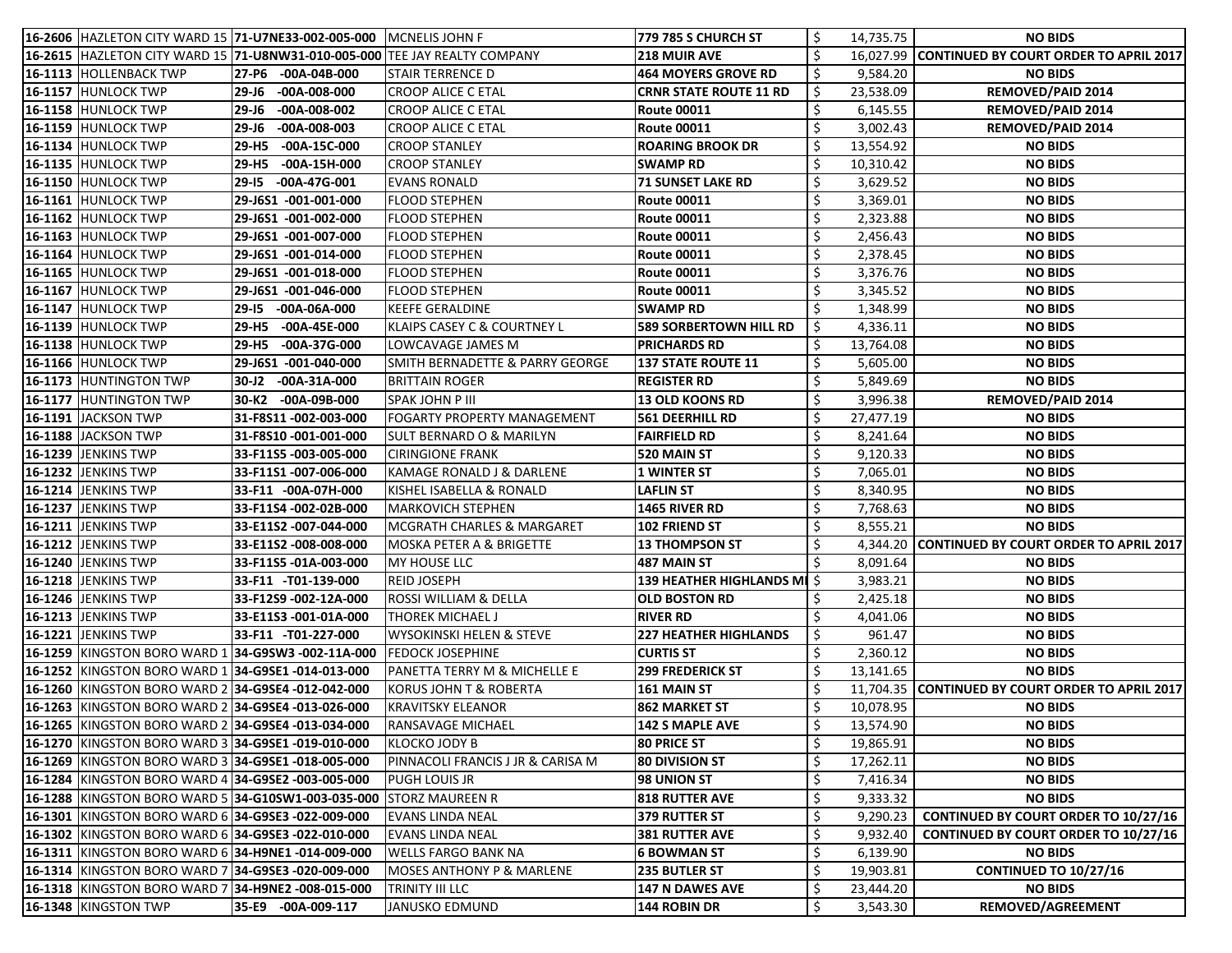| 16-1349 KINGSTON TWP                                  | 35-E9 | -00A-009-141          | <b>KOUAL ANN H</b>                       | 307 ECHO VALLEY DR                            |                 | 4,508.71  | <b>NO BIDS</b>           |
|-------------------------------------------------------|-------|-----------------------|------------------------------------------|-----------------------------------------------|-----------------|-----------|--------------------------|
| 16-1344 KINGSTON TWP                                  | 35-E9 | $-00A-009-032$        | <b>KOVAL THERESA</b>                     | 41 ECHO VALLEY DR                             |                 | 1,273.13  | <b>NO BIDS</b>           |
| 16-1358 KINGSTON TWP                                  |       | 35-F9S6 -003-006-000  | MCCLOE GERALDINE & MALHOTRA TRINA        | <b>419 S MEMORIAL HWY</b>                     |                 | 5,693.83  | <b>NO BIDS</b>           |
| 16-1356 KINGSTON TWP                                  |       | 35-F9S4 -005-05A-000  | OLIVERI ANTHONY JR & DEBRA               | <b>105 CARVERTON RD</b>                       |                 | 1,268.44  | <b>NO BIDS</b>           |
| 16-1323 KINGSTON TWP                                  |       | 35-D10 -00A-14C-000   | PREBOLA EDWARD A                         | <b>CARVERTON RD</b>                           |                 | 5,447.15  | <b>NO BIDS</b>           |
| 16-1357 KINGSTON TWP                                  |       | 35-F9S5 -003-008-000  | <b>ROSS CHRISTOPHER J &amp; JUDITH A</b> | <b>250 ELM TER</b>                            |                 | 3,691.93  | SOLD \$3,691.93          |
| 16-1329 KINGSTON TWP                                  |       | 35-E8S3 - VAR-VAR-000 | SIX POINT PROPERTIES, LLC                | <b>INMAN AVE</b>                              |                 | 4,099.18  | <b>NO BIDS</b>           |
| 16-1370 LAKE TWP                                      |       | 37-E4 -00A-010-072    | <b>AGOSTINELLI SHAN &amp; FRANCINE</b>   | <b>139 EVERGREEN ESTATES DR</b> $\frac{1}{2}$ |                 | 2,167.33  | <b>NO BIDS</b>           |
| 16-1369 LAKE TWP                                      |       | 37-D5 -00A-18B-000    | <b>DUDINSKI RONALD</b>                   | LOYALVILLE OUTLET RD                          |                 | 3,575.28  | <b>NO BIDS</b>           |
| 16-1386   LARKSVILLE BORO WARD 238-H8S3 -001-047-000  |       |                       | DAVISON WILLIAM B J & DEBORAH            | <b>ADJ CARVER ST</b>                          |                 | 2,306.43  | <b>NO BIDS</b>           |
| 16-1388  LARKSVILLE BORO WARD 238-H8S3 -004-014-000   |       |                       | REESE CHARLES JR                         | 336 VINE ST                                   |                 | 13,262.66 | <b>NO BIDS</b>           |
| 16-1405   LARKSVILLE BORO WARD 438-H8S5 -008-012-000  |       |                       | <b>BUCHA JANNELL K</b>                   | 501 E MAIN ST                                 |                 | 6,759.01  | <b>NO BIDS</b>           |
| 16-1406 LARKSVILLE BORO WARD 538-H8S4 -004-027-000    |       |                       | <b>ELLSWORTH ASA &amp; MARIAN</b>        | <b>70 E BROADWAY ST</b>                       | 13,002.85       |           | <b>NO BIDS</b>           |
| 16-1409  LARKSVILLE BORO WARD (38-G9S4A -04A-010-000  |       |                       | HUMMER ROSEMARY M                        | <b>228 CANNERY DR</b>                         | 22,639.25       |           | <b>NO BIDS</b>           |
| 16-1433 LEHMAN TWP                                    |       | 40-F5 -00A-03B-000    | PARULSKI RONALD S & BETTY ANN            | 1511                                          |                 | 5,076.06  | <b>NO BIDS</b>           |
| <b>16-1442 LEHMAN TWP</b>                             |       | 40-G5 -T02-004-000    | <b>REED ROBERT</b>                       | <b>8 COUNTRY CREST LN</b>                     |                 | 1,670.51  | <b>NO BIDS</b>           |
| <b>16-1436 LEHMAN TWP</b>                             |       | 40-F7 -00A-15J-000    | <b>UDOSHI SANJAY M</b>                   | 36 SARA DR                                    | 29,992.34       |           | <b>NO BIDS</b>           |
| 16-1463 LUZERNE BORO WARD 1                           |       | 41-G9NE2 -010-019-000 | POPE ALBINA IRREVOCABLE TRUST            | 347 VAUGHN ST                                 | 20,083.19       |           | <b>NO BIDS</b>           |
| 16-1470 LUZERNE BORO WARD 2                           |       | 41-G9NE1-008-010-000  | MILUNIC JOHN M + DOROTHY                 | <b>466 WALNUT ST</b>                          |                 | 4,786.29  | <b>NO BIDS</b>           |
| 16-1472 LUZERNE BORO WARD 2                           |       | 41-G9NE1-008-044-000  | TRUDGEN KENNETH JR & MARY                | 471 VAUGHN ST                                 |                 | 27,052.16 | <b>NO BIDS</b>           |
| 16-1478 LUZERNE BORO WARD 3                           |       | 41-G9NE1 -003-004-000 | POPE NICOLE ANGEL IRREVOCABLE TRUST      | 124 HUGHES ST                                 |                 | 8,659.04  | <b>NO BIDS</b>           |
| 16-1485 LUZERNE BORO WARD 4                           |       | 41-F9SE4 -029-003-000 | <b>SEBOLKA EDWARD J &amp; MARY</b>       | <b>750 CHARLES ST</b>                         |                 | 5,608.88  | <b>NO BIDS</b>           |
| 16-1495 NANTICOKE CITY WARD 1 42-J7NE4 -019-07B-000   |       |                       | <b>KITTRICK JANICE</b>                   | <b>434 E MAIN ST</b>                          |                 | 18,285.08 | <b>NO BIDS</b>           |
| 16-1499 NANTICOKE CITY WARD 2 42-J7NW3 -007-032-000   |       |                       | ALMONTE DAVID N                          | <b>136 W MAIN ST</b>                          |                 | 4,363.12  | <b>NO BIDS</b>           |
| 16-1506 NANTICOKE CITY WARD 3 42-J7NW3 -009-014-000   |       |                       | <b>OBES JR JAMES J</b>                   | 54 HILL ST                                    |                 | 1,498.62  | <b>NO BIDS</b>           |
| 16-1521   NANTICOKE CITY WARD 5 42-J7NE4 -022-011-000 |       |                       | MOMOTLIVYY ALEKSANDER                    | 277 STATE ST                                  |                 | 8,403.38  | <b>NO BIDS</b>           |
| 16-1522   NANTICOKE CITY WARD 5 42-J7NE4 -022-020-000 |       |                       | <b>STACHURSKI JERZY</b>                  | <b>282 E BROAD ST</b>                         |                 | 54,347.42 | <b>NO BIDS</b>           |
| 16-1533 NANTICOKE CITY WARD 6 42-J7SE1 -031-010-000   |       |                       | <b>NOWICKI CHRIS L &amp; EVA B</b>       | <b>161 E CHURCH ST</b>                        |                 | 11,781.28 | <b>NO BIDS</b>           |
| 16-1548 NANTICOKE CITY WARD 8 42-K7S1 -011-013-000    |       |                       | JOSEFOWICZ JOAN                          | <b>113 OAK ST</b>                             |                 | 8,670.28  | <b>NO BIDS</b>           |
| 16-1563 NANTICOKE CITY WARD 9 42-J7SE1 -034-25A-000   |       |                       | AUSTIN EDWARD & BARBARA                  | 226 E GRAND ST                                |                 | 5,724.56  | <b>NO BIDS</b>           |
| 16-1568 NANTICOKE CITY WARD 1042-J7SE1 -027-032-000   |       |                       | SELETSKI GEORGE                          | <b>523 S HANOVER ST</b>                       |                 | 9,202.48  | <b>NO BIDS</b>           |
| 16-1569 NANTICOKE CITY WARD 1042-J7SE1 -027-033-000   |       |                       | SZYDLOWSKI ELEANOR ETAL                  | <b>521 S HANOVER ST</b>                       | \$<br>11,019.41 |           | <b>NO BIDS</b>           |
| 16-1582   NANTICOKE CITY WARD 1142-J7SW2 -009-013-000 |       |                       | ADZEMOVIC FEIM                           | 147 W RIDGE ST                                |                 | 8,970.54  | <b>REMOVED/PAID 2014</b> |
| 16-1586   NANTICOKE CITY WARD 1142-J7SW2 -014-044-000 |       |                       | DELOS SANTOS EDUARDO & ROBIN             | 186 W BROAD ST                                |                 | 3,901.10  | <b>NO BIDS</b>           |
| 16-1579   NANTICOKE CITY WARD 1142-J7SW2 -003-004-000 |       |                       | KITTRICK JANICE L & JAMES A              | 221 W MAIN ST                                 |                 | 8,926.56  | <b>NO BIDS</b>           |
| 16-1592   NANTICOKE CITY WARD 1142-J7SW3 -011-001-000 |       |                       | <b>LANGDON GERALD J</b>                  | <b>245 W UNION ST</b>                         |                 | 10,075.70 | <b>NO BIDS</b>           |
| 16-1587   NANTICOKE CITY WARD 1142-J7SW2 -015-021-000 |       |                       | SELETSKI GEORGE R                        | $ 113 \text{ W}$ BROAD ST                     |                 | 1,917.57  | <b>NO BIDS</b>           |
| 16-1601 NANTICOKE CITY WARD 1242-J7SE4 -008-021-000   |       |                       | HUNTER JEREMY                            | <b>1213 S HANOVER ST</b>                      |                 | 8,452.34  | <b>NO BIDS</b>           |
| 16-1604   NANTICOKE CITY WARD 1242-J7SE4 -025-022-000 |       |                       | <b>WIEPA GREGORY &amp; LYNN</b>          | 42 W FIELD ST                                 |                 | 2,537.90  | <b>NO BIDS</b>           |
| 16-1619 NESCOPECK BORO                                |       | 43-Q3NW1 -001-008-000 | MICHAEL MARTIN L & LAVERNE               | <b>BROAD ST</b>                               |                 | 5,917.25  | <b>NO BIDS</b>           |
| 16-1620 NESCOPECK TWP                                 |       | 44-P4 -00A-040-000    | <b>GHANNAM JOHN H</b>                    | <b>RIVER RD</b>                               |                 | 4,192.88  | <b>NO BIDS</b>           |
| 16-1625 NESCOPECK TWP                                 |       | 44-Q3 -00A-042-000    | <b>MOSER WADE &amp; DINAPOLI JULIE</b>   | 372 ADJ STOUTS RD                             |                 | 1,306.88  | <b>NO BIDS</b>           |
| 16-1626 NESCOPECK TWP                                 |       | 44-Q3 -00A-075-000    | MOWERY BEVERLY                           | <b>OVERLOOK RD</b>                            |                 | 4,083.53  | <b>NO BIDS</b>           |
| 16-1642 NEWPORT TWP WARD 1                            |       | 46-K6S5 -005-002-000  | <b>HUNTER JEREMY</b>                     | 450 OLD NEWPORT ST                            |                 | 13,148.26 | <b>NO BIDS</b>           |
| 16-1650 NEWPORT TWP WARD 1                            |       | 46-K7S2 -005-020-000  | <b>KRZYNEFSKI CLEM J</b>                 | <b>96 NEWPORT AVE</b>                         |                 | 7,220.33  | <b>NO BIDS</b>           |
| 16-1651 NEWPORT TWP WARD 1                            |       | 46-K7S2 -011-001-000  | MULHERN JAMES PATRICK                    | <b>156 SHARPE ST</b>                          |                 | 6,448.64  | <b>NO BIDS</b>           |
| 16-1648 NEWPORT TWP WARD 1                            |       | 46-K7S2 -002-008-000  | MY HOUSE LLC                             | 5 GRUVER ST                                   |                 | 6,189.51  | <b>NO BIDS</b>           |
| 16-1636 NEWPORT TWP WARD 1                            |       | 46-K6S3 -003-008-000  | OLAIYA OMOLONA A                         | 1219 CENTER ST                                |                 | 4,659.31  | <b>NO BIDS</b>           |
| 16-1654 NEWPORT TWP WARD 1                            |       | 46-K7S3 -001-029-000  | STEWART WILLIAM C & PATTI RAE            | <b>W RAILROAD ST</b>                          |                 | 1,844.90  | <b>NO BIDS</b>           |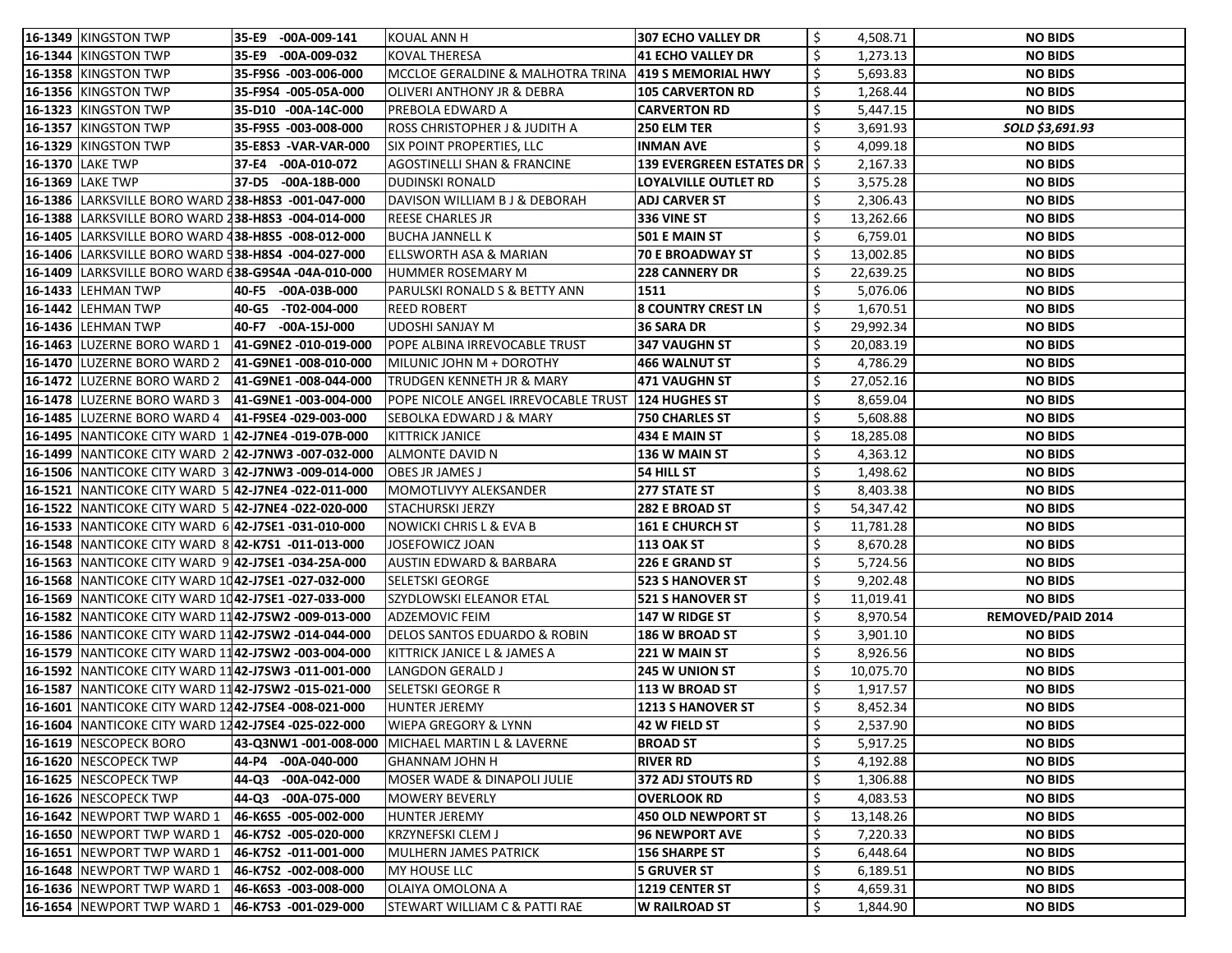| <b>16-1653  NEWPORT TWP WARD 1</b>                     | 46-K7S3 -001-006-000  | STEWART WILLIAM C AND PATTI RAE              | 41 W RAILROAD ST                  | 8,742.34       | <b>NO BIDS</b>                              |
|--------------------------------------------------------|-----------------------|----------------------------------------------|-----------------------------------|----------------|---------------------------------------------|
| 16-1668 NEWPORT TWP WARD 2                             | 46-K6S1 -007-013-000  | <b>BAILEY PAULINE ALBINA</b>                 | <b>84 COAL ST</b>                 | 5,145.35       | <b>NO BIDS</b>                              |
| <b>16-1667</b>  NEWPORT TWP WARD 2                     | 46-K6S1 -007-011-000  | BENSCOTER MARK & ROSARIO                     | <b>80 COAL ST</b>                 | 6,325.25       | <b>NO BIDS</b>                              |
| <b>16-1665</b>  NEWPORT TWP WARD 2                     | 46-K6S1 -002-032-000  | <b>GLUSHEFSKI STEPHEN &amp; EUNICE L</b>     | <b>30 W ENTERPRISE ST</b>         | 3,701.15       | <b>NO BIDS</b>                              |
| <b>16-1693 NEWPORT TWP WARD 2</b>                      | 46-K6S2 -009-013-000  | MINERSVILLE LLC                              | \$<br><b>145 147 E MAIN ST</b>    | 14,312.61      | <b>NO BIDS</b>                              |
| <b>16-1695 NEWPORT TWP WARD 2</b>                      | 46-L5S1 -007-001-000  | MITARNOWSKI DANIEL J                         | \$<br><b>REAR MAIN RD</b>         | 1,433.57       | <b>NO BIDS</b>                              |
| <b>16-1696  NEWPORT TWP WARD 2</b>                     | 46-L5S1 -007-01A-000  | MITARNOWSKI DANIEL J                         | \$<br><b>REAR MAIN RD</b>         | 1,433.57       | <b>NO BIDS</b>                              |
| <b>16-1687 NEWPORT TWP WARD 2</b>                      | 46-K6S2 -005-018-000  | MY HOUSE LLC                                 | 56 COAL ST                        | 10,760.49      | <b>NO BIDS</b>                              |
| 16-1675  NEWPORT TWP WARD 2                            | 46-K6S1 -017-004-000  | <b>NOVAK ROBERT &amp; RUTH A</b>             | <b>15 W MAIN ST</b>               | 5,599.41       | <b>NO BIDS</b>                              |
| <b>16-1680 NEWPORT TWP WARD 2</b>                      | 46-K6S1 -025-010-000  | <b>RUCH MATTHEW</b>                          | <b>69 71 W MAIN ST</b>            | 18,324.30      | <b>NO BIDS</b>                              |
| <b>16-1691  NEWPORT TWP WARD 2</b>                     | 46-K6S2 -007-009-000  | RUCH MATTHEW H REVOCABLE LIVING              | <b>68 RIDGE ST</b>                | 4,101.95       | <b>NO BIDS</b>                              |
| <b>16-1688 NEWPORT TWP WARD 2</b>                      | 46-K6S2  -006-005-000 | <b>TELESKY LEANN</b>                         | $\zeta$<br>81 RIDGE ST            | 2,177.05       | <b>NO BIDS</b>                              |
| 16-1666 NEWPORT TWP WARD 2                             | 46-K6S1 -007-009-000  | YETTER LINDSAY                               | <b>76 COAL ST</b>                 | \$<br>7,344.55 | <b>NO BIDS</b>                              |
| 16-1699 NUANGOLA BORO                                  | 47-L8S1 -008-043-000  | DENO ALBERT L & THERESA A                    | 107 GAY RDG                       | 6,518.07       | <b>NO BIDS</b>                              |
| 16-2626  PITTSTON CITY WARD 1                          | 72-D11SE2-008-019-000 | <b>OPRENDICK THOMAS J JR</b>                 | $ 16$ cliff st                    | 9,662.16       | <b>NO BIDS</b>                              |
| 16-2640 PITTSTON CITY WARD 3                           | 72-D11SE3-008-004-000 | <b>AZAROVICH EDW S &amp; CHARLOTTE</b>       | \$<br><b>101 TOWPATH CT</b>       | 4,131.87       | <b>NO BIDS</b>                              |
| 16-2643 PITTSTON CITY WARD 3                           | 72-D11SE3-012-018-000 | BIEBLE KATHY M & LEONARD F JR                | N MAIN ST                         | 1,711.53       | <b>NO BIDS</b>                              |
| 16-2645   PITTSTON CITY WARD 3                         | 72-E11NE2-003-012-000 | GARZELLA CATALDO J                           | \$<br>177 PANAMA ST               | 4,659.90       | <b>REMOVED/PAID 2014</b>                    |
| 16-2646 PITTSTON CITY WARD 3                           | 72-E11NE2-003-01A-000 | <b>TRUONG THUONG</b>                         | <b>134 REAR PARSONAGE ST</b>      | 7,081.39       | <b>NO BIDS</b>                              |
| 16-2647 PITTSTON CITY WARD 3                           | 72-E11NE2-014-013-000 | <b>ZEVEL LLC</b>                             | \$<br>273 N MAIN ST               | 8,260.11       | <b>NO BIDS</b>                              |
| 16-2652 PITTSTON CITY WARD 4                           | 72-E11NE2-023-017-000 | <b>GEROSKY CHARLES J &amp; CAROL ANN</b>     | 40 LAMBERT ST                     | \$<br>5,578.85 | SOLD \$5,578.85                             |
| 16-2653 PITTSTON CITY WARD 4                           | 72-E11NE2-024-005-000 | <b>ROMANSKI JEROME J &amp; LOIS</b>          | <b>65 PARSONAGE ST</b>            | 16,561.12      | <b>NO BIDS</b>                              |
| <b>16-2661   PITTSTON CITY WARD 5</b>                  | 72-E11NE2-010-016-000 | STRUZZERI MICHAEL & VIRGINIA                 | <b>111 CHURCH ST</b>              | 5,962.80       | <b>NO BIDS</b>                              |
| 16-2662 PITTSTON CITY WARD 5                           | 72-E11NE2-010-017-000 | <b>STRUZZERI MICHAEL &amp; VIRGINIA</b>      | <b>58 CENTER ST</b>               | 51,761.55      | <b>NO BIDS</b>                              |
| <b>16-2673 PITTSTON CITY WARD 6</b>                    | 72-E11NE3-028-039-000 | CHAVANNES ANDRELLE                           | 31 SAND ST                        | 8,242.50       | <b>NO BIDS</b>                              |
| 16-2671 PITTSTON CITY WARD 6                           | 72-E11NE3-017-003-000 | <b>HUNTER JEREMY</b>                         | <b>19 CARROLL ST</b>              | 7,515.79       | <b>NO BIDS</b>                              |
| 16-2681 PITTSTON CITY WARD 7                           | 72-E11NE3-016-004-000 | HUMPHREY MARGARET                            | \$<br><b>27 BUTLER ST</b>         | 7,319.36       | <b>NO BIDS</b>                              |
| 16-2682 PITTSTON CITY WARD 7                           | 72-E11NE3-016-009-000 | YETTER LINDSAY                               | 46 CHURCH ST                      | 8,172.96       | <b>NO BIDS</b>                              |
| 16-2705 PITTSTON CITY WARD 10                          | 72-E11SE1-044-016-000 | LABASHOSKY MARK                              | <b>22 E FROTHINGHAM ST</b>        | \$<br>4,542.03 | <b>NO BIDS</b>                              |
| <b>16-2711  PITTSTON CITY WARD 10</b>                  | 72-E11SE2-012-026-000 | MORGANTI SAM                                 | \$<br><b>44 E COLUMBUS AVE</b>    | 11,236.87      | <b>NO BIDS</b>                              |
| 16-2700 PITTSTON CITY WARD 10 72-E11SE1-030-008-000    |                       | SAN ANGELO JOHN AL                           | <b>33 E COLUMBUS AVE</b>          | 2,390.81       | <b>NO BIDS</b>                              |
| 16-2697 PITTSTON CITY WARD 10 72-E11SE1-014-002-000    |                       | SINCAVAGE CAROL                              | <b>21 NAFUS ST</b>                | ¢.<br>8,672.08 | <b>NO BIDS</b>                              |
| 16-2699  PITTSTON CITY WARD 10   72-E11SE1-030-002-000 |                       | <b>ZAMBETTI ANTHONY M</b>                    | <b>5 E COLUMBUS AVE</b>           | 18,222.06      | <b>NO BIDS</b>                              |
| 16-2724 PITTSTON CITY WARD 11                          | 72-E11SE1-043-010-000 | <b>TOPOLOSKY WILLIAM</b>                     | 76 TOMPKINS ST                    | 11,849.49      | <b>NO BIDS</b>                              |
| 16-1908 PITTSTON TWP                                   | 51-D13S1 -001-030-001 | <b>IOVOCCHINI DAN</b>                        | A BROOKSIDE VILLAGE MHPK \$       | 869.00         | <b>NO BIDS</b>                              |
| 16-1837 PLAINS TWP WARD 1                              | 50-F10SE4-001-007-000 | <b>WATKINS CLARK R &amp; JOHN V KAPOSICK</b> | <b>COURTRIGHT ST</b>              | 1,871.25       | <b>CONTINUED TO 10/27/16</b>                |
| 16-1838 PLAINS TWP WARD 1                              | 50-F10SE4-001-009-000 | WATKINS CLARK R & JOHN V KAPOSIK             | <b>197 COURTRIGHT ST</b><br>\$    | 4,153.76       | <b>CONTINUED TO 10/27/16</b>                |
| 16-1849   PLAINS TWP WARD 2                            | 50-G10SE1-009-014-000 | BUNK LOUIS & MARION                          | \$<br><b>15 E ANNE ST</b>         | 7,150.46       | SOLD \$7,150.46                             |
| 16-1850 PLAINS TWP WARD 2                              | 50-G10SE1-009-015-000 | <b>BUNK LOUIS S &amp; MARION F</b>           | <b>15 E ANNE ST</b>               | \$<br>2,021.65 | SOLD \$2,021.65                             |
| 16-1864 PLAINS TWP WARD 6                              | 50-G10NE4-004-01A-000 | <b>GRILLINI MARY LOU</b>                     | \$<br><b>WILCOX ST</b>            | 6,304.61       | <b>NO BIDS</b>                              |
| 16-1874 PLAINS TWP WARD 7                              | 50-G10SE1-006-013-000 | <b>BARAN JOSEPH D ETAL</b>                   | \$<br>442 MILL ST                 | 8,626.36       | <b>NO BIDS</b>                              |
| 16-1875 PLAINS TWP WARD 7                              | 50-G10SE1-012-011-000 | <b>NOVAK MARION GILDEA</b>                   | 125 GOUGE ST                      | 7,139.27       | SOLD \$7,139.27                             |
| 16-1876 PLAINS TWP WARD 8                              | 50-G11S3 -001-001-000 | MATINAS GERALD T                             | <b>162 LAFLIN RD</b>              | 21,278.49      | <b>CONTINUED BY COURT ORDER TO 10/27/16</b> |
| <b>16-1901</b>   PLAINS TWP WARD 10                    | 50-G11S1 -001-17A-000 | BOUTEILLER RUSSELL F & KEITH L               | <b>1107 CHARLES ST</b>            | 9,214.01       | SOLD \$9,214.01                             |
| 16-1891   PLAINS TWP WARD 10                           | 50-G11 -T01-019-000   | <b>DEANS DOMINION LLC</b>                    | <b>19 E MOUNTAIN RIDGE MHP</b> \$ | 18,399.28      | <b>NO BIDS</b>                              |
| 16-1906   PLAINS TWP WARD 10                           | 50-H10 -00A-003-001   | <b>NEXTEL PARTNERS INC</b>                   |                                   | 6,085.23       | <b>NO BIDS</b>                              |
| 16-1900 PLAINS TWP WARD 10                             | 50-G11 -T02-410-000   | <b>NOTO WILLIAM</b>                          | 410 E MOUNTAIN RIDGE MHI \$       | 2,732.75       | <b>NO BIDS</b>                              |
| 16-1886 PLAINS TWP WARD 10                             | 50-G10SE2-006-014-000 | THOMAS JOHN DAVID                            | <b>50 CLEVELAND ST</b>            | 12,900.22      | <b>NO BIDS</b>                              |
| 16-1887   PLAINS TWP WARD 10                           | 50-G10SE2-006-020-000 | THOMAS JOHN DAVID                            | \$<br><b>14 CENTER ST</b>         | 7,371.90       | <b>NO BIDS</b>                              |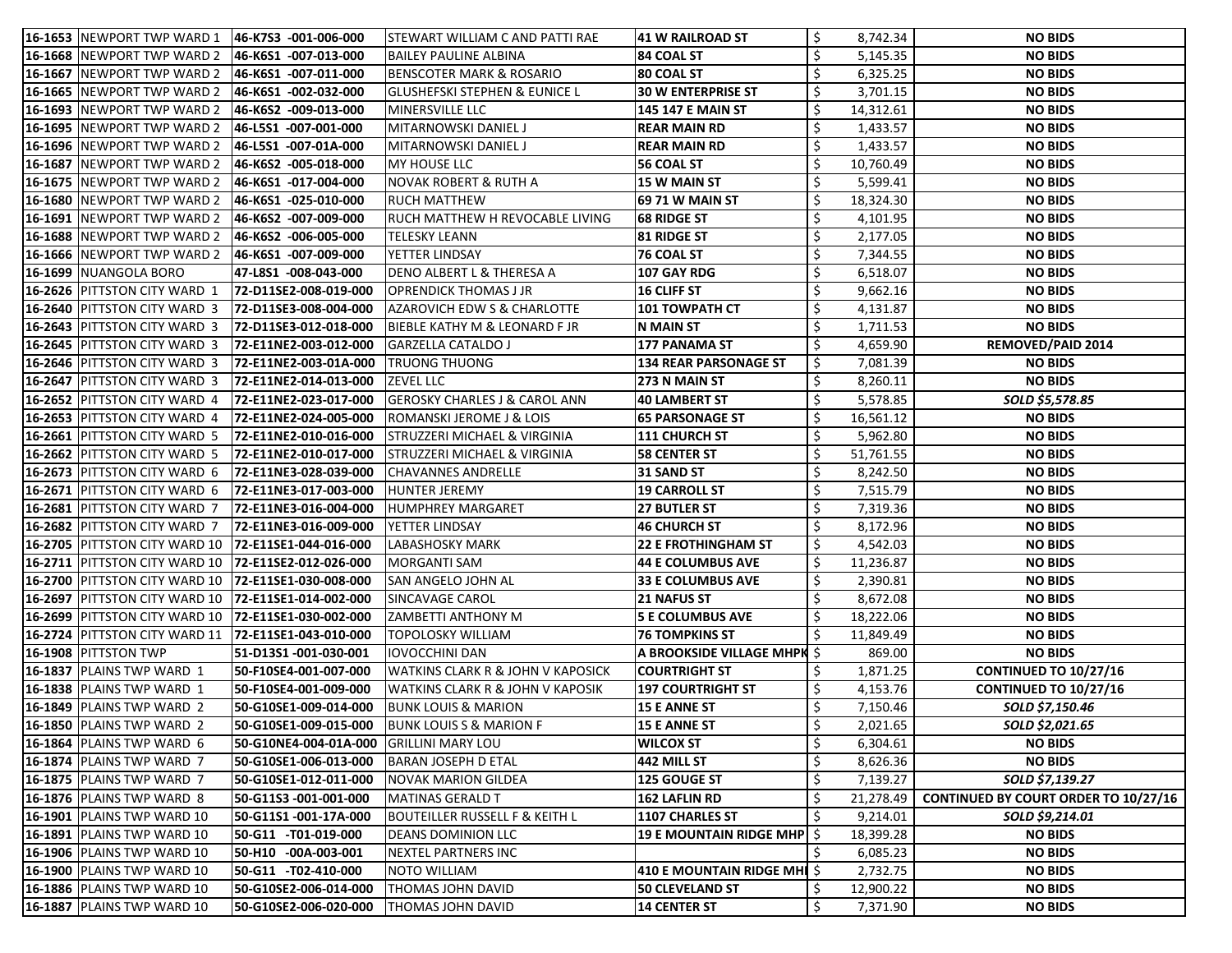| <b>16-1889</b>  PLAINS TWP WARD 10<br>50-G10SE2-006-13A-000                  | <b>THOMAS JOHN DAVID</b>              | <b>CLEVELAND ST</b>             | Ś.           | 2,046.67  | <b>NO BIDS</b>                                   |
|------------------------------------------------------------------------------|---------------------------------------|---------------------------------|--------------|-----------|--------------------------------------------------|
| 16-1714 PLYMOUTH BORO WARD<br>48-H8SE3 -015-016-000                          | MOWATT WILLS                          | <b>18-20-22 JEANETTE ST</b>     | \$           | 12,274.53 | <b>NO BIDS</b>                                   |
| 16-1720  PLYMOUTH BORO WARD<br>48-H8SE3 -016-007-000                         | BERHOLTZ GREGORY                      | 326 E MAIN ST                   |              | 5,745.82  | <b>NO BIDS</b>                                   |
| 16-1716   PLYMOUTH BORO WARD<br>48-H8SE3 -010-006-000                        | <b>CASE RUSSELL &amp;</b>             | <b>238 BEADE ST</b>             |              | 6,530.15  | <b>NO BIDS</b>                                   |
| 16-1725 PLYMOUTH BORO WARD<br>48-H8SE3 -001-002-000                          | BEVAN MATTHEW B                       | <b>219 WILLOW ST</b>            | \$           | 4,307.24  | <b>NO BIDS</b>                                   |
| 16-1724 PLYMOUTH BORO WARD<br>48-H8SE2 -002-013-000                          | HAYWOOD GARY                          | 366 HARRIS ST                   | \$           | 4,900.93  | <b>NO BIDS</b>                                   |
| 16-1729 PLYMOUTH BORO WARD 48-H8SE3 -002-002-000                             | <b>BIDDING MICHAELS</b>               | 101 WASHINGTON AVE              |              | 3,160.88  | <b>NO BIDS</b>                                   |
| 16-1730  PLYMOUTH BORO WARD  48-H8SE4 -009-02B-000                           | PRIBANIC KENNETH T                    | <b>111 CHURCH STREET</b>        |              | 13,769.05 | <b>NO BIDS</b>                                   |
| 16-1739 PLYMOUTH BORO WARD<br>48-H8SE4 -018-001-000                          | <b>ASKEW JAMES</b>                    | 59 TURNER ST                    |              | 4,062.04  | <b>NO BIDS</b>                                   |
| 16-1752 PLYMOUTH BORO WARD   48-18NE1 -003-006-000                           | <b>BURNS ANDREW J</b>                 | 412 W MAIN ST                   |              | 5,643.65  | <b>NO BIDS</b>                                   |
| 16-1746  PLYMOUTH BORO WARD  48-H8SW3 -023-019-000                           | <b>CRUZ VICTOR</b>                    | <b>126 NOTTINGHAM ST</b>        |              | 7,359.58  | <b>NO BIDS</b>                                   |
| 16-1742  PLYMOUTH BORO WARD  48-H8SE4 -030-002-000                           | <b>HURTADO JAVIER</b>                 | <b>REAR 118 TURNER ST</b>       |              |           | 12,235.85 CONTINUED BY COURT ORDER TO APRIL 2017 |
| 16-1743 PLYMOUTH BORO WARD   48-H8SE4 -030-011-000                           | KOSLOSKI KIMBERLY                     | <b>73 ACADEMY ST</b>            | \$           | 5,731.62  | <b>NO BIDS</b>                                   |
| 16-1756 PLYMOUTH BORO WARD<br>48-18NW2 -017-010-000                          | <b>KAFCHINSKI SHARON &amp; PAUL</b>   | 45 BLAIR ST                     |              | 6,818.79  | <b>NO BIDS</b>                                   |
| 16-1754 PLYMOUTH BORO WARD<br>48-H8SW3 -012-018-000                          | <b>MUCHLER ROBERT JR</b>              | <b>111 DAVENPORT ST</b>         | \$           | 8,312.48  | <b>NO BIDS</b>                                   |
| 16-1763 PLYMOUTH BORO WARD 148-18NW2 -023-21A-000                            | <b>SPESS FRANK</b>                    | 42 COAL ST                      | \$           | 7,558.57  | <b>NO BIDS</b>                                   |
| 16-1767  PLYMOUTH BORO WARD<br>48-I8NW2 -025-011-000                         | <b>STOCK WILLIAM &amp; PHYLLIS</b>    | 606 W MAIN ST                   | \$           | 15,242.82 | <b>NO BIDS</b>                                   |
| 16-1770 PLYMOUTH BORO WARD   48-H8SE4 -006-04A-000                           | 89 HIGH LLC                           | 89 HIGH ST                      |              | 13,327.45 | <b>NO BIDS</b>                                   |
| 16-1771  PLYMOUTH BORO WARD  48-H8SE4 -037-003-000                           | <b>BAIRD WILLIAM JR &amp; SHIRLEY</b> | <b>31 WALNUT ST</b>             |              | 9,873.34  | <b>NO BIDS</b>                                   |
| 16-1769 PLYMOUTH BORO WARD<br>148-H8SE4 -005-014-000                         | <b>MUNDY BRIAN R</b>                  | <b>25 E SHAWNEE AVE</b>         | \$           | 7,376.31  | <b>NO BIDS</b>                                   |
| 16-1773 PLYMOUTH BORO WARD 48-H8SE4 -037-12A-000                             | <b>PETRICEVICH RONNIE</b>             | 78 HIGH ST                      | \$           | 4,367.99  | <b>NO BIDS</b>                                   |
| 16-1772  PLYMOUTH BORO WARD  48-H8SE4 -037-014-000-00SMITH ANTHONY FREDERICK |                                       |                                 |              | 7,614.60  | <b>NO BIDS</b>                                   |
| 16-1784   PLYMOUTH BORO WARD 148-H8SW3 -028-005-000                          | <b>HAZLETT WILLIAM H IV</b>           | <b>185 ORCHARD ST</b>           |              | 21,020.76 | <b>NO BIDS</b>                                   |
| 16-1780 PLYMOUTH BORO WARD 148-H8SW3 -005-003-000                            | <b>HOYT MARCELLA &amp; OSCAR A</b>    | 460 FOURTH ST                   |              | 9,608.11  | <b>NO BIDS</b>                                   |
| 16-1783 PLYMOUTH BORO WARD 148-H8SW3 -027-032-000                            | SITKOWSKI EUGENE D JR                 | 174 NOTTINGHAM ST               | \$           | 9,366.05  | <b>NO BIDS</b>                                   |
| 16-1807 PLYMOUTH TWP<br>49-17S3 -005-014-000                                 | <b>BROCIOUS MELVIN &amp; CAROL</b>    | <b>HIGH ST</b>                  | $\mathsf{S}$ | 1,297.63  | <b>NO BIDS</b>                                   |
| 16-1805 PLYMOUTH TWP<br>49-17S3 -005-010-000                                 | BROCIOUS MELVIN R & CAROL             | <b>HIGH ST</b>                  | $\mathsf{S}$ | 1,265.70  | <b>NO BIDS</b>                                   |
| 16-1825 PLYMOUTH TWP<br>49-18S2 -002-016-000                                 | <b>IVES DAVID W</b>                   | <b>SMITH ROW</b>                | \$           | 1,755.92  | <b>NO BIDS</b>                                   |
| 16-1803 PLYMOUTH TWP<br>49-17S2 -011-04A-000                                 | JENKINS GLENN & SUSAN                 | <b>21 E POPLAR ST</b>           |              | 7,829.13  | <b>REMOVED/PAID 2014</b>                         |
| 16-1801 PLYMOUTH TWP<br>49-17S2 -002-004-000                                 | JONES ROBERT & MARION L               | <b>73 W POPLAR ST</b>           |              | 3,965.96  | <b>NO BIDS</b>                                   |
| 16-1823 PLYMOUTH TWP<br>49-18S1A -001-010-000                                | <b>KANTOR LEONARD E</b>               | <b>PAUL AVE</b>                 | \$.          | 1,657.02  | <b>NO BIDS</b>                                   |
| 16-1811 PLYMOUTH TWP<br>49-1755 -002-017-000                                 | <b>OROURKE CELIA</b>                  | 93 MCDONALD ST                  | ¢.           | 5,150.70  | <b>NO BIDS</b>                                   |
| <b>16-1809 PLYMOUTH TWP</b><br>49-17S4 -002-016-000                          | PARCELNOMICS                          | <b>1457 W MAIN ST</b>           |              | 9,588.84  | <b>NO BIDS</b>                                   |
| 16-1824 PLYMOUTH TWP<br>49-18S1A -00H-016-000                                | POTOSKI THOMAS & JOAN                 | <b>JAROSCHAK ST</b>             | \$           | 2,599.14  | <b>NO BIDS</b>                                   |
| 16-1799 PLYMOUTH TWP<br>49-17S2 -001-010-000                                 | <b>SHATROUSKY CHRISTINA</b>           | <b>W POPLAR ST</b>              | \$           | 1,523.51  | <b>NO BIDS</b>                                   |
| 16-1800 PLYMOUTH TWP<br>49-17S2 -001-011-000                                 | <b>SHATROUSKY CHRISTINA</b>           | W POPLAR ST                     |              | 9,729.97  | <b>NO BIDS</b>                                   |
| <b>16-1935 PRINGLE BORO</b><br>52-G9S1 -015-022-000                          | BARSH HELEN                           | <b>27 HURBANE ST</b>            |              | 11,052.85 | <b>NO BIDS</b>                                   |
| <b>16-1932 PRINGLE BORO</b><br>52-G9S1 -012-001-000                          | LOWCAVAGE JAMES M                     | <b>PRINGLE &amp; CONNORS ST</b> |              | 2,186.89  | <b>NO BIDS</b>                                   |
| 16-1953 RICE TWP<br>53-M8 -00A-11E-153                                       | <b>CMIL PAUL</b>                      | 97 VALLEY STREAM PARK           | \$           | 1,048.21  | <b>NO BIDS</b>                                   |
| 16-1954 RICE TWP<br>$-00A-11E-156$<br> 53-M8                                 | <b>CUPP DOROTHY</b>                   | <b>158 VALLEY STREAM PARK</b>   |              | 2,750.93  | <b>NO BIDS</b>                                   |
| 16-1958 RICE TWP<br>53-M8 -T01-006-000                                       | MORGAN CHARLAINE                      | <b>6 VALLEY STREAM MHPK</b>     |              | 887.38    | <b>NO BIDS</b>                                   |
| 16-1975 ROSS TWP<br>54-F4S1 -008-035-000                                     | <b>BARDO FRED &amp; RITA</b>          | <b>OLIVER RD</b>                | Ś            | 3,183.40  | <b>NO BIDS</b>                                   |
| 16-1974 ROSS TWP<br>54-F4 -00A-66F-000                                       | <b>DYBICZ NICOLE A</b>                | <b>DOBSON RD</b>                | \$           | 4,219.38  | <b>NO BIDS</b>                                   |
| 16-1970 ROSS TWP<br>$-00A-037-001$<br>54-F3                                  | FERREY BELVA & SUSAN STRACHAN         | 510 KYTTLE PIKE                 | \$           | 2,606.72  | <b>NO BIDS</b>                                   |
| 16-1972 ROSS TWP<br>54-F3 -00A-25A-000                                       | LESHKO JOHN N SR & MELINDA A          | <b>543 KYTTLE PIKE</b>          | \$           | 9,525.83  | <b>NO BIDS</b>                                   |
| 16-1976 ROSS TWP<br>54-F4S2 -001-008-000                                     | OGDEN SUSAN E & MAX E                 | <b>MAHONEY RD</b>               | \$           | 2,306.50  | <b>NO BIDS</b>                                   |
| 16-2017 SALEM TWP<br>55-N4 -00A-04E-001                                      | <b>KAISER ROBERT</b>                  | 5 JOY LN                        | \$           | 6,263.19  | <b>NO BIDS</b>                                   |
| 16-2032 SALEM TWP<br>55-P3NW2 -008-001-000                                   | MORGAN DARLENE                        | <b>E EIGHTH ST</b>              | \$           | 2,216.63  | <b>NO BIDS</b>                                   |
| 16-2023 SALEM TWP<br>55-03 -00A-013-000                                      | NEVEL LOREN E + MARION                | 33 DENN'S RD                    | \$           | 8,460.39  | SOLD \$15,000.00                                 |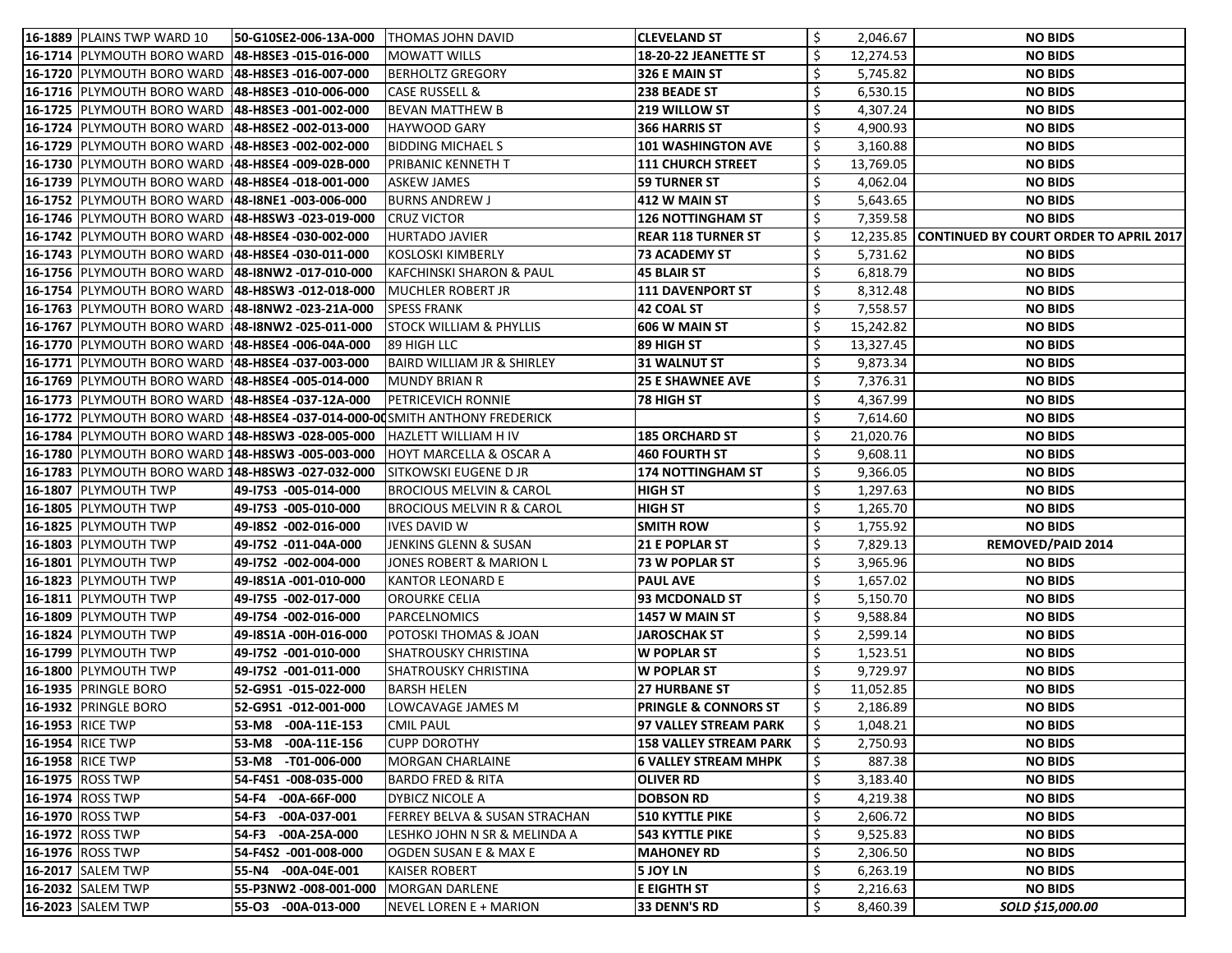| 16-2011 SALEM TWP  |                                                        |             | 55-M3 -T04-011-000    | <b>RINEHIMER LENNA</b>                     | 11 WHIPPERWHILL CT          | S.           | 1,165.37   | <b>NO BIDS</b>                                   |
|--------------------|--------------------------------------------------------|-------------|-----------------------|--------------------------------------------|-----------------------------|--------------|------------|--------------------------------------------------|
| 16-2029 SALEM TWP  |                                                        |             | 55-P3 -00A-16A-000    | <b>WHITMIRE JEFFREY</b>                    | <b>34 CEMETERY RD</b>       | \$           | 4,759.18   | <b>NO BIDS</b>                                   |
|                    | 16-2049 SHICKSHINNY BORO WARD56-L4SE1 -005-009-000     |             |                       | <b>COHAN STEVEN</b>                        | 35 SEARCH ST                |              | 7,239.66   | <b>NO BIDS</b>                                   |
|                    | 16-2059 SHICKSHINNY BORO WARD56-L4SE1 -023-007-000     |             |                       | <b>MILLER KIMBERLY J</b>                   | <b>E UNION ST</b>           |              |            | 12,099.38 CONTINUED BY COURT ORDER TO APRIL 2017 |
|                    | 16-2058 SHICKSHINNY BORO WARD 56-L4SE1 -015-17A-000    |             |                       | SHULTZ HELENA E                            | <b>W VINE ST</b>            |              | 958.39     | <b>NO BIDS</b>                                   |
|                    | 16-2060 SHICKSHINNY BORO WARD56-L4SE1 -026-01A-000     |             |                       | <b>SHULTZ HELENA E</b>                     | 43 W VINE ST                |              | 150,455.92 | <b>NO BIDS</b>                                   |
|                    | 16-2066 SLOCUM TWP                                     |             | 57-M6 -00A-02A-000    | <b>LIEBERMAN ROBERTA</b>                   | 102 LILY LAKE RD            |              | 20,830.59  | <b>NO BIDS</b>                                   |
|                    | <b>16-2067 SLOCUM TWP</b>                              |             | 57-M6 -00A-074-000    | <b>LOWE ADAM</b>                           | <b>130 LILY LAKE RD</b>     |              | 9,818.83   | <b>NO BIDS</b>                                   |
|                    | 16-2136 SUGAR NOTCH BORO                               |             | 60-J8SE3 -007-017-000 | <b>GALLAGHER JOSEPH</b>                    | 350 GROVE ST                |              | 6,515.62   | <b>NO BIDS</b>                                   |
|                    | 16-2138 SUGAR NOTCH BORO                               |             | 60-J9SW1 -007-005-000 | PRIBANIC KENNETH T                         | <b>MAIN ST</b>              | \$           | 4,607.08   | <b>NO BIDS</b>                                   |
|                    | 16-2089 SUGARLOAF TWP                                  |             | 58-S6S12 -004-003-000 | BUGGS THOMAS M & MARY L                    | <b>TOMHICKEN RD</b>         |              | 4,976.57   | SOLD \$4,976.57                                  |
|                    | 16-2087 SUGARLOAF TWP                                  |             | 58-S6S11 -008-003-000 | JAMIESON WILLIAM & DIANE                   | 326 TURKEY PATH RD          | \$           | 15,970.05  | SOLD \$15,970.05                                 |
|                    | 16-2080 SUGARLOAF TWP                                  |             | 58-S5 -00A-050-000    | <b>KIRCHDORFER FRED</b>                    | <b>ROCK GLEN RD</b>         | Ś            | 3,186.51   | <b>NO BIDS</b>                                   |
|                    | 16-2085 SUGARLOAF TWP                                  |             | 58-S6 -00A-13B-000    | <b>KRAJCI DIANE E &amp;</b>                | <b>105 CENTER HILL RD</b>   |              | 5,672.43   | <b>NO BIDS</b>                                   |
|                    | 16-2075 SUGARLOAF TWP                                  |             | 58-Q6S2 -002-009-000  | LIBERTY HOME DEVELOPMENT CORP LTD          | <b>SUGARLOAF HEIGHTS RD</b> | \$           | 3,374.49   | <b>NO BIDS</b>                                   |
|                    | 16-2079 SUGARLOAF TWP                                  |             | 58-R7S9A -002-007-000 | MCNELIS JOHN F                             | <b>CRNR BURNING TREE DR</b> | $\mathsf{S}$ | 4,937.24   | <b>NO BIDS</b>                                   |
|                    | 16-2069 SUGARLOAF TWP                                  |             | 58-Q5 -00A-20R-000    | <b>SIEGFRIED ROBERT &amp; LUCILLE</b>      | <b>OAK RD</b>               | \$           | 2,698.02   | <b>NO BIDS</b>                                   |
|                    | 16-2070 SUGARLOAF TWP                                  |             | 58-Q5 -00A-20T-000    | <b>SIEGFRIED ROBT &amp; LUCILLE</b>        | <b>OAK RD</b>               |              | 2,677.00   | <b>NO BIDS</b>                                   |
|                    | 16-2102 SWOYERSVILLE WARD 1                            |             | 59-F10NW3-009-020-000 | BIELEY EDWARD S & DOROTHY B                | <b>63 LACKAWANNA AVE</b>    | \$           | 11,896.26  | SOLD \$26,000.00                                 |
|                    | 16-2097 SWOYERSVILLE WARD 1                            |             | 59-F10NW1-002-010-000 | EVANOSKI MICHAEL JAMES                     | 439 OWEN ST                 |              | 5,146.56   | <b>NO BIDS</b>                                   |
|                    | 16-2123 SWOYERSVILLE WARD 2                            |             | 59-F9SE3 -007-011-000 | O'DONNELL GLEN & MICHAEL MURRAY            | <b>204 DANA ST</b>          |              | 5,728.76   | <b>CONTINUED BY COURT ORDER TO 10/27/16</b>      |
|                    | 16-2112 SWOYERSVILLE WARD 2                            |             |                       | 59-F10NW4-010-005-000 SINCAVAGE JOAN ET AL | <b>26 SYCAMORE DR</b>       |              | 13,434.75  | <b>CONTINUED BY COURT ORDER TO 10/27/16</b>      |
|                    | 16-2128 SWOYERSVILLE WARD 3                            |             | 59-F9SE3 -013-007-000 | LYONS ELIZ & DOROTHY                       | 527 SLOCUM ST               |              | 4,147.63   | <b>NO BIDS</b>                                   |
| 16-2152 UNION TWP  |                                                        |             | 61-J4 -00A-054-000    | <b>ANUSIEWICZ WALTER &amp; HEATHER</b>     | <b>REYBURN RD</b>           | \$           | 9,975.83   | <b>NO BIDS</b>                                   |
| 16-2143  UNION TWP |                                                        | 61-14       | $-00A-04H-000$        | DAVIS JOHN R SR                            | RANGE RD                    | \$           | 2,941.14   | <b>NO BIDS</b>                                   |
| 16-2155 UNION TWP  |                                                        | $ 61 - J4 $ | $-00A-39E-000$        | NORTHEAST INVESTORS GROUP INC              |                             | \$           | 7,497.81   | <b>NO BIDS</b>                                   |
| 16-2142 UNION TWP  |                                                        |             | 61-14 -00A-04G-000    | PEREZ KAREN & MANUEL                       | <b>RANGE RD</b>             | \$           | 3,903.35   | SOLD \$3,903.35                                  |
|                    | 16-2171 WARRIOR RUN BORO                               |             | 62-K8NE1 -004-010-000 | YODSNUKIS MILDRED & YOUNG GEORGE           | <b>SLOPE ST</b>             | \$           | 1,407.82   | <b>NO BIDS</b>                                   |
|                    | 16-2172 WARRIOR RUN BORO                               |             | 62-K8NE1 -004-011-000 | YODSNUKIS MILDRED & YOUNG GEORGE           | <b>SLOPE ST</b>             | \$           | 1,407.82   | <b>NO BIDS</b>                                   |
|                    | 16-2177 WEST HAZLETON WARD 1 63-T7SE2 -007-14A-000     |             |                       | TEE JAY REALTY COMPANY                     | <b>204 BATOR ST</b>         |              |            | 8,191.57 CONTINUED BY COURT ORDER TO APRIL 2017  |
|                    | 16-2188 WEST HAZLETON WARD 2 63-T7NE3 -013-013-000     |             |                       | <b>CICULA GEORGE &amp; DOROTHY</b>         | 516 PUTNAM ST               |              | 9,032.17   | SOLD \$9,032.17                                  |
|                    | 16-2187 WEST HAZLETON WARD 2 63-T7NE3 -011-014-000     |             |                       | DIAZ PEDRO ORTEGA & BERKY                  | 226 N BROAD ST              | \$           | 15,004.80  | SOLD \$15,004.80                                 |
|                    | 16-2186   WEST HAZLETON WARD 2   63-T7NE3 -009-007-000 |             |                       | <b>FORD FRANCIS</b>                        | <b>39 TAMARACK ST</b>       | \$           | 4,772.65   | <b>NO BIDS</b>                                   |
|                    | 16-2199 WEST HAZLETON WARD 2 63-T7SE2 -006-012-000     |             |                       | LEHMAN JUNE A                              | <b>50 TAMARACK ST</b>       | \$           | 14,987.38  | <b>REMOVED/PAID 2014</b>                         |
|                    | 16-2197   WEST HAZLETON WARD 2 63-T7SE2 -004-025-000   |             |                       | <b>SLACK FRANK M &amp; EVELYN</b>          | 115 PUTNAM ST               | \$           | 13,076.48  | <b>NO BIDS</b>                                   |
|                    | 16-2194   WEST HAZLETON WARD 2 63-T7NE3 -016-005-000   |             |                       | <b>VARGAS ROBERTO E</b>                    | <b>N BROAD ST</b>           | \$           | 1,707.31   | <b>NO BIDS</b>                                   |
|                    | 16-2195   WEST HAZLETON WARD 2 63-T7NE3 -016-006-000   |             |                       | <b>VARGAS ROBERTO E</b>                    | <b>N BROAD ST</b>           | \$           | 1,671.49   | <b>NO BIDS</b>                                   |
|                    | 16-2211   WEST HAZLETON WARD 3 63-T7SE1 -010-004-000   |             |                       | GOMEZ MIGUEL A                             | 428 W GREEN ST              |              | 13,308.66  | SOLD \$13,308.66                                 |
|                    | 16-2212 WEST HAZLETON WARD 3 63-T7SE2 -014-01B-000     |             |                       | <b>LAUCET ANDRE R</b>                      | <b>133 W CRANBERRY ST</b>   | \$           | 8,812.48   | <b>NO BIDS</b>                                   |
|                    | 16-2245  WEST PITTSTON WARD 1  65-D11SE4-015-09A-000   |             |                       | <b>BARBER THOMAS</b>                       | 136 ELM ST                  | \$           | 6,731.02   | <b>CONTINUED BY COURT ORDER TO 10/27/16</b>      |
|                    | 16-2255   WEST PITTSTON WARD 1   65-E11NE1-008-022-000 |             |                       | GROSSMAN KATHRYN G                         | <b>36 EXETER AVE</b>        | \$           | 17,006.33  | <b>NO BIDS</b>                                   |
|                    | 16-2246   WEST PITTSTON WARD 1                         |             | 65-D11SE4-016-016-000 | MLB SUB I LLC                              | <b>132 REAR ANN ST</b>      | Ś            | 3,950.77   | <b>NO BIDS</b>                                   |
|                    | 16-2272   WEST PITTSTON WARD 2   65-E11NE1-023-009-000 |             |                       | H MERRIT HUGHES FUNERAL HOME INC           | <b>211 LUZERNE AVE</b>      | \$           | 10,291.97  | <b>NO BIDS</b>                                   |
|                    | 16-2273  WEST PITTSTON WARD 2                          |             | 65-E11NE1-023-030-000 | H MERRIT HUGHES FUNERAL HOME INC           | 326 REAR WARREN AVE         |              | 2,674.80   | <b>NO BIDS</b>                                   |
|                    | 16-2266  WEST PITTSTON WARD 2                          |             | 65-E11NE1-014-020-000 | MCGINNIS KATHLEEN MARY                     | <b>307 MONTGOMERY AVE</b>   | \$           | 15,068.29  | <b>NO BIDS</b>                                   |
|                    | 16-2281 WEST WYOMING BORO                              |             | 66-E10NE4-004-005-000 | MARSTELL JOSEPH & KATHLEEN                 | <b>718 W EIGHT ST</b>       | \$           | 10,101.41  | <b>NO BIDS</b>                                   |
|                    | 16-2292 WEST WYOMING BORO                              |             | 66-E10SE1-008-02A-000 | <b>SHIMKO CHESTER T JR</b>                 | OLD R/R                     | \$           | 1,748.21   | <b>NO BIDS</b>                                   |
|                    | 16-2293 WEST WYOMING BORO                              |             | 66-E10SE1-013-004-000 | <b>ZALEPPA NORMAN &amp; PHYLLIS</b>        | <b>74 BRADY ST</b>          | \$           | 1,543.66   | <b>NO BIDS</b>                                   |
|                    | 16-2296 WEST WYOMING BORO                              |             | 66-E10SE1-013-04A-000 | <b>ZALEPPA NORMAN &amp; PHYLLIS</b>        | <b>74 BRADY ST</b>          | \$           | 14,843.34  | <b>NO BIDS</b>                                   |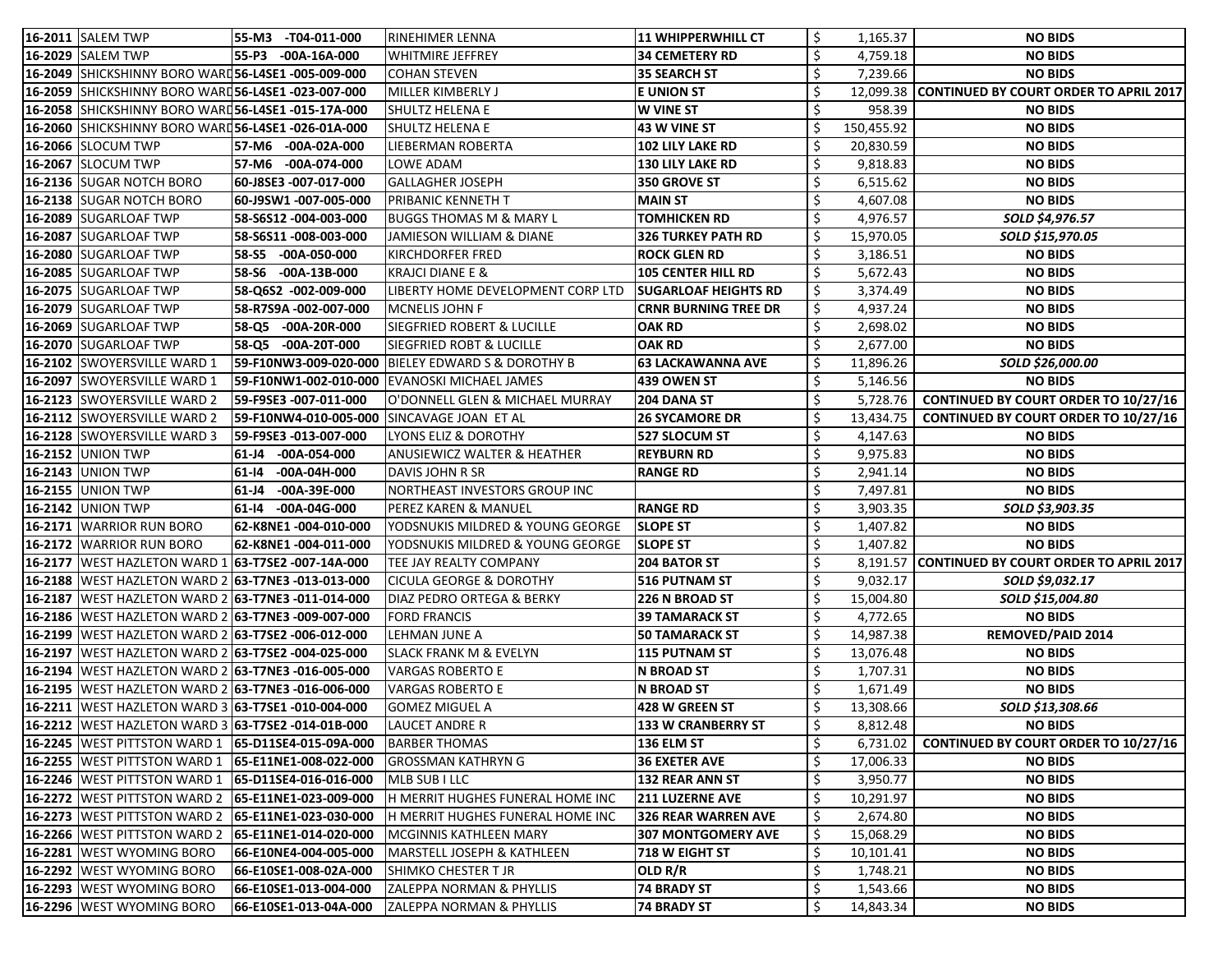| 16-2286 WEST WYOMING BORO                                                                    |                                                        |                                                               | <b>71 BRADY ST</b>           | \$ | 8,072.41  | <b>NO BIDS</b>                                  |
|----------------------------------------------------------------------------------------------|--------------------------------------------------------|---------------------------------------------------------------|------------------------------|----|-----------|-------------------------------------------------|
| <b>16-2321</b>  WHITE HAVEN BORO WAR $ $ <b>68-P12NW1-031-007-000</b>  BENTHAM STEVE & CAROL |                                                        |                                                               | 433 REAR BUFFALO ST          | \$ | 3,971.59  | <b>NO BIDS</b>                                  |
| <b>16-2749  WILKES-BARRE WARD 1</b>                                                          |                                                        | <b>73-H10NW4-004-021-000 ARGENTA VIRGIL &amp; VICTORIA</b>    | <b>41 COURTRIGHT ST</b>      |    | 12,298.49 | <b>NO BIDS</b>                                  |
| 16-2750 WILKES-BARRE WARD 1                                                                  |                                                        | 73-H10NW4-004-032-000 ARGENTA VIRGIL E JR & VICTORIA          | <b>18 W HOLLENBACK ST</b>    | \$ | 4,212.62  | <b>NO BIDS</b>                                  |
| 16-2751 WILKES-BARRE WARD 1                                                                  | 73-H10NW4-013-012-000 COOK WILLIAM J                   |                                                               | <b>257 N RIVER ST</b>        | \$ | 2,321.67  | <b>NO BIDS</b>                                  |
| 16-2729   WILKES-BARRE WARD 1                                                                | 73-H10NW1-004-011-000 DEPOLO CAROL                     |                                                               | 32 KULP ST                   | \$ | 9,407.95  | <b>NO BIDS</b>                                  |
| 16-2741   WILKES-BARRE WARD 1                                                                |                                                        | 73-H10NW2-019-20A-000 FLAHERTY THOMAS & HENRIETTA             | <b>12 W CHESTNUT ST</b>      |    | 5,789.83  | <b>NO BIDS</b>                                  |
| 16-2732 WILKES-BARRE WARD 1                                                                  | 73-H10NW2-002-011-000 GOLEMBESKI SEAN                  |                                                               | 3 CYPRESS ST                 | \$ | 1,413.97  | <b>NO BIDS</b>                                  |
| 16-2733   WILKES-BARRE WARD 1                                                                | 73-H10NW2-002-012-000 GOLEMBESKI SEAN                  |                                                               | <b>CYPRESS ST</b>            | \$ | 1,413.97  | <b>NO BIDS</b>                                  |
| 16-2734 WILKES-BARRE WARD 1                                                                  | 73-H10NW2-002-10A-000 GOLEMBESKI SEAN                  |                                                               | 1 CYPRESS ST                 | \$ | 9,129.00  | <b>CONTINUED BY COURT ORDER TO 10/27/16</b>     |
| <b>16-2736 WILKES-BARRE WARD 1</b>                                                           | 73-H10NW2-005-009-000 KOVAL GREGORY                    |                                                               | <b>23 W CHESTNUT ST</b>      | \$ | 4,410.54  | <b>NO BIDS</b>                                  |
| <b>16-2754 WILKES-BARRE WARD 1</b>                                                           | 73-H10NW4-017-006-000   MCMICHAEL DOUGLAS J            |                                                               | 416 N MAIN ST                | \$ | 5,028.17  | <b>NO BIDS</b>                                  |
| 16-2730 WILKES-BARRE WARD 1                                                                  |                                                        | 73-H10NW1-005-007-000 SEBASTIANELLI MICHELE A                 | <b>51 W HOLLENBACK ST</b>    | \$ | 8,344.06  | <b>NO BIDS</b>                                  |
| <b>16-2747  WILKES-BARRE WARD 1</b>                                                          |                                                        | <b>73-H10NW4-003-012-000 SHAFFER FREDERICK N JR &amp; PAT</b> | <b>PRIESTLY ST</b>           |    | 2,678.79  | <b>NO BIDS</b>                                  |
| 16-2794   WILKES-BARRE WARD 2                                                                | 73-H10SW4-004-033-000 AUSTIN JUSTINE                   |                                                               | 68 N GRANT ST                |    | 8,302.19  | <b>NO BIDS</b>                                  |
| 16-2759 WILKES-BARRE WARD 2                                                                  |                                                        | 73-H10NW3-006-012-000 DANKO MARK C & SAMANTHA L               | <b>160 CONYNGHAM AVE</b>     | \$ | 7,158.66  | <b>NO BIDS</b>                                  |
| 16-2766 WILKES-BARRE WARD 2                                                                  | 73-H10SW1-012-002-000 JJOHNSON DARIK                   |                                                               | <b>280 NEW HANCOCK ST</b>    | \$ | 8,060.47  | <b>NO BIDS</b>                                  |
| 16-2770 WILKES-BARRE WARD 2                                                                  | 73-H10SW2-003-009-000  MINK ASHLEY LYNN &              |                                                               | <b>211 BOWMAN ST</b>         |    | 12,575.08 | <b>NO BIDS</b>                                  |
| <b>16-2775 WILKES-BARRE WARD 2</b>                                                           | 73-H10SW2-010-047-000 MY HOUSE LLC                     |                                                               | <b>283 REAR NEW GRANT ST</b> |    | 7,303.76  | <b>NO BIDS</b>                                  |
| 16-2787   WILKES-BARRE WARD 2                                                                | 73-H10SW2-018-027-000  NISKI JAMES A JR                |                                                               | 122 SPRING ST                |    | 5,909.84  | <b>NO BIDS</b>                                  |
| 16-2788 WILKES-BARRE WARD 2                                                                  | 73-H10SW2-018-028-000  NISKI JAMES A JR                |                                                               | 124 SPRING ST                |    | 5,863.15  | <b>NO BIDS</b>                                  |
| <b>16-2779  WILKES-BARRE WARD 2</b>                                                          | 73-H10SW2-013-025-000 SOKOLAS THOMAS M                 |                                                               | 206 SCOTT ST                 |    | 9,175.26  | <b>NO BIDS</b>                                  |
| 16-2767   WILKES-BARRE WARD 2                                                                | 73-H10SW1-012-003-000  TERRIFIC TRANSPORT LLC          |                                                               | <b>276 NEW HANCOCK ST</b>    | \$ | 33,154.71 | <b>NO BIDS</b>                                  |
| 16-2792 WILKES-BARRE WARD 2                                                                  |                                                        | 73-H10SW2-024-036-000 VALLEY REAL ESTATE HOLDINGS LLC         | 40 MAXWELL ST                |    | 7,081.85  | <b>NO BIDS</b>                                  |
| 16-2773   WILKES-BARRE WARD 2                                                                | <b>73-H10SW2-007-015-000 ZAVEC DAWN &amp; JOSEPH S</b> |                                                               | <b>50 SCHOOLHOUSE LN</b>     |    | 1,961.85  | <b>NO BIDS</b>                                  |
| <b>16-2816 WILKES-BARRE WARD 3</b>                                                           | 73-H10SW4-019-008-000  AUSTIN JUSTINE & JEFF           |                                                               | 35 N SHERMAN ST              | \$ | 13,455.02 | <b>NO BIDS</b>                                  |
| 16-2817 WILKES-BARRE WARD 3                                                                  | 73-H10SW4-019-009-000 AUSTIN JUSTINE & JEFF            |                                                               | 37 N SHERMAN ST              | \$ | 2,066.16  | <b>NO BIDS</b>                                  |
| <b>16-2818 WILKES-BARRE WARD 3</b>                                                           | 73-H10SW4-019-010-000  AUSTIN JUSTINE & JEFF           |                                                               | 39 N SHERMAN ST              |    | 2,066.16  | <b>NO BIDS</b>                                  |
| 16-2799 WILKES-BARRE WARD 3                                                                  |                                                        | 73-H10SW4-005-059-000  BROWN JOSEPH & CHRISTINE               | 67 ADJ CARBON LN             |    | 3,454.17  | <b>NO BIDS</b>                                  |
| 16-2805 WILKES-BARRE WARD 3                                                                  | 73-H10SW4-006-04A-000 COBBS CURTIS                     |                                                               | <b>65 1/2 N SHERMAN ST</b>   | \$ | 1,710.48  | <b>NO BIDS</b>                                  |
| <b>16-2807 WILKES-BARRE WARD 3</b>                                                           | 73-H10SW4-006-074-000 CONCUSKY BETHANN JR              |                                                               | <b>105 N FULTON ST</b>       | \$ | 5,815.13  | <b>CONTINUED DUE TO BANKRUPTCY</b>              |
| 16-2808 WILKES-BARRE WARD 3 73-H10SW4-006-075-000 CONCUSKY BETHANN JR                        |                                                        |                                                               | 101 N FULTON ST              | ¢. | 2,088.55  | <b>CONTINUED DUE TO BANKRUPTCY</b>              |
| 16-2820 WILKES-BARRE WARD 3                                                                  | 73-H10SW4-019-046-000 KURINKA ROBERT J                 |                                                               | <b>N FULTON ST</b>           | \$ | 2,024.45  | <b>NO BIDS</b>                                  |
| <b>16-2821 WILKES-BARRE WARD 3</b>                                                           | 73-H10SW4-019-047-000 KURINKA ROBERT J                 |                                                               | <b>31 N FULTON ST</b>        | \$ | 9,003.15  | <b>NO BIDS</b>                                  |
| 16-2803 WILKES-BARRE WARD 3                                                                  | 73-H10SW4-006-007-000 LAND TYCOON INC                  |                                                               | 77 N SHERMAN ST              | \$ | 8,815.18  | <b>NO BIDS</b>                                  |
| 16-2797 WILKES-BARRE WARD 3                                                                  | 73-H10SW4-003-018-000   MY HOUSE LLC                   |                                                               | <b>58 N HANCOCK ST</b>       | \$ | 22,741.35 | <b>NO BIDS</b>                                  |
| 16-2822 WILKES-BARRE WARD 3                                                                  |                                                        | 73-H10SW4-019-048-000 MYERS GORDON & ROBERT KURINKA           | <b>29 N FULTON ST</b>        |    | 7,954.14  | <b>NO BIDS</b>                                  |
| <b>16-2811 WILKES-BARRE WARD 3</b>                                                           | 73-H10SW4-006-085-000 SOSA CARLOS                      |                                                               | 57 N FULTON ST               | \$ | 8,064.39  | <b>NO BIDS</b>                                  |
| 16-2849 WILKES-BARRE WARD 6                                                                  | 73-I10NW1-002-07A-000                                  | <b>COBBS CURTIS H</b>                                         | <b>63 S FULTON ST</b>        | \$ | 5,957.41  | <b>NO BIDS</b>                                  |
| 16-2856 WILKES-BARRE WARD 6                                                                  | 73-I10NW1-013-016-000                                  | ROSSICK JOSEPH & PHYLLIS                                      | <b>29 HILLSIDE ST</b>        | \$ | 3,480.68  | <b>NO BIDS</b>                                  |
| 16-2853 WILKES-BARRE WARD 6                                                                  | 73-110NW1-012-007-000                                  | <b>RYMAN JOHN O &amp; RUTH L</b>                              | <b>58 S MEADE ST</b>         | \$ |           | 8,168.44 CONTINUED BY COURT ORDER TO APRIL 2017 |
| <b>16-2865 WILKES-BARRE WARD 8</b>                                                           | 73-H9SE3 -019-001-001                                  | HUNTER JEREMY                                                 | <b>S MAIN ST</b>             | \$ | 15,086.99 | SOLD \$15,086.99                                |
| <b>16-2859 WILKES-BARRE WARD 8</b>                                                           | 73-H9SE3 -019-007-000                                  | KUTERAS, KRZYSZTOF                                            |                              | \$ | 8,400.68  | <b>NO BIDS</b>                                  |
| 16-2864 WILKES-BARRE WARD 8                                                                  | 73-H9SE3 -006-02M-000                                  | VALENTINE KAREN                                               | <b>JEFFERSON LN</b>          | \$ | 3,685.27  | <b>REMOVED/PAID IN FULL</b>                     |
| 16-2874   WILKES-BARRE WARD 9                                                                | 73-H9SE3 -025-004-000                                  | <b>GROHOWSKI JOHN L</b>                                       | <b>75 PARK AVE</b>           | \$ | 24,240.72 | <b>NO BIDS</b>                                  |
| 16-2883 WILKES-BARRE WARD 9                                                                  | 73-I10NW1-021-022-000                                  | SCHWARZWALDER CURT W                                          | <b>112 S MEADE ST</b>        | \$ | 9,046.03  | <b>NO BIDS</b>                                  |
| 16-2895   WILKES-BARRE WARD 10                                                               | 73-H9SE2-025-10J-000                                   | JOSEPH-HIHAL, LLC                                             |                              | \$ | 4,045.12  | <b>NO BIDS</b>                                  |
| 16-2937   WILKES-BARRE WARD 12                                                               | 73-H9SE4 -033-30A-000                                  | <b>CHOICE WILLIAM &amp; EMMA</b>                              | 41 RACE ST                   | \$ | 5,015.32  | <b>NO BIDS</b>                                  |
| 16-2910 WILKES-BARRE WARD 12 73-H9SE4 -015-025-000                                           |                                                        | DELOSSANTOS JUANA                                             | <b>69 WOOD ST</b>            | \$ | 12,032.94 | <b>NO BIDS</b>                                  |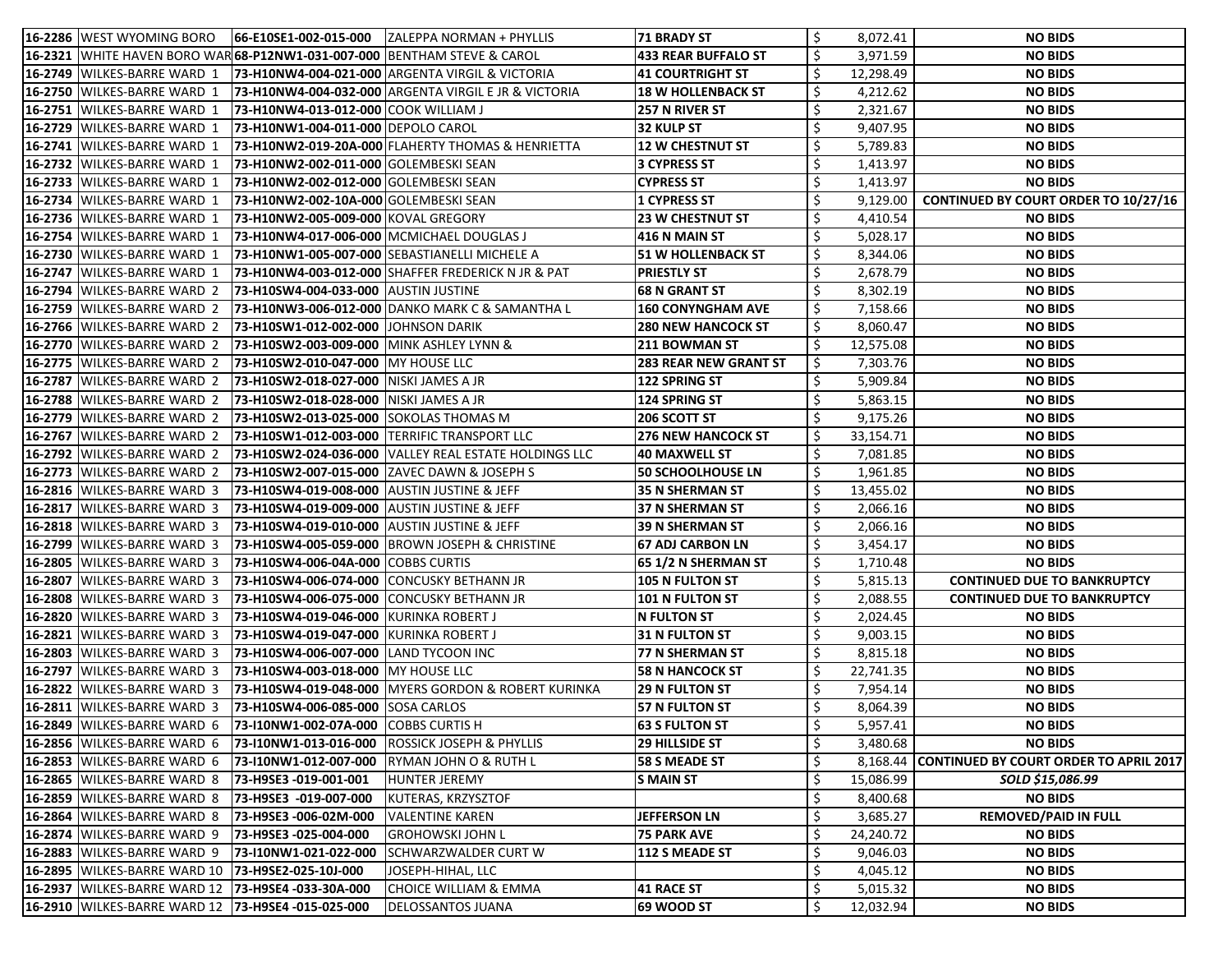| 16-2938   WILKES-BARRE WARD 12   73-H9SE4 -034-017-000 |                       | FAHEY ARDEN E                               | 102 CAREY AVE               |    | 8,864.10   | <b>NO BIDS</b>                                   |
|--------------------------------------------------------|-----------------------|---------------------------------------------|-----------------------------|----|------------|--------------------------------------------------|
| 16-2903 WILKES-BARRE WARD 12                           | 73-H9SE4 -002-009-000 | <b>GLOBAL PROPERTY INVESTORS LLC</b>        | 61 EDISON ST                |    | 14,552.90  | <b>NO BIDS</b>                                   |
| 16-2904 WILKES-BARRE WARD 12                           | 73-H9SE4 -004-023-000 | <b>HOSKINS DEBRA</b>                        | <b>244 ACADEMY ST</b>       |    | 11,622.75  | <b>NO BIDS</b>                                   |
| 16-2945   WILKES-BARRE WARD 12                         | 73-19NE1 -004-029-000 | <b>HOWEY ROY S &amp; SARA E</b>             | <b>195 1/2 SAMBOURNE ST</b> |    | 5,306.20   | <b>NO BIDS</b>                                   |
| 16-2928 WILKES-BARRE WARD 12                           | 73-H9SE4 -026-037-000 | <b>MY HOUSE LLC</b>                         | <b>145 SAMBOURNE ST</b>     | \$ | 9,778.53   | <b>NO BIDS</b>                                   |
| 16-2908 WILKES-BARRE WARD 12                           | 73-H9SE4 -013-018-000 | RUSSELL CHARLES                             | <b>98 SAMBOURNE ST</b>      | \$ | 4,623.94   | SOLD \$4,623.94                                  |
| 16-2925 WILKES-BARRE WARD 12                           | 73-H9SE4 -026-021-000 | <b>STATILE NICHOLAS J</b>                   | <b>26 SULLIVAN ST</b>       |    | 16,959.77  | <b>NO BIDS</b>                                   |
| <b>16-2935   WILKES-BARRE WARD 12</b>                  | 73-H9SE4 -033-007-000 | <b>WILLIAMS DARRELL</b>                     | <b>32 MONROE ST</b>         |    | 6,493.67   | <b>NO BIDS</b>                                   |
| 16-2912 WILKES-BARRE WARD 12                           | 73-H9SE4 -020-010-000 | <b>WYSOCKI STANLEY JR &amp; CHRISTINE</b>   | <b>149 CHARLES ST</b>       |    | 2,239.56   | <b>NO BIDS</b>                                   |
| 16-2913 WILKES-BARRE WARD 12                           | 73-H9SE4 -020-011-000 | <b>WYSOCKI STANLEY S JR &amp; CHRISTINE</b> | <b>157 CHARLES ST</b>       | \$ | 13,088.11  | <b>NO BIDS</b>                                   |
| 16-2990 WILKES-BARRE WARD 13                           | 73-I9NE2 -045-002-000 | BRANNEN LOUIS L                             | 96 HICKORY ST               |    | 7,650.26   | <b>REMOVED/PAID 2014</b>                         |
| 16-2965 WILKES-BARRE WARD 13                           | 73-I9NE2 -015-002-000 | LLEWELLYN FRANK                             | 145 PROSPECT ST             |    | 10,076.03  | <b>NO BIDS</b>                                   |
| <b>16-3009 WILKES-BARRE WARD 13</b>                    | 73-I9NE3 -028-003-000 | MAKARAVAGE ROBERT J & ROBERTA               | <b>MOYALLEN ST</b>          |    | 18,599.64  | <b>NO BIDS</b>                                   |
| <b>16-2997   WILKES-BARRE WARD 13</b>                  | 73-19NE3 -005-002-000 | <b>MALINOWSKI JOSEPH</b>                    | <b>167 ALMOND LN</b>        |    | 8,081.17   | <b>NO BIDS</b>                                   |
| 16-2976 WILKES-BARRE WARD 13                           | 73-19NE2 -032-006-000 | MAMOLA MELISSA A                            | 239 DANA ST                 |    | 7,678.34   | <b>NO BIDS</b>                                   |
| 16-2989 WILKES-BARRE WARD 13                           | 73-I9NE2 -042-030-000 | <b>MIELE YVONNE</b>                         | 244 DANA ST                 |    |            | 10,404.60 CONTINUED BY COURT ORDER TO APRIL 2017 |
| 16-2967 WILKES-BARRE WARD 13                           | 73-19NE2 -016-011-000 | MUNLEY JAMES & CATHERINE ETUX               | 169 MOYALLEN ST             |    | 6,054.39   | <b>NO BIDS</b>                                   |
| 16-2959 WILKES-BARRE WARD 13                           | 73-I9NE2 -007-014-000 | OLDZIEJEWSKI THOMAS & LAURA                 | 282 LEHIGH ST               |    |            | 9,004.38 CONTINUED BY COURT ORDER TO APRIL 2017  |
| <b>16-2981 WILKES-BARRE WARD 13</b>                    | 73-I9NE2 -034-020-000 | OSORIO MARIA ROSA                           | <b>205 HAZLE ST</b>         |    | 10,357.09  | <b>NO BIDS</b>                                   |
| 16-2953  WILKES-BARRE WARD 13                          | 73-I9NE1 -026-009-000 | <b>PATEL ALPABAHEN</b>                      | <b>57 MCCARRAGHER ST</b>    | \$ | 6,994.26   | <b>NO BIDS</b>                                   |
| 16-2950 WILKES-BARRE WARD 13                           | 73-19NE1 -011-008-000 | PATROVICH STEPHEN E SR & WENDY L            | 117 PROSPECT ST             | \$ | 15,370.53  | <b>NO BIDS</b>                                   |
| 16-2995 WILKES-BARRE WARD 13                           | 73-I9NE3 -003-010-000 | <b>PERILLO ANGELO</b>                       | <b>471 S GRANT ST</b>       |    | 7,226.80   | <b>NO BIDS</b>                                   |
| 16-2986 WILKES-BARRE WARD 13                           | 73-19NE2 -042-011-000 | PUGLISI FRANK & OWEN GRADY                  | 112 HICKORY ST              |    | 12,899.69  | <b>NO BIDS</b>                                   |
| 16-3008 WILKES-BARRE WARD 13                           | 73-19NE3 -027-022-000 | RINEHIMER ALAN & JACQUELINE                 | 156 KENT LN                 |    | 6,516.00   | <b>NO BIDS</b>                                   |
| <b>16-2984 WILKES-BARRE WARD 13</b>                    | 73-I9NE2 -037-015-000 | <b>SHUMWAY ROBIN</b>                        | <b>208 PARK AVE</b>         |    | 15,331.72  | <b>NO BIDS</b>                                   |
| 16-3000 WILKES-BARRE WARD 13                           | 73-19NE3 -009-009-000 | <b>WORONKO STEVEN &amp; DEBRA ANN</b>       | 257 ADJ JOSEPH LN           |    | 1,708.22   | <b>NO BIDS</b>                                   |
| 16-3001 WILKES-BARRE WARD 13                           | 73-I9NE3 -009-016-000 | <b>WORONKO STEVEN &amp; DEBRA ANN</b>       | <b>264 SHERIDAN ST</b>      | \$ | 1,708.22   | <b>NO BIDS</b>                                   |
| 16-2999 WILKES-BARRE WARD 13                           | 73-19NE3 -009-008-000 | <b>WORONKO STEVEN R &amp; DEBRA ANN</b>     | 257 JOSEPH LN               |    | 8,538.32   | <b>NO BIDS</b>                                   |
| 16-3005 WILKES-BARRE WARD 13                           | 73-19NE3 -011-023-000 | ZEDOCK JOHN JR                              | <b>286 S SHERIDAN ST</b>    | \$ | 6,936.86   | <b>NO BIDS</b>                                   |
| 16-3071 WILKES-BARRE WARD 14                           | 73-19SE1 -005-001-000 | <b>BUSINESS LOAN CENTER LLC</b>             | <b>173 GILLIGAN ST</b>      |    | 280,412.80 | <b>NO BIDS</b>                                   |
| 16-3073 WILKES-BARRE WARD 14                           | 73-19SE1 -006-001-000 | <b>BUSINESS LOAN CENTER LLC</b>             | <b>GILLIGAN ST</b>          |    | 5,136.31   | <b>NO BIDS</b>                                   |
| 16-3059 WILKES-BARRE WARD 14 73-19NE4 -038-06A-000     |                       | <b>GARNEY RAYMOND &amp; PERILLO DENISE</b>  | <b>REAR 24 MAYER</b>        | ¢. | 1,618.24   | <b>NO BIDS</b>                                   |
| 16-3049 WILKES-BARRE WARD 14 73-19NE4 -025-007-000     |                       | GLASER GEO J & LEONA                        | <b>63 SPRUCE ST</b>         |    | 4,503.35   | <b>NO BIDS</b>                                   |
| 16-3029 WILKES-BARRE WARD 14                           | 73-19NE3 -023-004-000 | HARCHARUFKA JOHN A & ANNETTE                | 406 HAZLE ST                | \$ | 7,626.56   | <b>NO BIDS</b>                                   |
| <b>16-3057 WILKES-BARRE WARD 14</b>                    | 73-I9NE4 -037-029-000 | <b>HIRSCH MAYER</b>                         | <b>244 MCLEAN ST</b>        | \$ | 13,701.10  | <b>NO BIDS</b>                                   |
| <b>16-3040 WILKES-BARRE WARD 14</b>                    | 73-I9NE4 -013-004-000 | <b>HUNTER JEREMY</b>                        | <b>19 GILLIGAN ST</b>       | \$ | 8,803.97   | <b>NO BIDS</b>                                   |
| 16-3062 WILKES-BARRE WARD 14                           | 73-I9NE4-021-022-000  | JASTREMEMSKI, JOSEPH ET UX                  |                             |    | 2,919.87   | <b>NO BIDS</b>                                   |
| 16-3027 WILKES-BARRE WARD 14                           | 73-I9NE3 -022-011-000 | NOVAK ISABELLE                              | <b>289 STANTON ST</b>       | \$ | 7,093.80   | <b>NO BIDS</b>                                   |
| 16-3012 WILKES-BARRE WARD 14                           | 73-I9NE1 -012-006-000 | <b>RUCH MATTHEW</b>                         | <b>16 LLOYDS LN</b>         | \$ | 5,090.95   | <b>NO BIDS</b>                                   |
| 16-3039 WILKES-BARRE WARD 14                           | 73-I9NE4 -011-031-000 | <b>SHRADER STEVEN R &amp; JANE</b>          | <b>64 SPRUCE ST</b>         |    |            | 8,232.26 CONTINUED BY COURT ORDER TO APRIL 2017  |
| 16-3054 WILKES-BARRE WARD 14                           | 73-19NE4 -033-01B-000 | SITKOWSKI EUGENE D JR                       | 323 BLACKMAN ST             | \$ | 12,866.95  | <b>NO BIDS</b>                                   |
| 16-3074 WILKES-BARRE WARD 14                           | 73-19SE1 -006-018-000 | <b>TERRIFIC TRANSPORT LLC</b>               | 659 HAZLE ST                | Ś  | 37,243.45  | <b>NO BIDS</b>                                   |
| 16-3078 WILKES-BARRE WARD 14                           | 73-19SE2 -002-016-000 | <b>WILLIAMS DARRELL</b>                     | <b>58 FREDERICK ST</b>      |    | 6,882.37   | <b>NO BIDS</b>                                   |
| 16-3065 WILKES-BARRE WARD 14                           | 73-I9NW3 -007-010-000 | WYLIE WILLIAM & STACEY MEIGS                | <b>29 -31 VINE ST</b>       | \$ | 12,028.25  | <b>NO BIDS</b>                                   |
| 16-3072 WILKES-BARRE WARD 14                           | 73-19SE1 -005-012-000 | WYOMING VALLEY LAND TRUST                   | <b>219 GILLIGAN ST</b>      | Ś  | 2,851.09   | <b>NO BIDS</b>                                   |
| 16-3142 WILKES-BARRE WARD 15                           | 73-I9NW2 -028-013-000 | <b>BARRETT PATRICK S</b>                    | <b>119 BARNEY ST</b>        | \$ | 7,378.71   | <b>NO BIDS</b>                                   |
| 16-3080 WILKES-BARRE WARD 15                           | 73-H9SW3 -003-001-000 | DESIDERIO MARTIN N & ROSEANNE M             | <b>54 MARJORIE AVE</b>      | \$ | 18,771.54  | <b>CONTINUED BY COURT ORDER TO 10/27/16</b>      |
| <b>16-3079 WILKES-BARRE WARD 15</b>                    | 73-H9SE4 -017-015-000 | <b>ELICK FRANCIS A</b>                      | <b>180 WOOD ST</b>          | \$ | 8,230.17   | <b>NO BIDS</b>                                   |
| 16-3145   WILKES-BARRE WARD 15   73-I9NW2 -032-011-000 |                       | <b>FRAIL ROBERT A &amp; CAROL A</b>         | <b>164 CARLISLE ST</b>      | \$ | 4,994.01   | <b>NO BIDS</b>                                   |